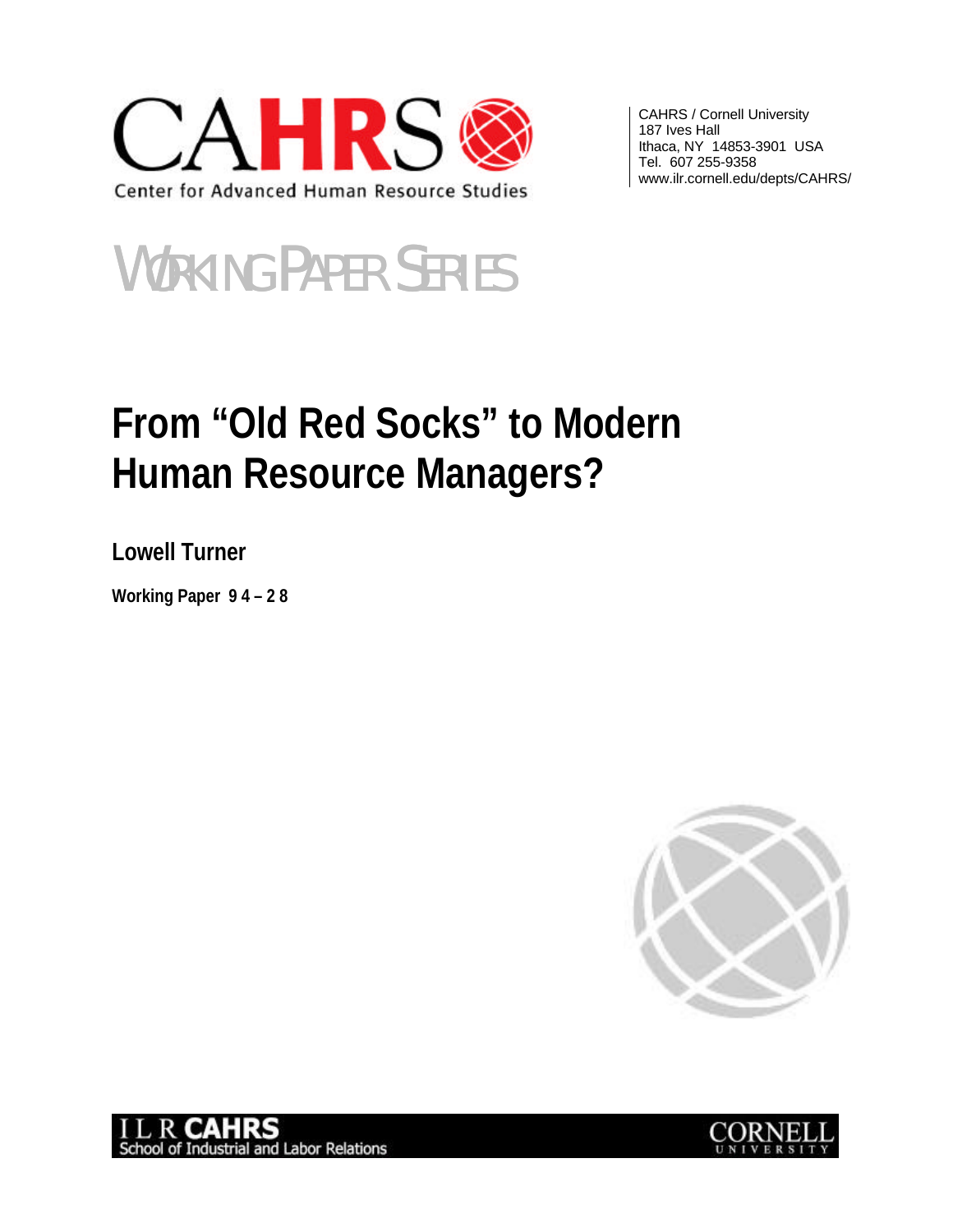# **From "Old Red Socks" to Modern Human Resource Managers?**

The Transformation of Employee Relations in Eastern Germany

Lowell Turner School of Industrial and Labor Relations Center for Advanced Human Resource Studies Cornell University Ithaca, NY 14853-3901

Working Paper 94-28

# http://www.ilr.cornell.edu/depts/cahrs

Paper prepared for the Center for Advanced Human Resource Studies (CAHRS) at the ILR School at Cornell University. Funding for this research was provided by CAHRS and the Institute of Collective Bargaining, both at Cornell, the German Marshall Fund of the United States, and the Wissenschaftszentrum in Berlin. This is a draft -- comments welcome. This paper has not undergone formal review or approval of the faculty of the ILR School. It is intended to make results of Center research, conferences, and projects available to others interested in human resource management in preliminary form to encourage discussion and suggestions.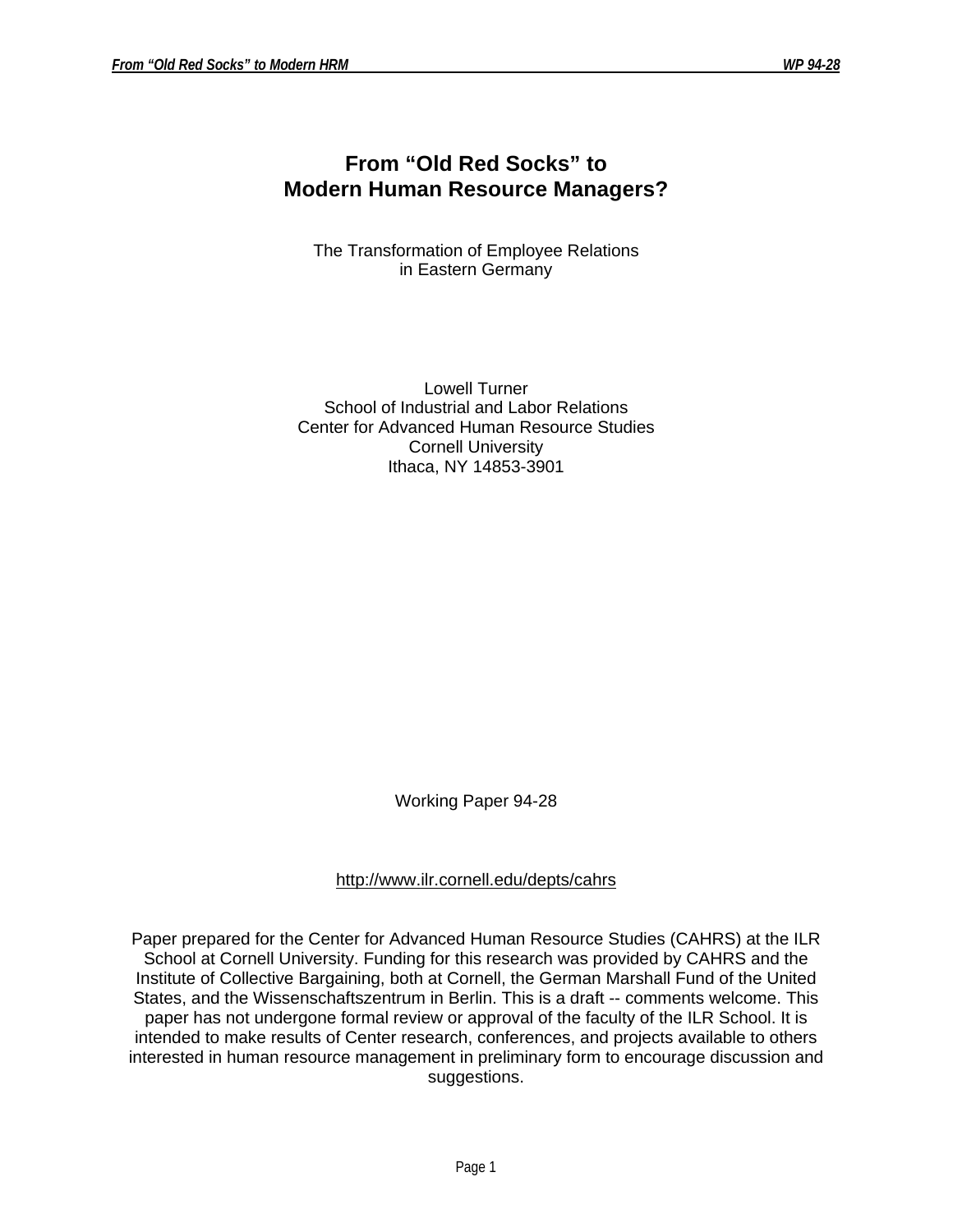With the dramatic and unexpected opening of the Berlin Wall on November 9, 1989, began a far-reaching process of transformation in every aspect of society within the German Democratic Republic (GDR, or East Germany). Indeed by October 1990, the GDR had been unified with and absorbed into the larger German Federal Republic (the former West Germany) and no longer existed as a separate political entity.<sup>1</sup> The basic principle guiding German unification was the replacement of East German laws, institutions, and practices with West German laws, institutions, and practices -- in politics, the economy, and civil society.

In the workplace, transformation was rapid, unsettling, and momentous in its implications. Since most of the GDR's economy was owned by a government that had now collapsed, assets were transferred into the hands of a new parapublic institution known as the Treuhandanstalt (THA), or "trust agency." The Treuhand was assigned the task of privatizing, restructuring and/or liquidating the assets of the GDR. While enterprising easterners and westerners quickly established small new firms in the new market economy of eastern Germany, the lion's share of the eastern economy would for many years to come consist of the transformed assets of the former GDR government.

Most of the former GDR economy consisted of huge conglomerates (Kombinate), run from the center in line with state and communist party goals for production and employment. The Treuhand's first task, therefore, was to locate those portions of the conglomerates that showed good prospects for survival as private firms in the new economy. In a minority of cases, the new hived-off firms were acquired by easterners through Treuhand supported management buyouts. In the vast majority of cases, however, western firms or investors bought up the bits and pieces offered by the Treuhand and began the process of transformation from state-planned production to the production of goods and services appropriate and viable in a market economy. By late 1994, as the Treuhand proclaimed its mission complete and prepared to go out of business (to be replaced by a smaller parapublic holding company for the remaining unsold properties), most of the economy of the former GDR had been either liquidated or privatized in this manner.

Western firms and investors now owning assets in the East faced an immediate management problem. Where companies intended to continue and modernize production (as opposed to speculating on the assets for future sale or liquidation), it was necessary to have a core of mid- and upper-level managers trained in cost-accounting, modern production methods, and modern human resource management. In most cases, top managers were brought in from

 $\overline{a}$  $1$  Thus in this study, the area encompassing the former GDR will be referred to, as in common German discourse today, as eastern Germany or the "new states" of the Federal Republic.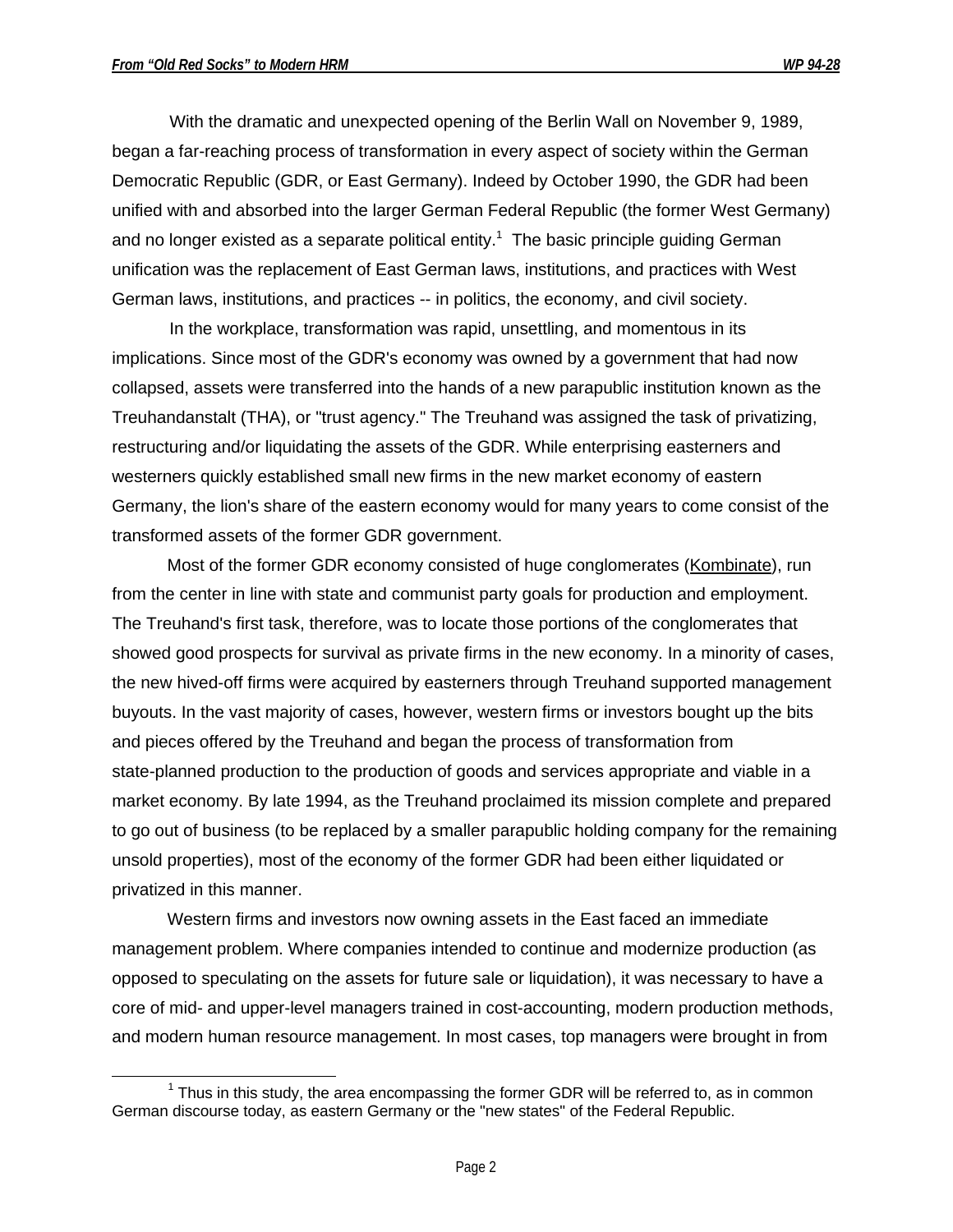the West, but there was no large western surplus of middle management either available or willing to fill the ranks. Many firms required rising young western managers to serve a tour of duty in the "Wild East," where the services, amenities, infrastructure, and working conditions of a collapsed and newly developing economy were often far short of standards in the West. For the most part, however, new Western owners of eastern companies had no choice but to retain and retrain the former managers from the communist system of production.

Since the surest route to advancement in the former GDR included membership in the communist party (known in East Germany as the Socialist Unity Party, or SED), most of these former managers had also been party members. After the fall of the Berlin Wall and the collapse of the political economy of East Germany, former party members and leaders quickly became known in common parlance as the "old red socks" (die alten roten Socken). The new owners of eastern firms thus found themselves in the strange position of developing market-oriented production and services in organizations run by legions of old red socks.

Was this a recipe for disaster? or could this possibly work? Since there were no ready replacements with managerial experience in either East or West, there was little choice but to liquidate the company or to retrain and ultimately depend upon these old red socks. In the end, rehiring and retraining the former managers is precisely what most companies now operating in the market economy of eastern Germany have done.

Thus the research questions addressed in this paper are the following: Can the old red socks be transformed into modern human resource managers? Can they quickly learn and implement techniques of management appropriate in a market economy? Can they overcome the stigma of their pasts and the resentment that many of their employees feel, as these survivors of the revolution of 1989-90 continue to occupy positions of authority in the workplace? Or is there little hope that most of them can make the necessarily profound personal changes in belief systems and management style? Will the eastern economy simply limp along until this generation of old socks finally retires and is replaced by a younger group uncorrupted by socialization in communist ways and more easily trained in the management practices of a market economy?

These are questions with important theoretical and practical implications. Theoretically, the answers to these questions offer insight into broader questions on today's academic frontiers of institutional and organizational change, especially concerning the development of a functioning market economy in societies where non-market relations have dominated. Practically speaking, these questions directly address concerns of policymakers as well as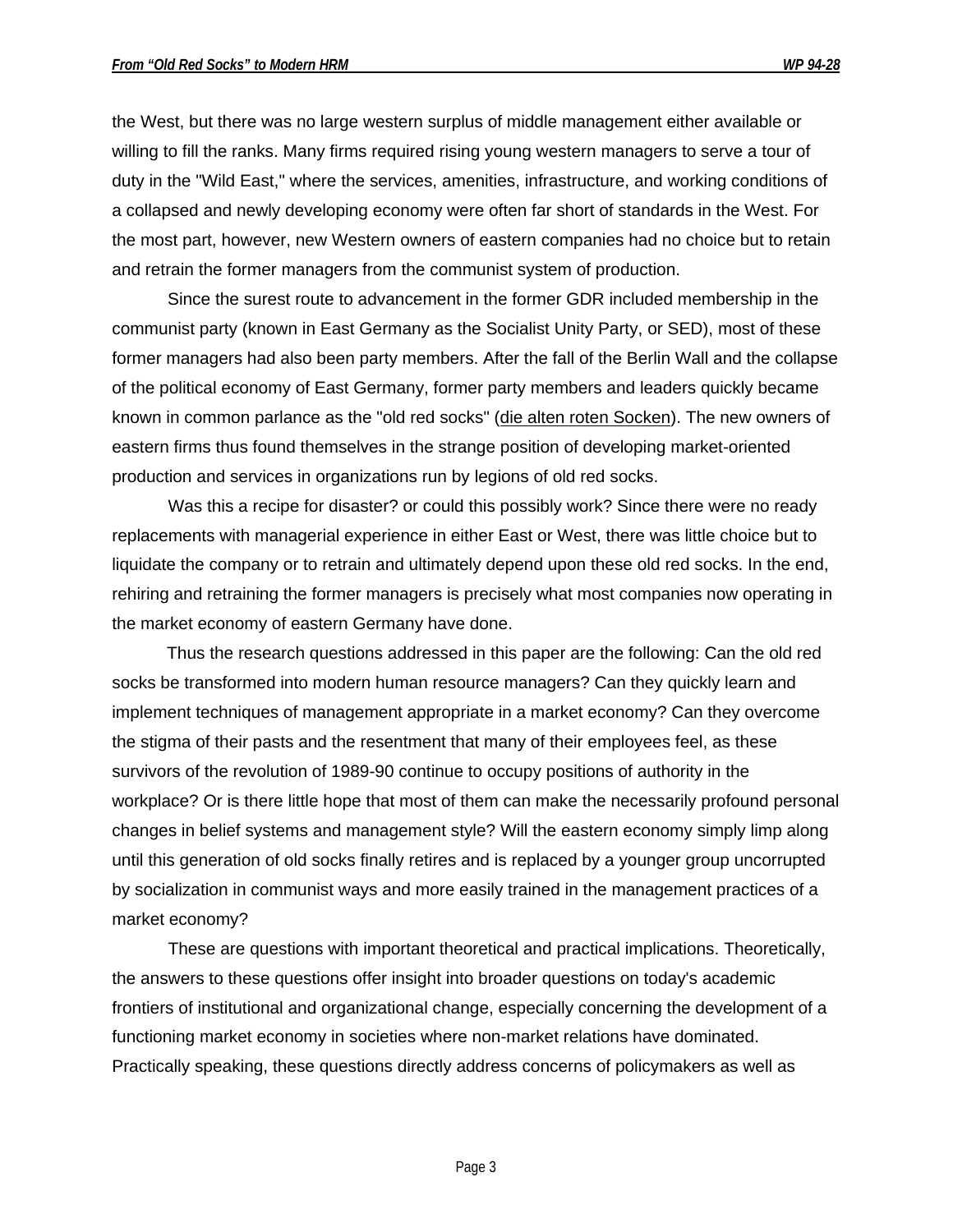investors throughout Eastern Europe, the former Soviet Union, and other societies in transformation.

To gain insight into these questions, my associates and I have conducted case studies at ten firms in the metal and electronics industries of eastern Germany, in the period between 1990 and 1994. As part of a broader study of the transformation of eastern and unified Germany, these case studies illustrate a range of outcomes, including the most likely as well as other possible directions of change.<sup>2</sup>

Before presentation of the case studies, a preview and summary of the findings, followed by a background section on the German model of "social partnership," are presented below.

## The Findings

 $\overline{a}$ 

The dominant viewpoint on the part of westerners toward the eastern German economy in the early years after 1989, a view typically reflected in the behavior of incoming western owners, managers and investors, was that everything about these old communist-run structures was "kaputt": out-of-date, obsolete, in need of complete replacement by western structures and practices. Indeed western observers, having heard that the East German economy was perhaps the Soviet bloc's most modern and industrially advanced, were shocked at the extent of eastern industry's disrepair, including obsolete equipment, backward production techniques, and extensive environmental pollution. These things were all true. In contrast to the dominant viewpoint, however, the findings presented here are surprising, and to some extent poke holes in the preconceptions of the **Besserwessi.**<sup>3</sup>

The first finding is that many of the old red socks in positions of authority have indeed proven resistant to change. Authoritarian bosses under the old system all too often prove to be authoritarian bosses under the new system. This is a characteristic, in fact, that some top western managers, in their efforts to discipline a differently socialized eastern workforce, have admired and encouraged. To the extent that employers want to enforce traditional military-style, chain-of-command approaches to personnel management, order-barkers from the old system may be well suited for a similar role in the new system. Such individuals may serve effectively where the company intends only to use eastern production locations as a sort of extended

<sup>&</sup>lt;sup>2</sup> The broader study is Lowell Turner, Social Partnership in the Global Economy: Crisis and Reform in Unified Germany, book manuscript-in-progress.

<sup>&</sup>lt;sup>3</sup> "Besserwessi" is a wonderful new post-unification German word, derived from Besserwisser, which means know-it-all (literally, "better knower"). A Besserwessi is therefore a know-it-all westerner, which is how many incoming western managers, government officials, trade unionists, and others appeared to the easterners.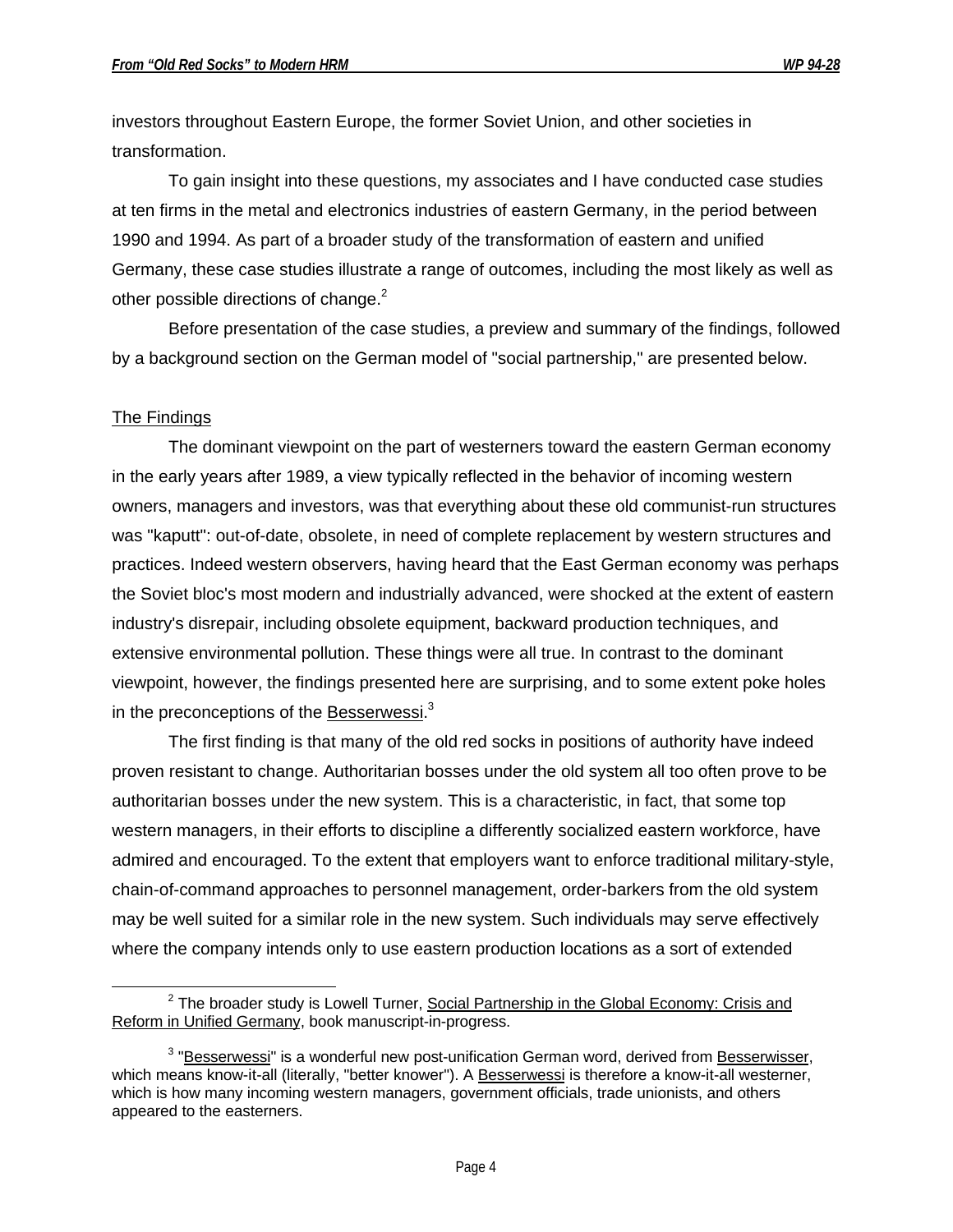$\overline{a}$ 

assembly-line operation for production headquarters in the West. People who rose to the top (or near the top) in the old system are generally intelligent and are often quite capable of learning modern cost-accounting methods to supplement strict leadership styles. The problem for such individuals is twofold: first, such leadership approaches are increasingly inappropriate in contemporary European and global markets, in which modern technology and work organization require proactive input from employees and a correspondingly participatory style on the part of management. And second, such individuals often encounter intense hostility from subordinates, who rightly perceive the injustice of receiving orders in the new system from those who oppressed them in the old. Even where such individuals attempt to learn a more democratic management style, there may be little basis for building new relations of trust with a given and understandably resentful workforce.

The implication of this first finding is that communist-era managers should be carefully screened, to remove both those reluctant or unable to change old authoritarian styles as well as those so compromised by past behavior (as, for example, known Stasi secret police agents) as to be incapable of winning the trust of a reformed workforce.

The second finding, however, is that many of the old red socks have proven quite capable of constructive change and adaptation to new management systems when they are properly trained and supervised. The bottom line for many of the former bosses is that they are desperate to keep their jobs in a context of mass unemployment in the new eastern German economy.<sup>4</sup> They will, therefore, do whatever they are told -- even if this means learning new management techniques and a respectful, facilitating rather than commanding role in relation to the workforce. Such individuals do have leadership experience. In many cases, they have learned to mobilize and inspire employees (rather than simply command them) to meet production goals in adverse circumstances of material shortages and faulty equipment. In many cases as well, they have technical competence based on past training as engineers, mechanics, or even computer specialists; the technically trained and competent appear especially capable of adapting to the new system by learning new management styles and techniques. And finally, some of these old red socks have a history of positive, collective experience with employees, affording a genuine basis for relations of trust in a modern workplace. Driven in part by desperation and in part by genuine good intentions and a desire to learn new ways, veterans of

<sup>&</sup>lt;sup>4</sup> Although published unemployment figures for eastern Germany have ranged between 15 and 20 percent since 1992, it is common knowledge that real unemployment (counting those forced into early retirement, women forced out of the workplace and back into the home, and those in temporary job creation programs and employment companies) has ranged between 30 and 40 percent.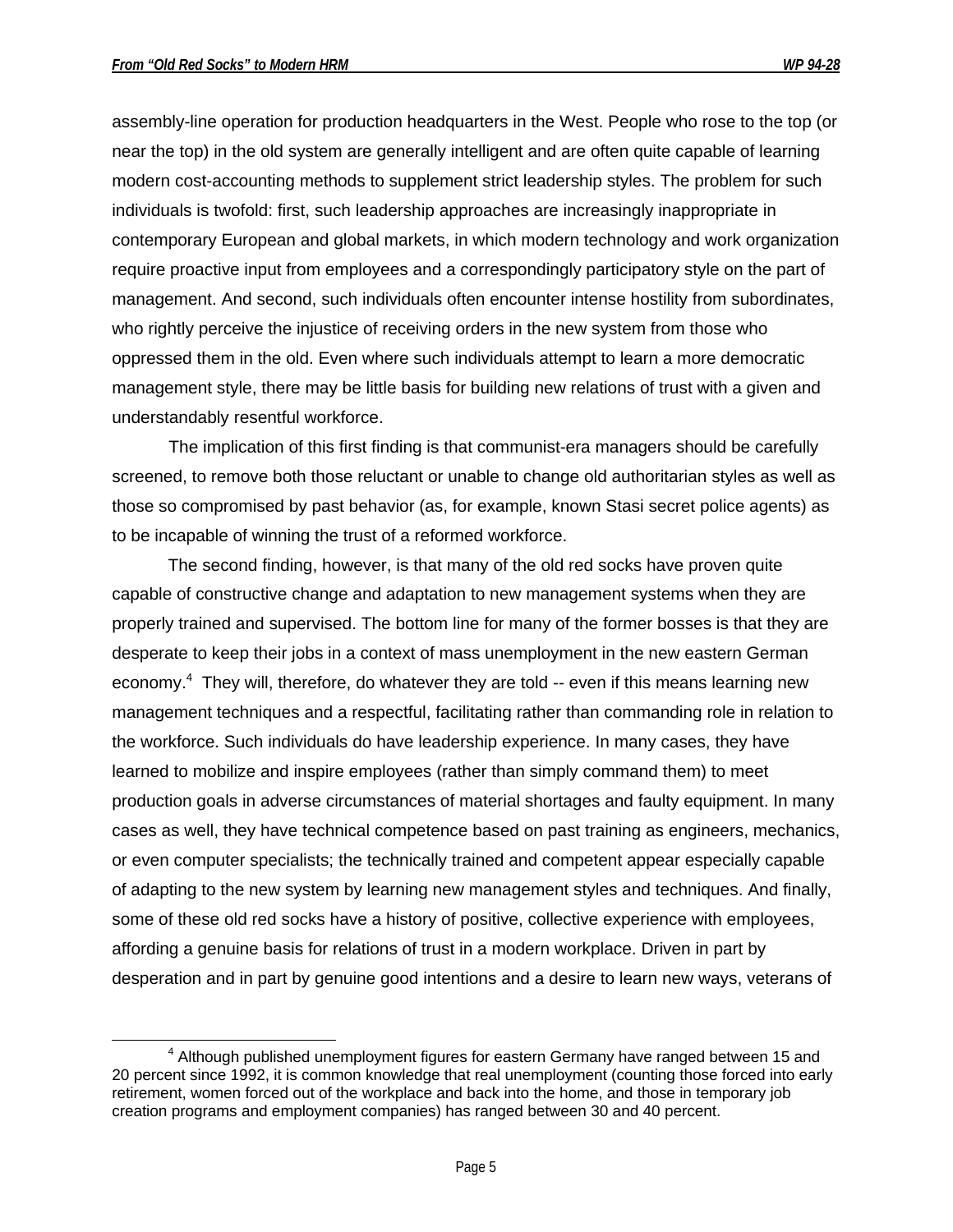the old production system and its hierarchy have in many cases proven surprisingly capable of learning and then practicing the ways of a modern human resource manager.

In addition to managers, German firms also include works councilors elected by the workforce, with formal rights to information, consultation, and participation in company decisionmaking processes.<sup>5</sup> Because works council rights are strongest in areas of personnel management, works councilors play an important role in many workplaces, especially at large firms, as virtual "co-managers" of the workforce. The third finding, therefore, is that many works councilors in the new market-oriented firms are themselves old red socks (although most often they were lower level union activists rather than high-level officials in the old communist-dominated unions); and many of these individuals have shown a strong commitment and capacity to learn new methods of workforce representation as well as collaboration with management. Quite often, both the struggle for survival in which firms find themselves in the East as well as past traditions of collaboration and collective effort afford strong incentives for close labor-management cooperation and even constructive co-management on the part of elected works councilors.

The fourth and final main finding is at once the most surprising and significant: collective traditions in the workplace and in society, for both employees and managers from the old system, can and in important cases do provide a basis upon which modern team-oriented production can be built. We look at this-phenomenon in several of the case studies below, most importantly at Opel in Eisenach and Knorr-Bremse in Berlin. For astute managers, the importance of this finding can hardly be overestimated: collective workplace traditions in formerly communist societies may well afford a more suitable basis upon which to build modern team or group structures than the more individualistic traditions of the West. Whether such innovative efforts succeed depends to a significant degree upon whether top managers, whether easterners or westerners, are shrewd enough to see this potential through the smokescreen of past and existing problems with morale, motivation, and productivity.

#### Background Sketch: Social Partnership in the German Workplace

German management practices, in personnel as in other areas, are in many ways quite different from approaches typical at U.S. firms. This is true because of diverging national patterns of organizational history as well as contrasting incentive structures -- economic, social,

 $\overline{a}$ <sup>5</sup> See below for a brief description and discussion of German social partnership and codetermination, including strong employer associations, industrial unions, and elected works councils at the company and plant level.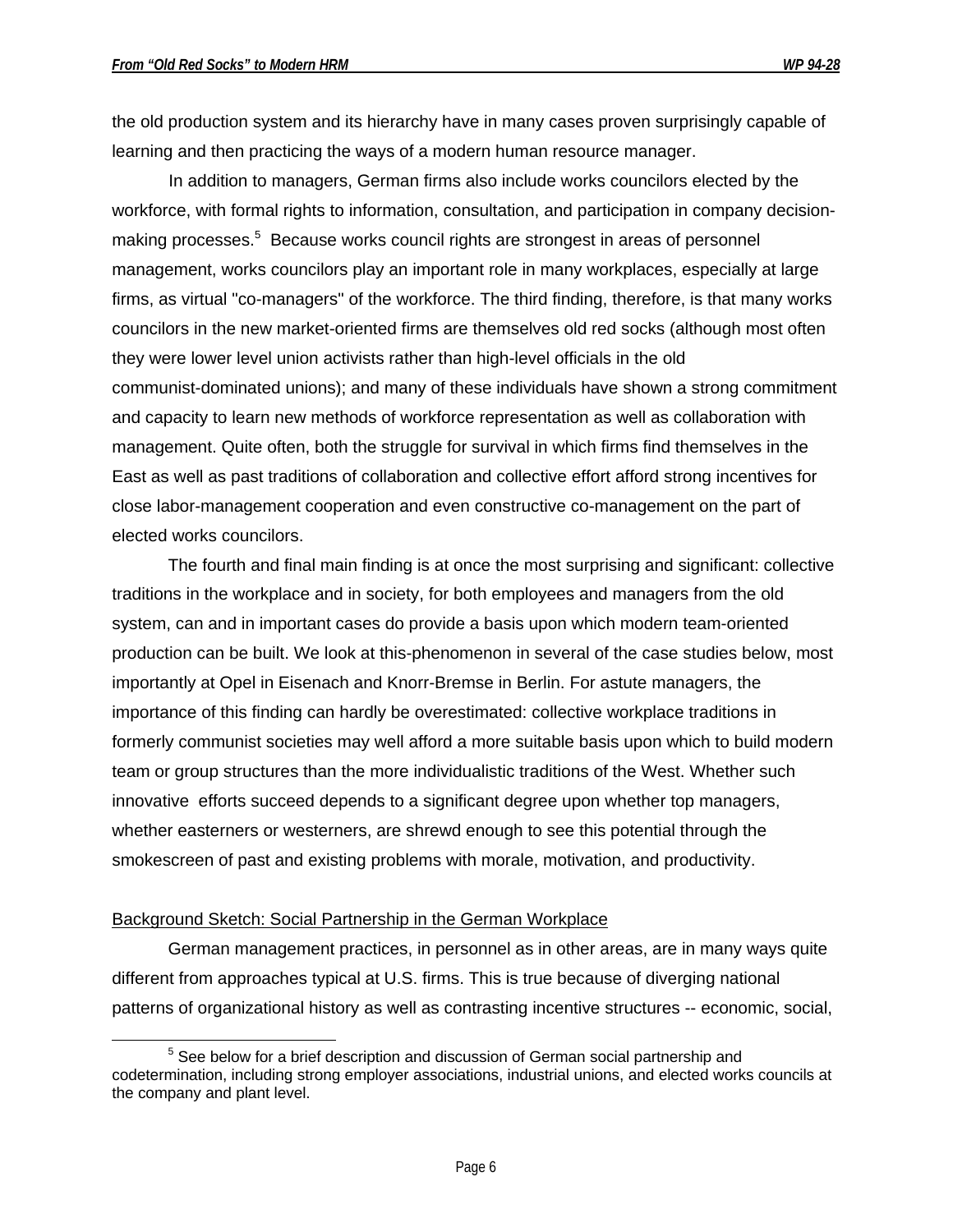$\overline{a}$ 

political -- faced by German firms in what is known loosely as the "social market" economy. To understand the transformation underway today in eastern workplaces as well as the prospects for adaptation by the red socks, it is necessary first to understand the essentials of "social partnership" as it developed in West Germany in the postwar period -- the model that policy-makers, employer associations, and labor unions have very deliberately attempted to transplant to the East in unified Germany.<sup>6</sup>

Most importantly, social partnership means that interests are strongly organized, recognize each other, and negotiate the terms of growth and development at both the firm and the industry level. Thus most employers (around 80 percent in western Germany, including virtually all large employers) belong to industry employer associations, powerful organizations that provide a range of services to members, from legal assistance to business contacts and supplier networks to advice concerning matters of personnel use and industrial relations, including financial support in the event of a strike.

Basic wage and salary levels for both blue and white-collar employees are set in regional, industry-level collective bargaining between employer associations and encompassing labor unions. Because most employers belong to the association, basic compensation levels and standards are thus set outside the firm, in a framework that to a large extent removes considerations of compensation from competition. Strikes are rare (West Germany's postwar strike rate is only a fraction of the strike rate in countries such as the United States and Great Britain); when they do occur, they tend to be large, regional or national, and short (since costs are high on both sides). Because collective bargaining is comprehensive (setting standards for the entire economy through pattern bargaining and comprehensive employer membership in the associations), negotiations are highly public events; and settlements typically incorporate company needs, employee desires, and national economic considerations.

At the firm level, compensation and other working conditions are typically adjusted upward (although not downward except in exceptional circumstances) by negotiation between management and works council. In all firms of five or more employees, the workforce (including middle management) is entitled to elect a works council, whose members have a legal right to information, consultation, and in certain areas of personnel use codetermination. German firms are thus required to plan in advance, carefully and strategically, to explain the plans to the works council and attempt to win the agreement of this important body. In some cases, this

 $^6$  For useful English language presentations and discussions of German social partnership, see Adams and Rummel 1977: Streeck 1984; Berghahn and Karsten 1987; Katzenstein 1987: Turner 1991; and Thelen 1991.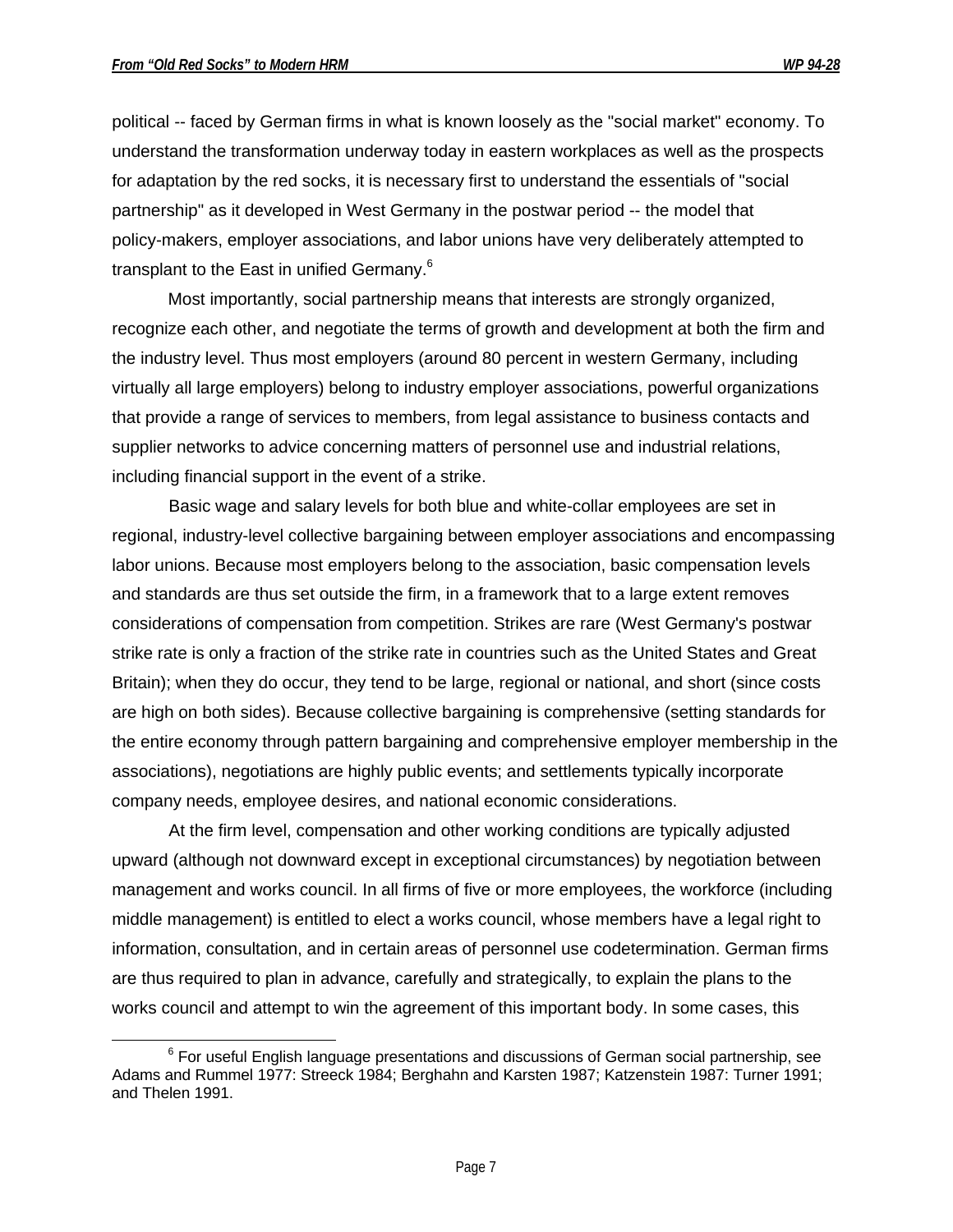means renegotiating plans in important areas such as working schedules, hirings, apprentice training, layoffs or reassignment, and work reorganization. Works councils and managers are required by law to work together in a spirit of "trustful cooperation," and in most cases this is exactly what they do. Although works council negotiations do sometimes slow down management decision-making processes, the agreement of the works council provides management with a powerful ally to prepare the workforce (white as well as blue collar) for necessary changes. In personnel and human resource management, works councilors serve to a significant extent as "co-managers" of the workforce (Streeck 1984).<sup>7</sup>

In addition, German law requires the election of workforce representatives to the supervisory boards of firms with 500 or more employees. This is an important source of information for employee representatives (who are typically also works councilors or union officials); but because the boards only meet quarterly, this is a less important locus of codetermination and social partnership than either the works councils or industry-level collective bargaining.

It is this dense network of interest organization and negotiation that is the hallmark of social partnership. Both outside the firm and inside the firm, employer representatives, including personnel managers, meet regularly with employee representatives to negotiate the conditions of compensation, work, and necessary change (such as production reorganization or "re-engineering"). And it is this dense network of organization and negotiation that the "social partners" (powerful employer associations and large industrial unions) have attempted, with considerable success so far, to transplant from western to eastern Germany (see, for example, Jurgens, Klinzing and Turner 1993; Soskice and Schettkat 1993). The reorganization of firms, including the introduction of modern innovations in personnel and human resource management, can only be understood in eastern Germany within the context of this broader framework of social partnership relations and structures.

#### Case Studies of Innovation in Eastern Germany

 $\overline{a}$ 

Within a few months of the collapse of the Berlin Wall, both employer associations and unions were moving actively to organize social-partnership-style regulation of new eastern markets. Although it is beyond the scope of this study to examine this broader process in detail, it is important to know that (1) employer associations are now solidly established in eastern Germany, with the membership of most large firms, but also membership levels among small

 $7$  For case studies of works council-management negotiation and a discussion of why German employers like the works councils, see Wever 1994 and 1995.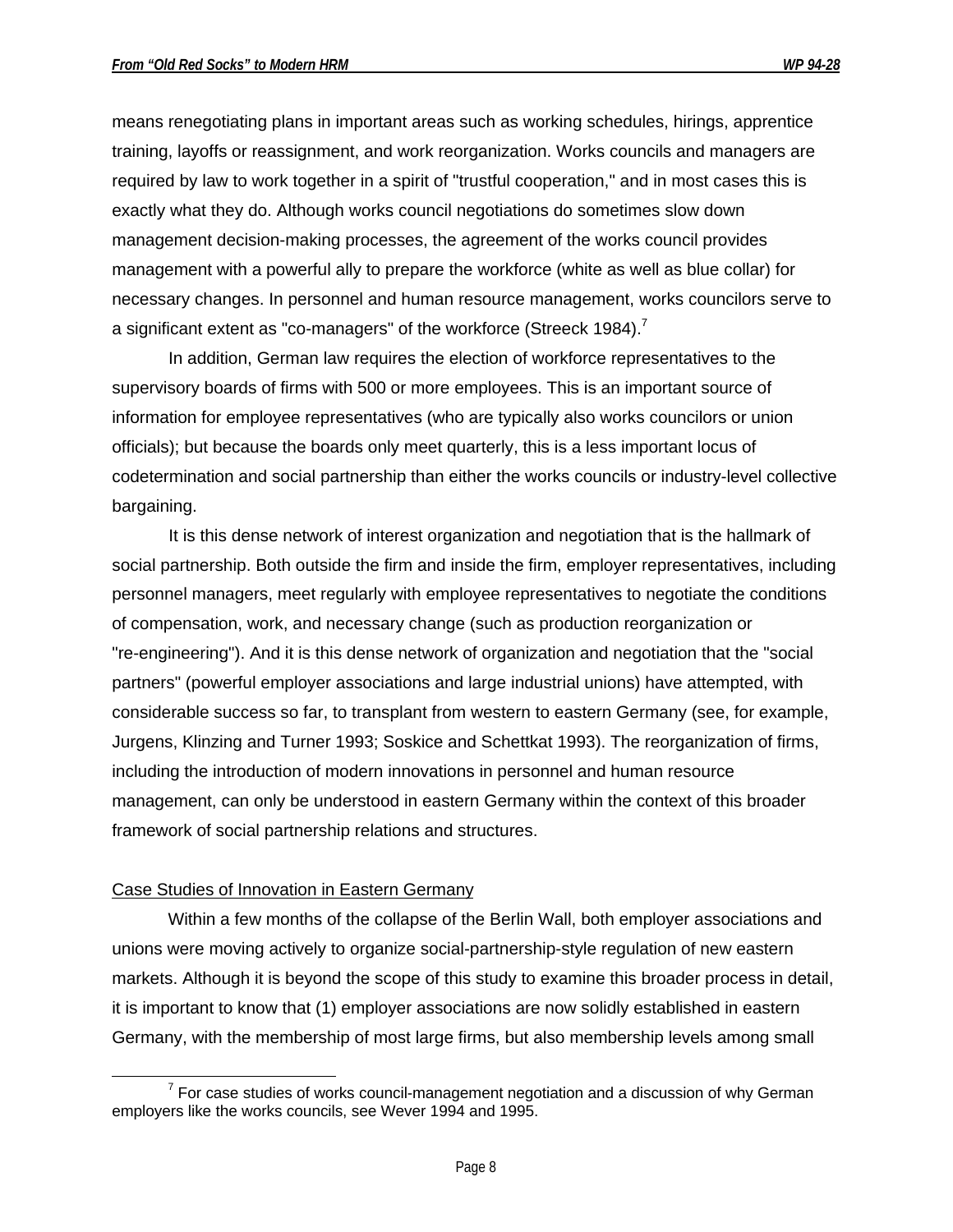and medium-sized firms that are considerably lower than in the West<sup>8</sup>; (2) the 16 major German industrial unions that belong to the central labor federation (DGB) moved quickly into the East in 1990-91, to establish membership levels there that remain even higher than levels in the West<sup>9</sup>; and (3) comprehensive collective bargaining, beginning already in 1990-91, has been solidly established in the East as the decisive standard-setting procedure determining firm compensation levels. Although social partnership is still new and somewhat shaky in eastern Germany, these institutions of representation and negotiation appear to have taken root in new soil in a remarkably short period of historical time (1989-1994).

Case studies presented below are based on firm- and plant-level studies in the metal and electronics industries.<sup>10</sup> These industries were chosen because these are typically the pattern-setting industries for pay and personnel matters in both western and eastern Germany. Employers in these industries typically belong to a regional branch of the metal employers federation (Gesamtmetall); employees, both blue and white collar, are represented by the 3-million-member metalworkers union (IG Metall). Most elected works councilors in these industries belong to the IG Metall, as do many shopfloor supervisors and even some middle managers.

Although definitive conclusions cannot be drawn from a limited number of case studies, the presentations below serve to illustrate a range of alternative scenarios in processes of company reorganization. In each case, the basic elements of the story of production, personnel, and employee relations reorganization are told, to establish the context in which key findings concerning "old red socks" and new employee relations can be presented and understood.

 $\overline{a}$  $8$  Although membership information for the employer associations is confidential, rates are typically estimated to be around 80 percent in the West but far less in the East (where estimates range from 30 to 60 percent).

 $9$  About 35 percent in the West; between 40-50 percent in the East.

 $10$  Case study presentations are based on plant visits, interviews, and documents collected between 1990 and 1994. Hella in Meerane and VW-Chemnitz were first visited in 1994; the other eight firms were visited at least three times each between 1990 and 1994. In-depth interviews were conducted with works councilors, managers, and union representatives; interviews ranged in length, from one to four hours. Some of the plant visits and interviews in Berlin and Rostock I conducted alone, others were conducted together with Larissa Klinzing of Humboldt University: for the cases in Saxony, Ulrich Jurgens of the Wissenschaftszentrum and I made research trips together to those plants in 1991, 1992, and again in 1994. Additional interviews were also conducted at several of the plants by research associates Owen Darbishire and Aline Hoffmann.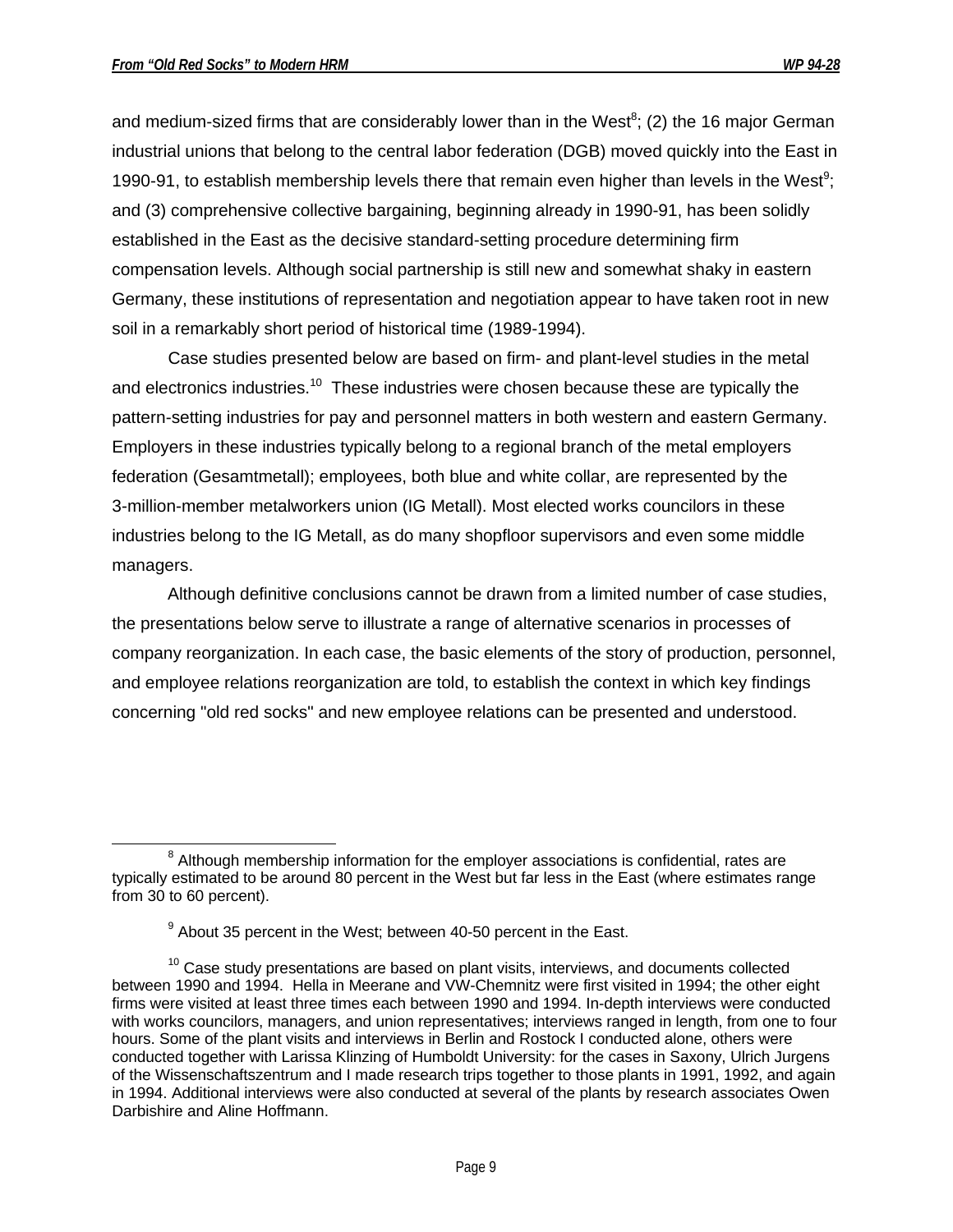# ABB Kraftwerke Berlin (Bergmann-Borsig)

Located on the border between East and West Berlin in tree-lined Pankow, Bergmann-Borsig was considered a model plant in the former German Democratic Republic. As the flagship for a larger conglomerate known as VEB Bergmann-Borsig, this plant had a long and venerable history. A brass plaque on one of the main buildings still proclaims:

At this spot in the November revolution of 1918 Karl Liebknecht called the workers of Bergmann Electrical Works out in support of the movement against militarism and reaction . . . . The working class today carries on toward fulfillment the work of our earlier class heroes. $11$ 

Producing power plant machinery such as turbines and generators, this sprawling complex employed 4800 when the Treuhand took over in 1990. In September of that year, Bergmann-Borsig was fully privatized when it was purchased by the large multinational firm ABB (Asea Brown Boveri). Downsizing -through layoffs, early retirement, resignation (especially of highly skilled workers who found better paying jobs in west Berlin), and placement in an employment and training company<sup>12</sup> located on the premises  $-$  continued through the end of 1994, at which time 950 employees remained. By 1993, having lost the production of generators and much other equipment, the plant produced mainly turbines and had become, in the eyes of many of its employees, an extended assembly line for the main western German plant at Mannheim. New top management came in from the West, signed Bergmann-Borsig up for membership in the regional branch of the employer association Gesamtmetall, and signaled its intent to follow western patterns including cooperative relations with a newly elected works council and to accept regionally bargained pay arrangements including phased-in wage and salary parity for eastern employees.<sup>13</sup>

Most middle managers kept on the books were managers/functionaries from the old system, the so-called "old red socks," many of them former communist party members or leaders. As at most other privatized firms in eastern Germany, former managers were re-employed, in spite of their political histories, because the new owners lacked alternative

-

<sup>&</sup>lt;sup>11</sup> Author's translation.

 $12$  Employment and training companies (ETC's) are a labor market policy innovation widely used in eastern Germany, in which surplus labor, unused firm resources such as plant and equipment, and government job creation and training subsidies are combined to keep employed and retrain displaced workers.

 $13$  Phased-in wage parity refers to the agreements reached throughout eastern Germany in 1991 between Gesamtmetall and IG Metall, to bring eastern employees up to western wage and salary levels in a multi-year, phased-in process. original agreements called for nominal parity by 1994; subsequent agreements extended the time period until 1996.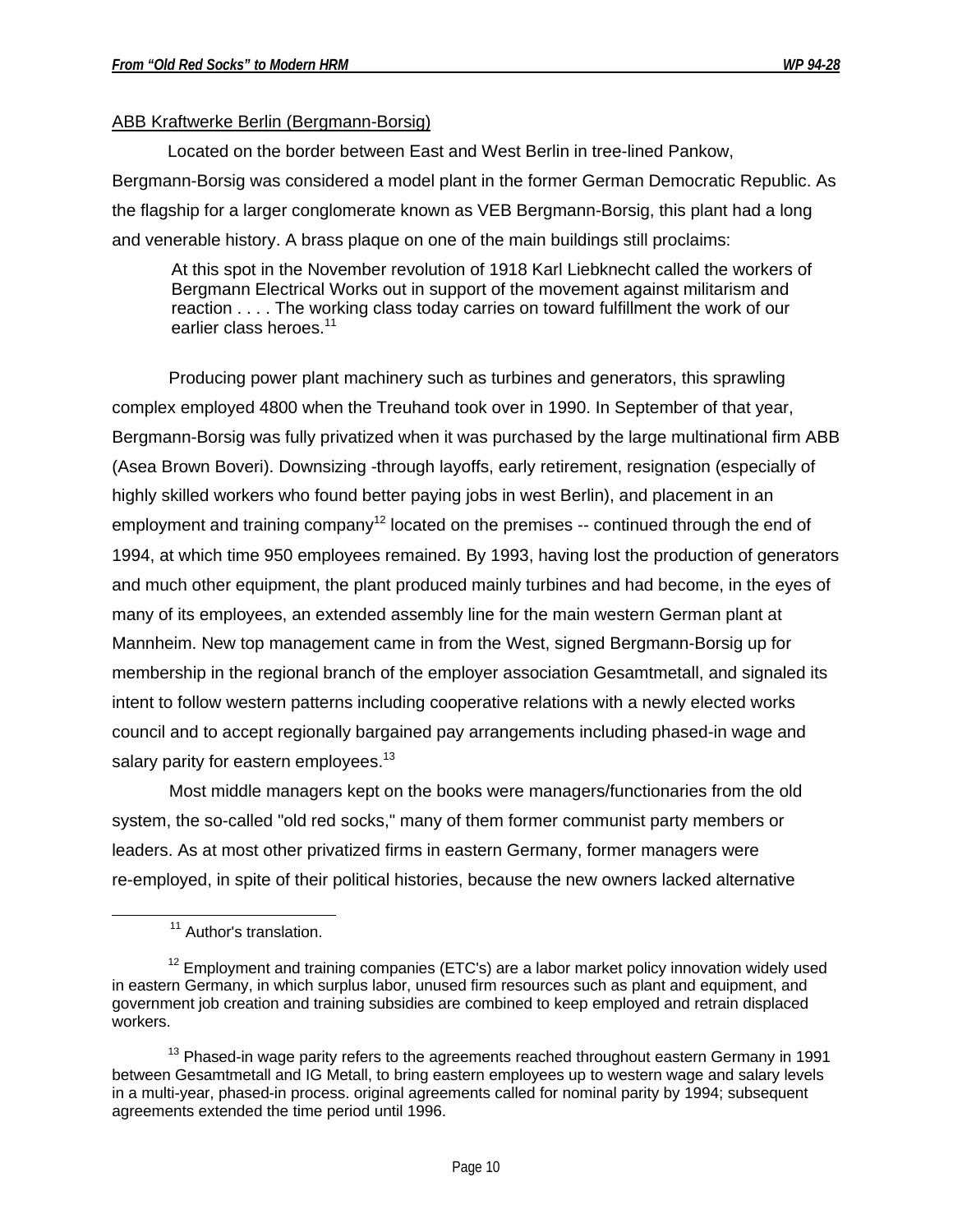sources for new management. As one works councillor put it, shopfloor workers, especially those laid off, were bitter at the sight of their old bosses still on top; some said the revolution had been too peaceful. on the other hand, according to the same source, many of these people had been "Scheinkommunists" (phony communists); they were opportunists who could just as well adapt and manage under the new system as they had under the old.

Incoming top ABB management made a commitment to train the remaining workers, bring in new technology, and transform Bergmann-Borsig into a smaller but viable firm in a market economy. Forced to compete with other ABB companies for orders and long-term survival, Bergmann-Borsig was nonetheless given a quasi-monopoly within ABB for its products in eastern Germany, to improve prospects for short-term survival by providing the time necessary for restructuring. Managers and other employees were sent to Mannheim to learn modern management and production methods, some of them for up to six months. The employees who remained after downsizing were, according to management, highly skilled and eminently trainable in the latest technology and work organization.

Although prospects for firm survival and the remaining jobs were good, employees bemoaned the changes that had taken place in their workplace and community. No longer the core workforce of a conglomerate, they felt decidedly subservient to the needs of the Mannheim plant. They claimed to have lost much of their product range so as not to threaten the viability of Mannheim. Proud of rising productivity and product quality and hopeful that their production would be allowed to increase, they nonetheless felt hemmed in by internal (especially east-west) company politics. While the old socialist "brigade organization" remained to some extent in place, especially its leadership structure (based on the Vorarbeiter, or advanced worker who takes the lead in production), employees claimed that the team spirit of the old problem-solving "musketeers" had broken down. Modern production organization at Bergmann-Borsig seemed to these employees to bring a shift away from teamwork, as each employee and manager sought to do his or her own job well, to shore up personal employment security, to survive in the new capitalist "elbow society." Female employees felt especially hard-pressed, as their numbers dropped from 40% (in the old days) to 10% of the Bergmann-Borsig workforce by 1993. And everyone bemoaned the loss of the extensive community relations and network that had surrounded this once large and prominent plant.

When the opportunity was presented in 1990, over 90% of the workforce joined the incoming western IG Metall. In the first works council elections that same year, twenty-three works councilors were elected and provided training for their new representation work by the IG Metall (which all of them had joined). The new works council was composed of a mixture of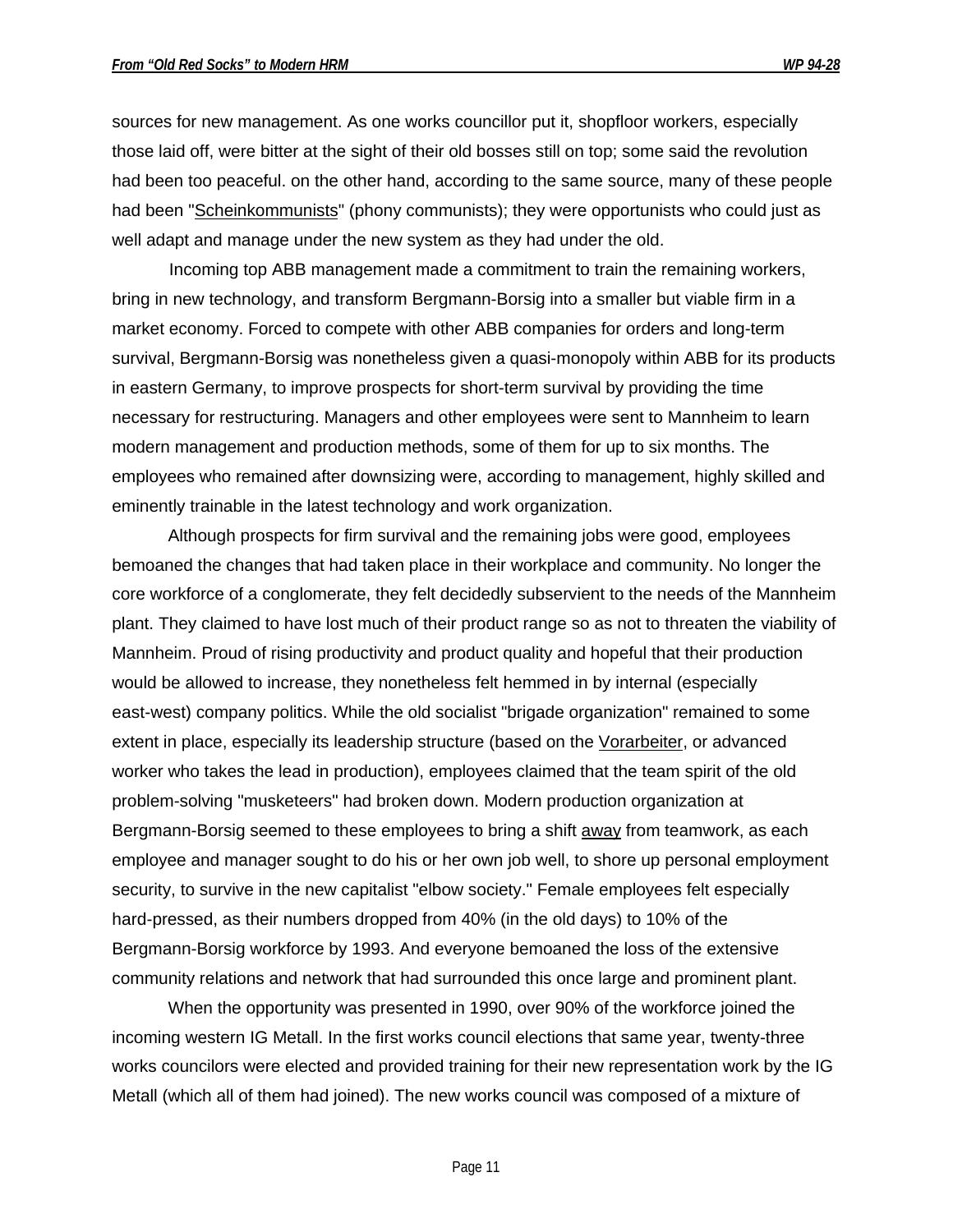former union leaders and new faces from the rank and file, and was headed up by Herr Schaffenberg, a veteran of the old union leadership (the Betriebsqewerkschaftsleitung, or BGL) at Bergmann-Borsig. Schaffenberg, a lifetime employee of the plant, was in some ways typical of the type of person who often stepped forward into leadership positions in the new eastern Germany. Although he had served on the BGL for many years, he had never joined the communist party (SED) -- because, as he put it, he liked to play organ music in church on Sunday. In 1989, as the corruption of national union leadership became known, Schaffenberg resigned his position on the BGL in protest; his election as head of the first works council at Bergmann-Borsig reflected both the services he had provided and the trust he had won in his past BGL work as well as his principled stand in 198990 and the way in which he, so to speak, joined the revolution. He served as head of the works council until his retirement in 1992, at which time he was replaced by a younger, soccer-playing skilled worker named Wolfgang Bayer, a "new face" who had played no leadership role in the former plant union hierarchy.

Although works councilors spoke harshly about some of the "old red socks" in management (and claimed to have better working relations with top management from the West who at least understood codetermination rights), works council and management worked closely together to improve production, secure orders, and save the remaining jobs. Both sides viewed collaboration as essential to facilitate changes in production and organization that would increase the prospects for continuing western investment in the plant as well as secure new markets for their products. But even in 1994, elected works councilors still criticized the authoritarian leadership style of many (old red sock) middle managers, who in this view needed both better screening and more retraining in modern leadership styles.

As at many eastern plants, the imperative for collaboration caused tensions between works council and. union in the years immediately following unification. Bergmann-Borsig works councilors in the early 1990s complained that western union leaders and organizers did not fully understand the life-and death situation faced by eastern firms and workforces. Union calls for militance, mobilization, and long-standing demands against weekend and night-shift work fell to some extent on deaf ears for a works council in need above all of western investment. Extensive negotiations were required before the IG Metall would approve management-demanded three-shift work to justify the costs of new machinery. But here as in many other cases in eastern and western Germany, the union proved flexible when faced with economic necessity and company willingness to protect jobs.

Works council-union relations at the plant, as a result, were quite good. Bergmann-Borsig workers were among the first in eastern Germany to establish a working shop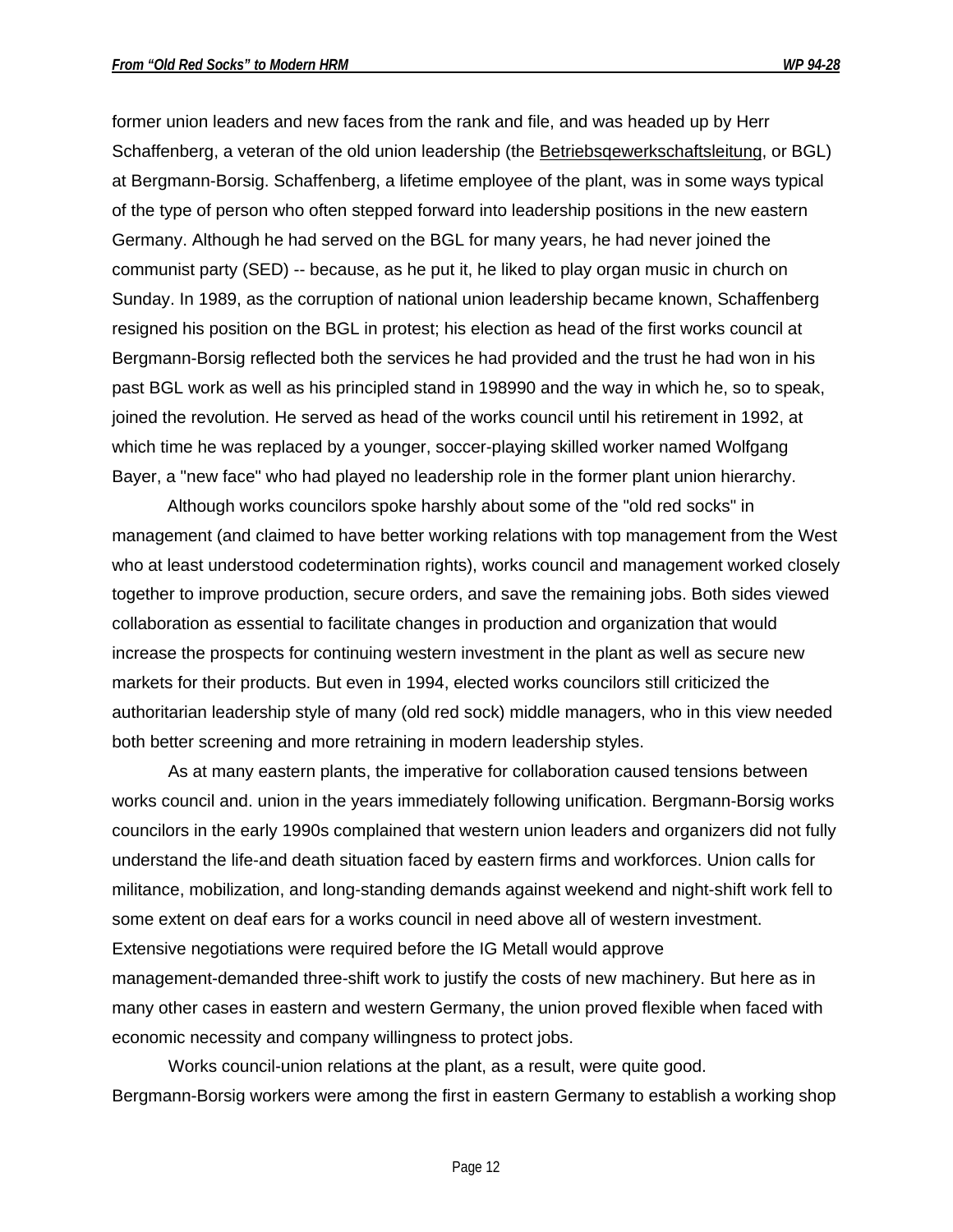steward structure in 1990. Although the size of the steward group dropped with employment numbers, active stewards continued to play an important shopfloor role in cooperation with the works councilors (calling problems to the attention of the works council, working out shopfloor problems with management, communicating with the local union). The steward group, in fact, became an important source of innovation when the first steward leader, Gerd Seidel, established an employment and training company in 1991 to train and re-employ laid-off Bergmann-Borsig workers. One of the more successful of its kind, this ETC kept hundreds of workers in the labor market and by 1994 had spun off two innovative production ventures, employing a total of 500 former Bergmann-Borsig employees.

One of the biggest changes for this plant in the transition to a market economy and the *accompanying process* of privatization was the shift from core-plant status in a large conglomerate to the much reduced status of one among many, competing for orders within a large multinational corporation. Earlier, the works council at the German "mother" plant in the West had secured an agreement that protected production and jobs in Mannheim. But this worked to the detriment of the workforce at the former Bergmann-Borsig, a new player within the multinational, who watched Mannheim get the production orders. In 1994, the head of ABB Berlin's works council, now also a member of the company supervisory board, viewed negotiation of an employment security agreement for the remaining 950 employees as a top priority.

To summarize, the picture at ABB Berlin is of a much streamlined firm fighting for survival within a large multinational corporation. Although managers and employees have been retrained and technology upgraded, the old red socks in management have not yet either been allowed by top western management or proven capable of leading processes of innovation that would carry the firm beyond its turbine-producing, "extended assembly line" position. Potential is clearly there -- in middle managers willing to do whatever is necessary to allow the firm to survive, in young and active works councilors eager to play a co-management role, and in a vibrant ETC and well developed training center, both located on the firm's premises. But this potential has only been partially exploited, leaving many former bosses in traditional, top-down style personnel management roles.

#### Knorr-Bremse Berlin (Berliner Bremsenwerk)

When Germany was divided after the second world war, Berliner Bremsenwerk in East Berlin split off from its parent firm in Munich, Knorr-Bremse, a brake parts manufacturing firm dating back to 1910. For much of the postwar period, Berliner Bremsenwerk produced mainly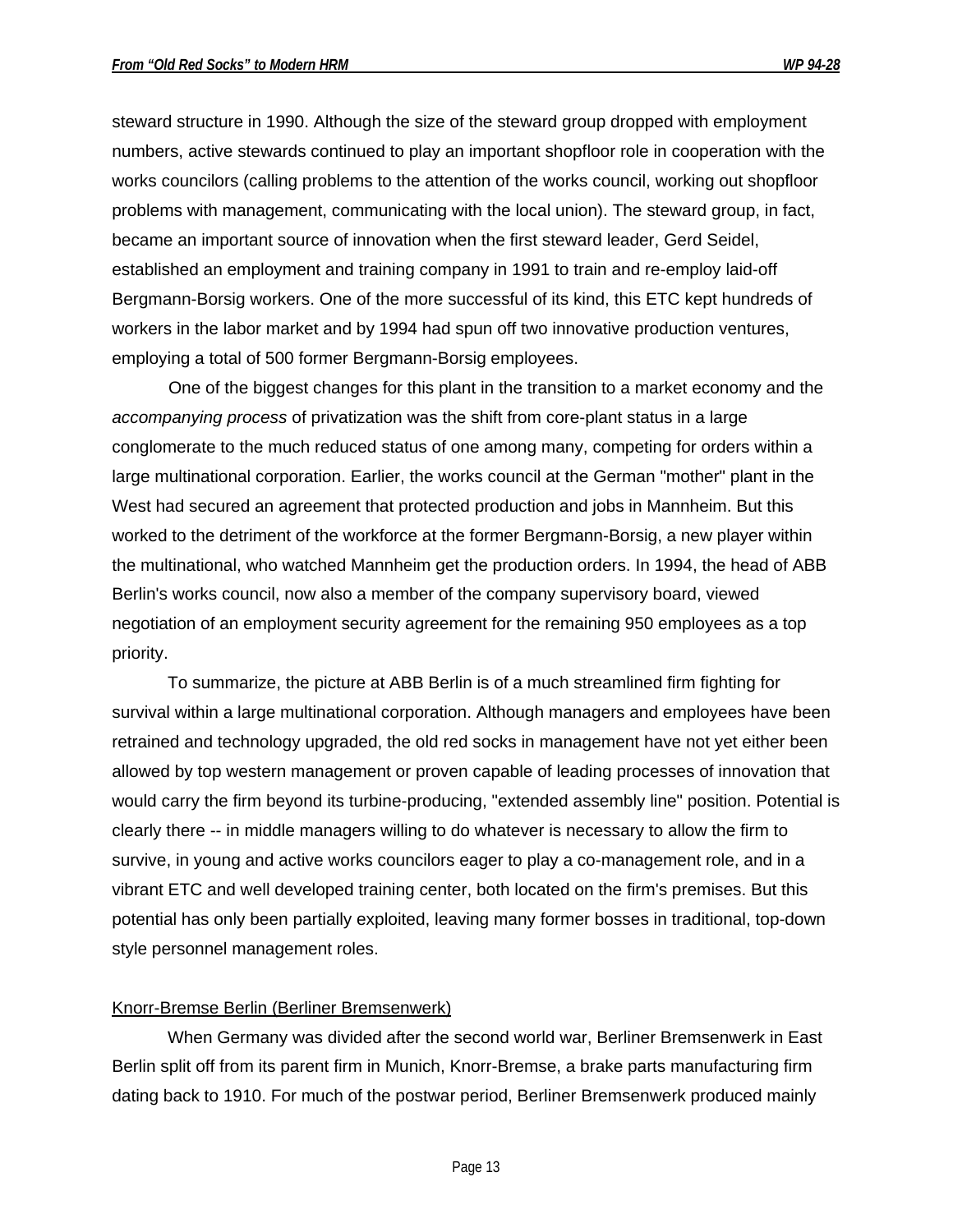locomotive brakes for markets in Eastern Europe and the Soviet Union, employing 1600 blue and white-collar workers in 1990. In February of 1991, Berliner Bremsenwerk was privatized through repurchase by its old parent, Knorr-Bremse, still based in Munich but now a multinational concern.

As was the case at many eastern manufacturing firms, the new eastern Knorr-Bremse branch faced two critical problems: the collapse of eastern markets, and, by western standards, obsolete technology and production organization. Between 1990 and 1994, Knorr-Bremse in eastern Berlin was modernized with new machinery, employment dropped from 1600 to 400, and production was reoriented toward markets in the West, especially for locomotive brake production required by the Bundesbahn and other western firms. By 1994, the former Berliner Bremsenwerk was hardly recognizable, having moved to a new location where modern production techniques relied on new equipment -- 94 percent of it under five years old (contrasted to 86 percent of the machinery over five years old in the former plant). Productivity levels had risen dramatically, as 400 workers delivered approximately the same total production in 1994 as 1600 workers had produced in 1990. And new production levels included a continuing commitment to training and retraining: Knorr-Bremse Berlin in 1994 counted 40 apprentices among its workforce.

Top managers from the West came in to oversee production reorganization and to rehire and retrain many of the former "old red socks" managers: by 1994, these high-level managers had returned to the West, confident that the easterners themselves could manage Knorr-Bremse's operation in the East. As elsewhere, workers resented the old bosses and their positions of power in the new system. By 1994, however, this tension appeared to have eased as both workers and managers internalized their new rights and responsibilities and worked together to raise productivity and keep investment flowing into the plant.

According to management, an important element of stability in labor-management relations at this plant was derived from the election of the former head of the BGL, Bodo Krause, as chair of the new works council in 1990. Although referring to himself as an "old red sock" and admitting that he would never have the full confidence of the workforce, Krause changed with the times, argued for the interests of employees during the transition to the new system (as he claimed to have done under the old system), and won enough trust from the rank and file to get elected and re-elected to lead the works council through the traumatic years of downsizing, relocation, and reorganization. In May of 1994, Krause was re-elected works council chair by a 74 percent vote.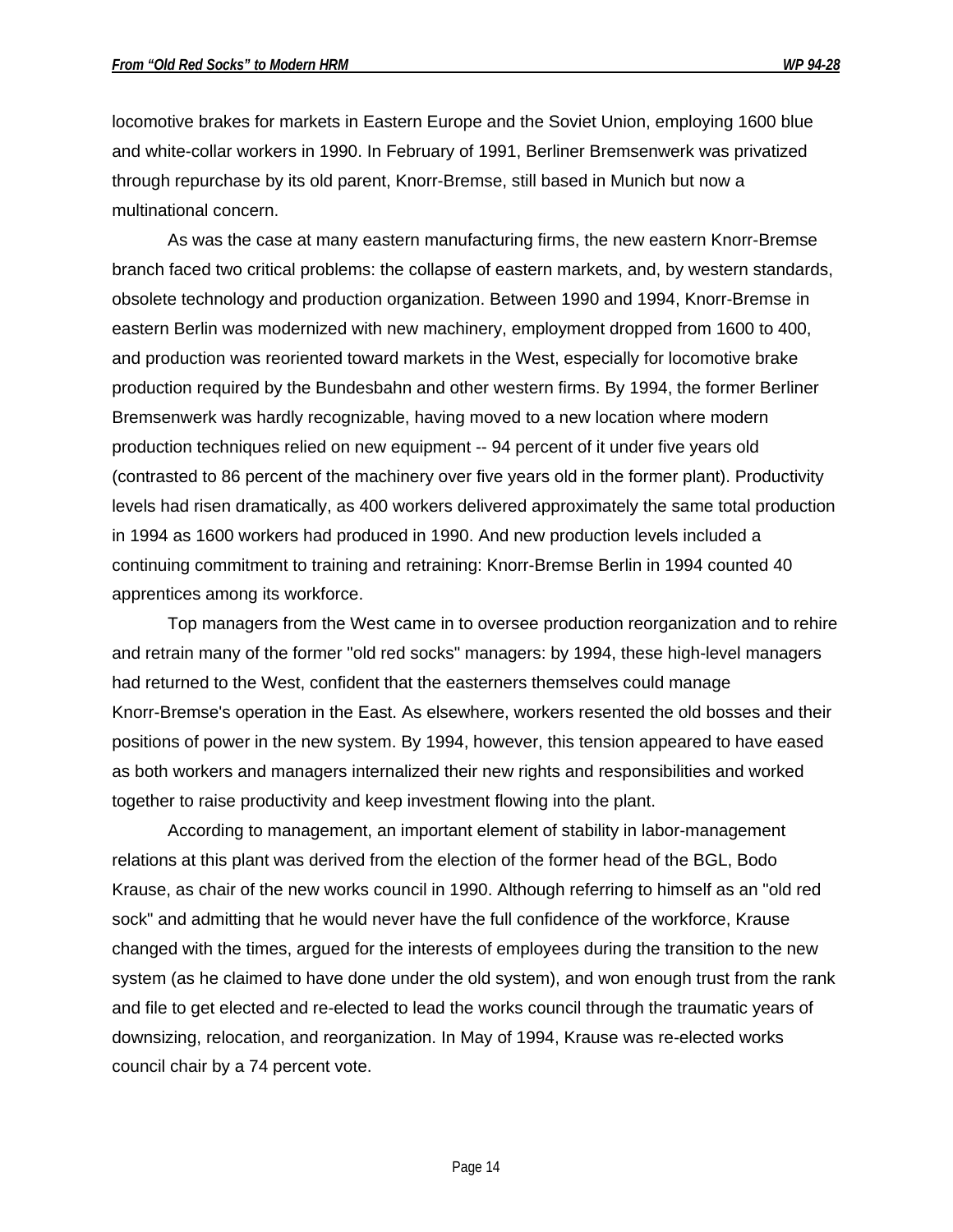An energetic and engaged leader, Krause passed *information* back and forth between management and the workforce, pushed management to reorganize and accept new ideas and policies, and helped to mobilize the workforce for the new commitment to high production levels now expected. His efforts variously brought him into conflict with the union as well as particular managers and workers. Krause, for example, in 1990-91, pushed the workers as well as the old red socks in management to meet production levels demanded by the western parent firm; this meant working three shifts and weekends to make the investment in new machinery pay off, and to demonstrate that such investment in the future would be worth it. The willingness of the works council to accept such long working hours, however, brought it immediately into conflict with the IG Metall, which Krause and most of his fellow workers had joined in 1990. Although resentful of union pressure, Krause fought his way through to win union support for the short to medium-term expansion of working hours at Knorr-Bremse.

With downsizing, the works council had dropped from fifteen to nine members by 1993, including four white-collar and five blue-collar employees and a mix of old red socks and new people. Both works councilors and managers claimed to have close working relations with each other and a good ability to resolve problems both formally and informally. Works councilors were particularly proud of the substantial "social plan" payments secured for laid off employees; based on age, years of service, and pay level, these payments averaged DM 11,000, with some employees getting up to DM 30,000. Of the original 1600 employees at Berliner Bremsenwerk in 1989, 400 were temporary foreign workers (from other socialist countries such as Cuba, Mozambique, Poland and Vietnam) who were the first laid off (many to return home); the rest left for better jobs in the West, took early retirement, or were laid off with social-plan payments. As a result, argued works councilors, there had been no need for an employment and training company at Knorr-Bremse in eastern Berlin. In January of 1994, the works council and management signed an agreement guaranteeing the remaining 400 jobs through 1996.

In 1993 and 1994, management and the works council at Knorr-Bremse Berlin signed several agreements to establish and regulate a new structure of group work, to include all 400 employees by July of 1994. Groups included 8 to 10 members and a group leader jointly selected by management and the works council. Extensive negotiations concerning pay levels for group members proceeded on two principles: that no one should receive less pay than before when placed in a group, and that bonuses would be based on group (not individual) performance. The group work experiment here was viewed by the company as a pilot project for the 6,000 KnorrBremse employees worldwide.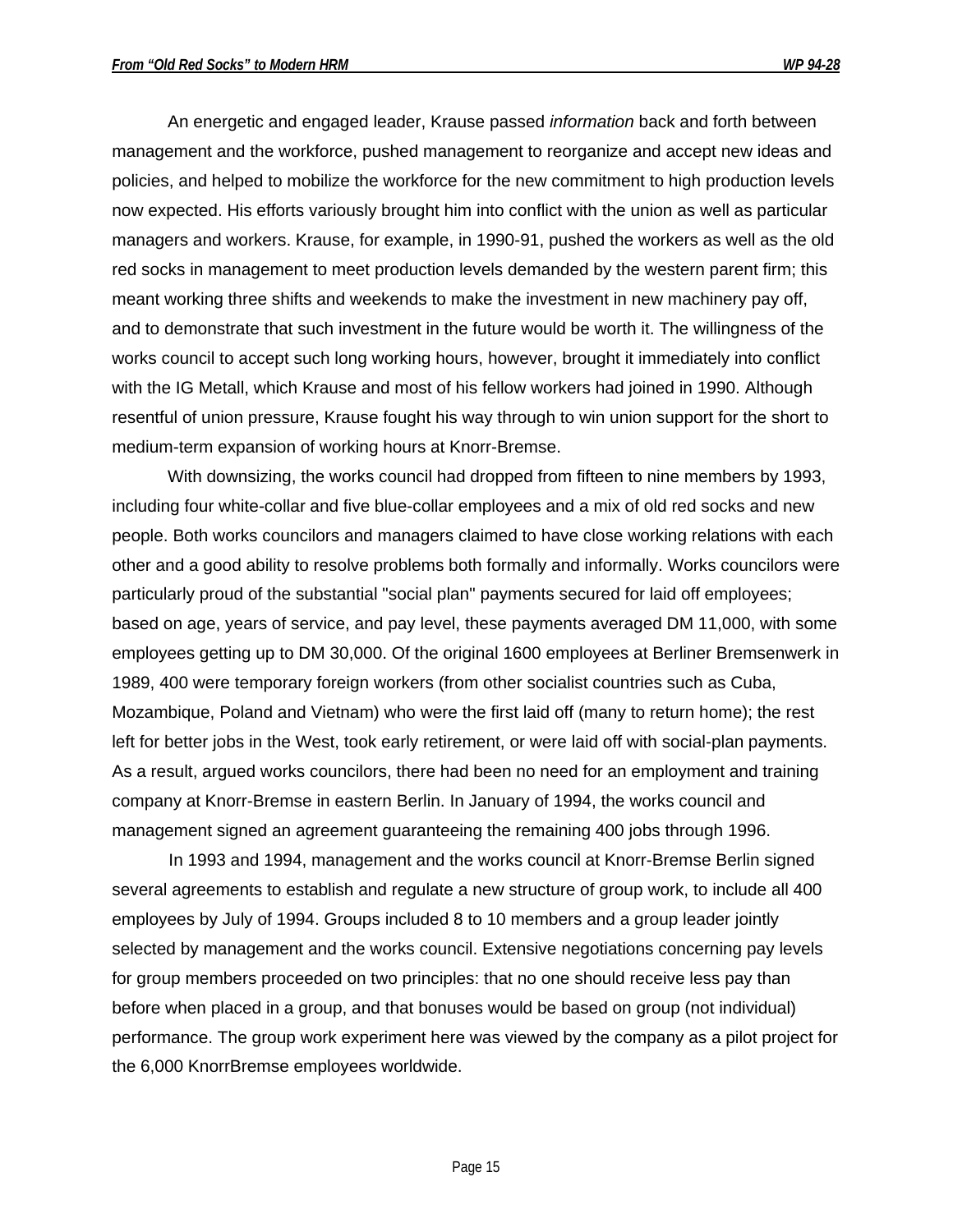On the eve of full-scale implementation in 1994, managers and works councilors alike were hopeful and enthusiastic about the coming of group work. Krause claimed strong workforce support for this partial return to a more collective form of work organization, building on the spirit of the old brigades. The Berlin workforce, he argued, could adapt to this new structure much faster than workers at the Munich flagship plant, accustomed as the latter were to more individualistic traditions in the workplace.

The legacy of a collective spirit and history, joined to modern skills, technology, and work organization, placed this plant in a potentially forerunner role for coming group structures of production. Of the cases considered in this study, Knorr-Bremse Berlin provided the most explicit and comprehensive example of modern production organization building not from scratch but upon practices inherited from the pre-existing system of organization.

By 1994, Knorr-Bremse Berlin could be characterized as a modern plant with advanced technology and work organization, run fully by eastern management and a highly skilled and productive eastern workforce, with close and cooperative labor-management relations, a moderate level of union membership density with reasonably good relations between works council and union, and good prospects for future market success as the economy climbed out of recession. The main elements of both successful production and firm-level social partnership appeared to be in place. Developments here seemed to support Krause's prediction that the East would in time be the site of unified Germany's most modern industrial production.

Knorr-Bremse Berlin provides strong evidence for the potentially modern and constructive role of reformed red socks, both as managers and as "co-managers" on the works councils, especially in a context of innovation based on group structures of work organization.

#### Niles

The 7 Oktober Kombinat, based at the "Niles" plant in East Berlin's Weissensee district, was a highly regarded producer and exporter of modern machine tools. The flagship plant, known commonly throughout the GDR's history by its earlier British name Niles, employed 2250 people in 1989. When the core plant was separated from the Kombinat to become a Treuhand enterprise in 1990, it was officially renamed Niles and employed 1750. Because most of its export markets were in the West and in Japan and other Asian countries (with only 35 per cent of its export markets in Eastern Europe and the Soviet Union), this plant was considered a good prospect for continued success in a market economy. Nonetheless, Treuhand negotiations with various groups of western investors dragged on, fell through, and started up again, so that Niles was not finally privatized until May of 1993.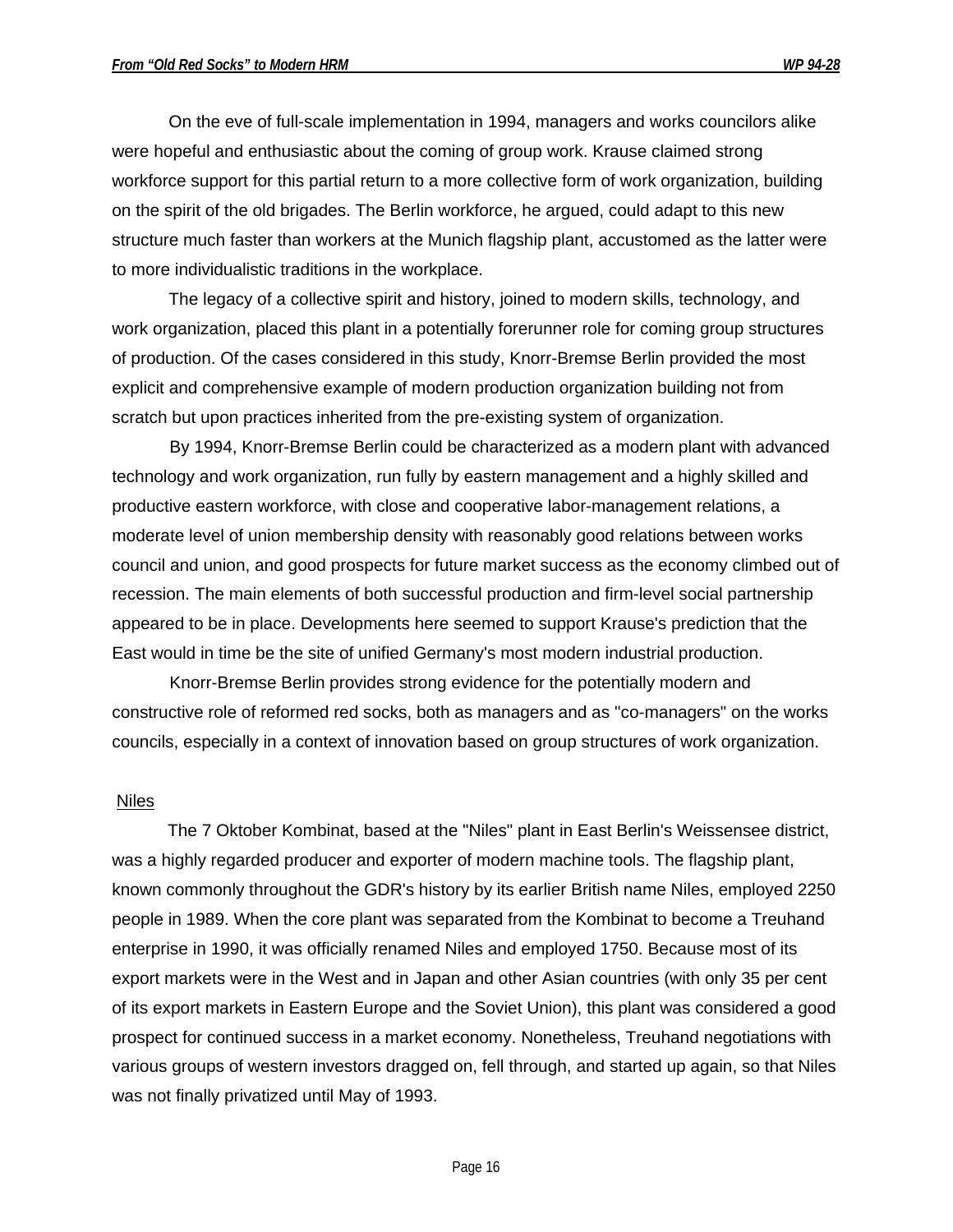During the three-year Treuhand period, uncertainty about future ownership made it difficult for the company to secure credit for new machinery or to find new markets for its products. Waves of workforce reduction accompanied prolonged negotiations with prospective buyers, so that by 1994, total employment at Niles was down to 410. Although little new machinery had been added since 1990, most of the equipment was reasonably up to date (since this flagship plant had secured major investment in GDR days), and the remaining workforce was highly skilled. Although worldwide demand for Niles products had fallen in half (with recession and the collapse of eastern markets), the company continued to sell machines in 35 countries while actively attempting to locate and open new markets.

As at other surviving eastern plants, downsizing occurred through early retirements, layoffs that included social-plan payments, and attrition as workers left for better paying jobs in the West (mainly western Berlin). Works councilors spoke proudly of their successful efforts to apportion social-plan payments upward and downward from a base of DM 5,000, according to years of service, skill levels, and other criteria.

In addition to clearing out the "non-productive" service workers (in areas such as food service, library, recreation and administration), eastern management at this plant studied advanced production techniques, paid for advice from western firms such as McKinsey, and pushed the productivity of its remaining workforce steadily upwards. Turnover per capita increased from DM 60,000 in 1991 to DM 100,000 in 1994, with plans on the books to raise it further to DM 200,000 by 1996.<sup>14</sup> The productivity-enhancing reorganization of work included new concepts such as production islands and group work, among a well informed and highly skilled workforce bound together in a common struggle for survival in a market economy. Managers and works councilors alike claimed that new group-based organization functioned well on the base of the former brigade spirit.

In contrast to Bergmann-Borsig and Berliner Bremsenwerk, Niles was not taken over by a western parent firm. Throughout its Treuhand years and even after it was purchased by a group of investors in 1993, this company retained eastern top management along with a consciously "eastern" labor-management collaboration intent on proving itself in the new circumstances. Works councilors expressed faith in the remaining eastern top management and personnel directors, people with long plant histories and good technical skills. The former head of the union BGL now worked in personnel, an example a reformed communist leader who knew the company and its workforce well and with whom works councilors now claimed to have good working relations. In a case study of Niles that focused on production organization,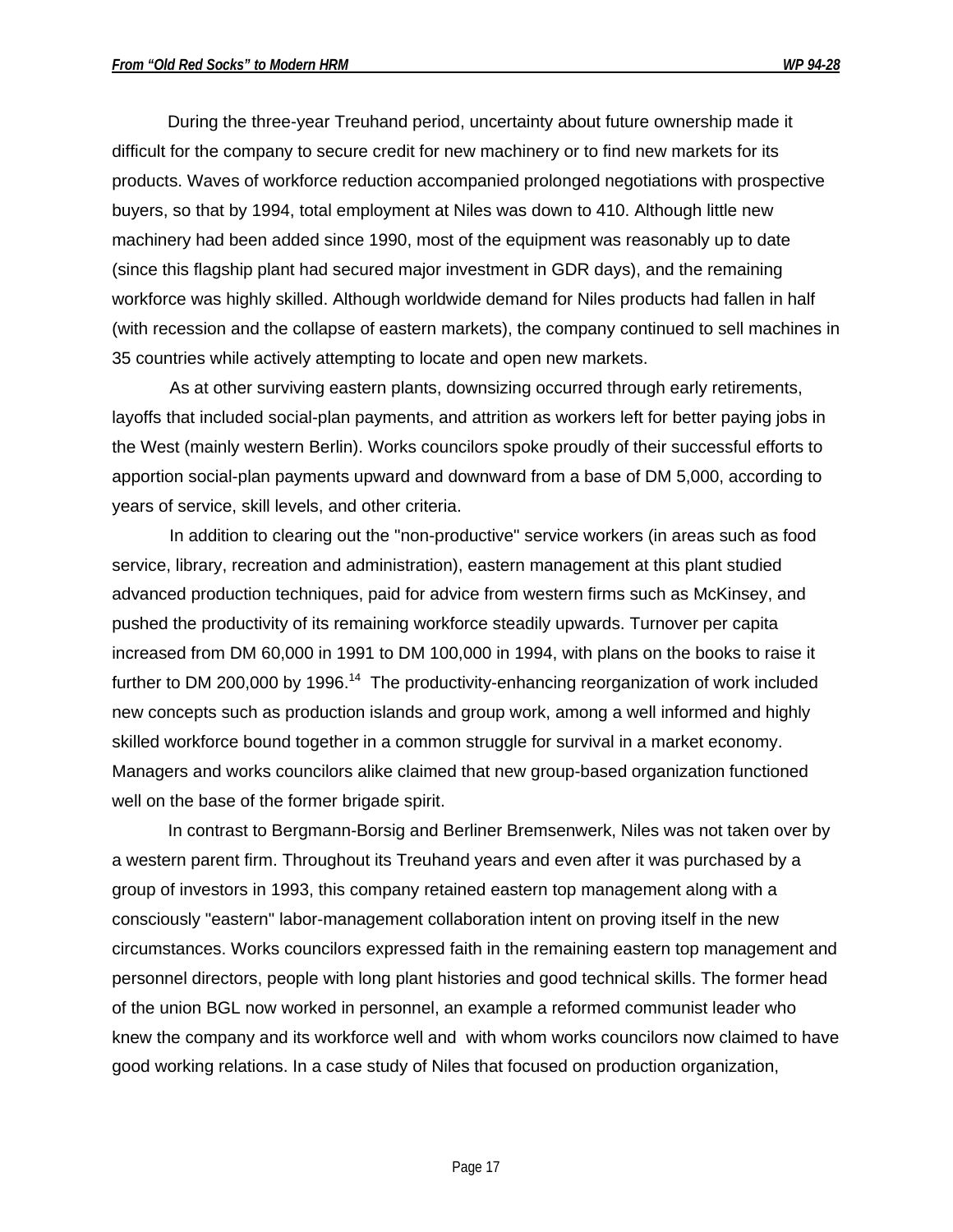Gerlinde Dorr and Stefan Schmidt identified the "production intelligence" of these technically skilled plant veterans as a major asset in the transformation to new work organization (Dorr and Schmidt 1992). A successful transformation, they argued, such as the one at Niles, must not only clear out the obsolete but must above all build on the strong "innovation and know-how potential" of the inherited skilled workforce. Although uncertainty and lack of investment during the Treuhand years had undermined much of the potential, Niles continued to find strength in the surviving managers who had come up through the skilled ranks and understood the shopfloor potential for innovation and teamwork. The original works council elected in 1990 had fifteen members, three of them full-time. As a result of substantial downsizing, new elections in November 1992 established a council of nine members, only one full-time. Although all works councilors belonged to the IG Metall, relations between the Niles works council and the Berlin IG Metall proved difficult. The works council saw its main mission very clearly as working with personnel, top and middle management as well as the workforce to ensure the survival of Niles as a company in the market economy. Although respectful of the union and its broader perspective, the works council commitment to IG Metall and its policies clearly came second after the close relationship to the company.

Relations between the company and its works council, by contrast, remained close. Although conflicts arose regularly and were hammered out in negotiations, the relationship continued to be characterized as collaborative, held together by a common interest in company success. By 1994, the CEO and works council chair had established a pattern of regular weekly meetings to discuss company and workforce concerns. With its world market position and its highly skilled and motivated workforce, Niles appeared a good prospect for future success as a streamlined plant reorganized around advanced production techniques.

As at Knorr-Bremse, Niles offers surprising evidence for the reform and innovation potential among former communists in the ranks of management and works council.

### El Pro

 $\overline{a}$ 

Pulled together from several pieces of a large electronics company in East Berlin's Marzahn district (part of the former Kombinat named VEB Starkstrom), EL Pro survived the obsolence of many of its industrial electronics products as a much streamlined company specializing in plant construction (especially hot and cold rolling mills).

Siemens and AEG, two large and well established western firms, each negotiated with the Treuhand for a possible purchase of EL Pro in 1990-91. When both efforts came to naught,

 $14$  Figures supplied by the company in April of 1994.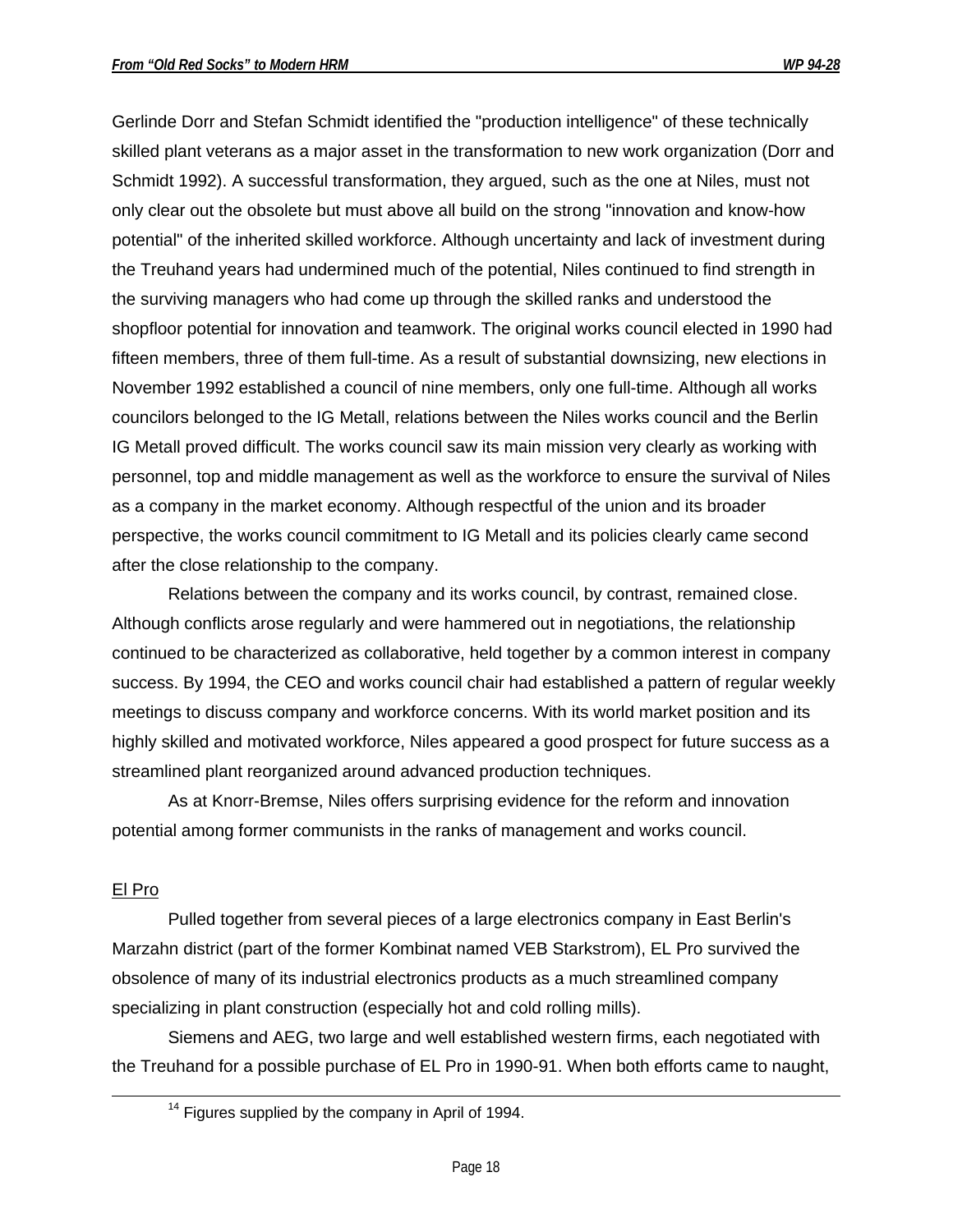these companies, as potential competitors, left EL Pro employees convinced that they had been used: Siemens, in particular, in the eyes of many, had used the time to delay other possible investment at EL Pro, to learn all about the company, and to lure away some of the best managerial and skilled talent, before purchasing a competing VEB Starkstrom plant in Rostock (see the Siemens section below) instead of EL Pro in Berlin. After an employee effort to organize a management buyout failed to win support from the Treuhand, EL Pro was finally sold in 1992 to an investment group organized by the McKinsey consulting firm and restructured as a so-called "Holding," subdivided into a Control and Power group, another group called EL Pro GmbH., and other smaller groups including two outside firms added to the new complicated structure.

With total employment down from 7400 to 1600 by 1994, EL Pro's workforce was a highly qualified mix of skilled workers, engineers, and a streamlined staff of clerical employees and administrators. As for most eastern manufacturing firms, this company faced immediate market problems as a result of the collapse of eastern markets, recession in the West, and the unsuitability of many of its products for western markets. Sales dropped dramatically from 1991-92, before rising substantially again in 1993. Employment has stabilized since privatization, while sales have shifted from Eastern European markets to eastern and western Germany. Major efforts have been made to develop new markets in countries such as China, South Korea, Russia and Ukraine.

High-level managers were hired from the West to help turn the company around, especially by reorganizing production and developing new market strategies. As everywhere in the East, however, the great majority of middle managers and some top managers as well were in the beginning the same people who had run things under the old system. In the eyes of incoming western managers, elected works councilors, and the eastern managers themselves, these people proved adaptable, above all because of their professional competence: they were for the most part engineers and/or highly trained technicians.

In the two years prior to privatization, however, considerable tension developed between these remaining managers and the newly elected works councilors. The latter, made up mainly of highly trained employees who had not been part of the communist union structure, criticized the "old red socks" in management for their willingness to go along with whatever Siemens, AEG, or other potential western investors demanded. Some works councilors, by contrast, from new bases in the IG Metall and the local Social-Democratic Party, pushed in the broader political arena (especially city government) for a state-supported industrial policy that would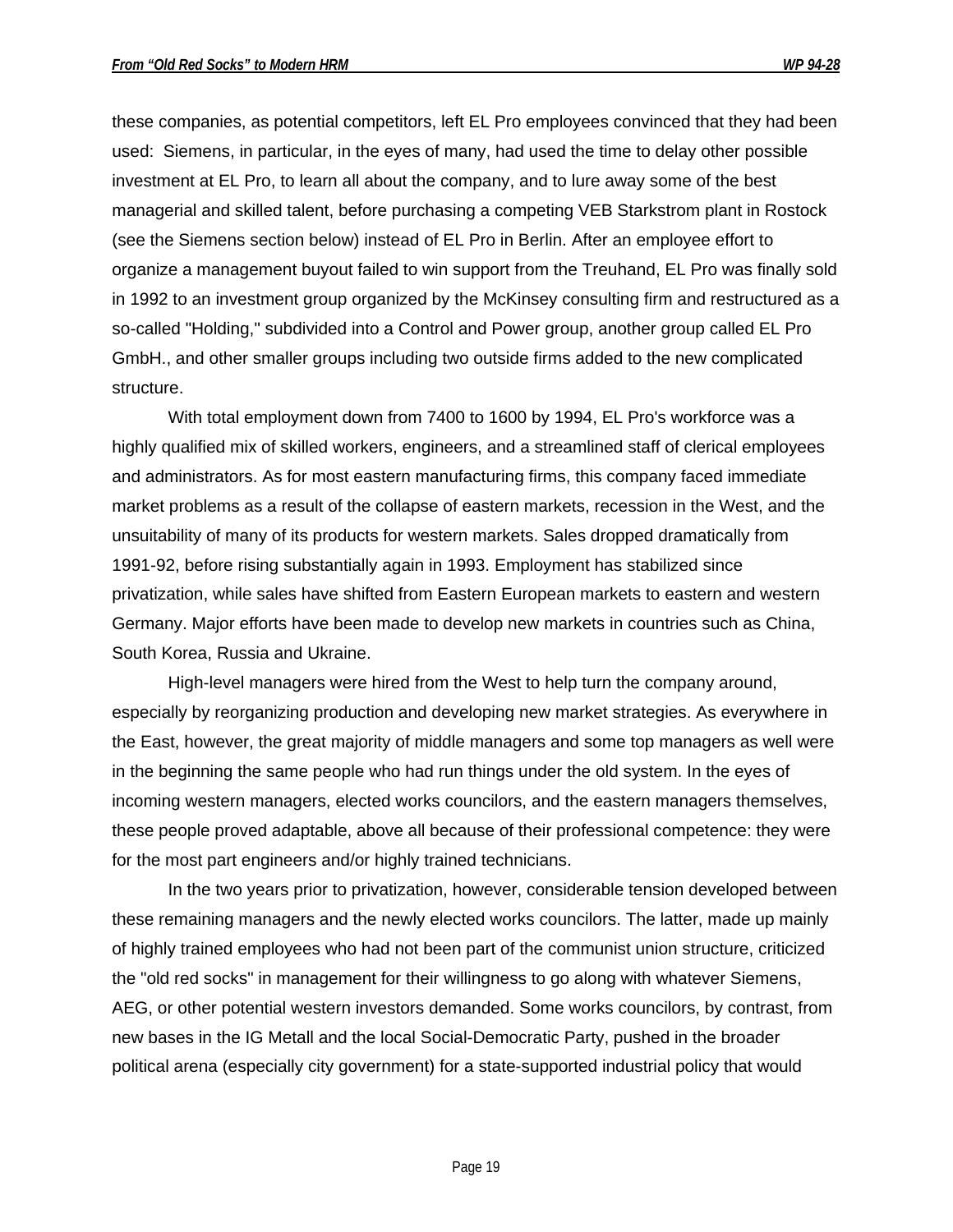develop a modern electronics sector in eastern Germany. Such activists supported the idea of a management buyout and a broad vision of the company's future size and market position.

Works councilors claimed that by the time privatization took place, these efforts had failed for a number of reasons: lack of support for such industrial policy from the federal government in Bonn; the efforts of Siemens and AEG, working through the Treuhand, to prevent the rise of strong, competing firms in the East; the failure of IG Metall to develop a strong politics of industrial policy for the East and lead mobilizations in defense of eastern jobs: the passivity of EL Pro managers in negotiations with western investors; and the inadequate codetermination rights granted the works council under western law. By 1992, highly motivated works councilors with an expansive vision for the company's future expressed great disappointment at their inability to influence the company's strategic development and direction. In particular, the works council resented its marginalization from key negotiations and decisions by the Treuhand concerning the company's future.

The "old red socks" problem was finally solved in a distinctive way at El Pro. As a result of corporate downsizing, a considerable number of western managers from competing AEG became available (either because of layoff or the fear of layoff). Top management at El Pro decided that, although El Pro middle managers were trainable, the company would do better to buy them out (in effect, sweetened layoffs) and hire AEG people, who were already fully trained and experienced in the cost-accounting techniques of a capitalist enterprise in a market economy. In a one year-period, most of the former managers were replaced in this way, so that by mid-1994, top management as well as the ranks of upper middle management consisted with only a few exceptions of experienced western managers.

By 1993-94, works councilors, managers, and remaining employees appeared to have accepted the company's slimmed down size and market aspirations. Future employment and sales prospects were enhanced by the commitment of the western owners to construct a new plant at a new location, scheduled to open for production in May of 1995. Sales continued to rise as the recession in the West ended and the development of new markets continued.

Although the distinctive solution to the red socks problem here by way of mass replacement with westerners has not been widely replicated in eastern Germany (for reasons discussed above), continued downsizing in the West may well tempt other eastern firms to follow a similar course.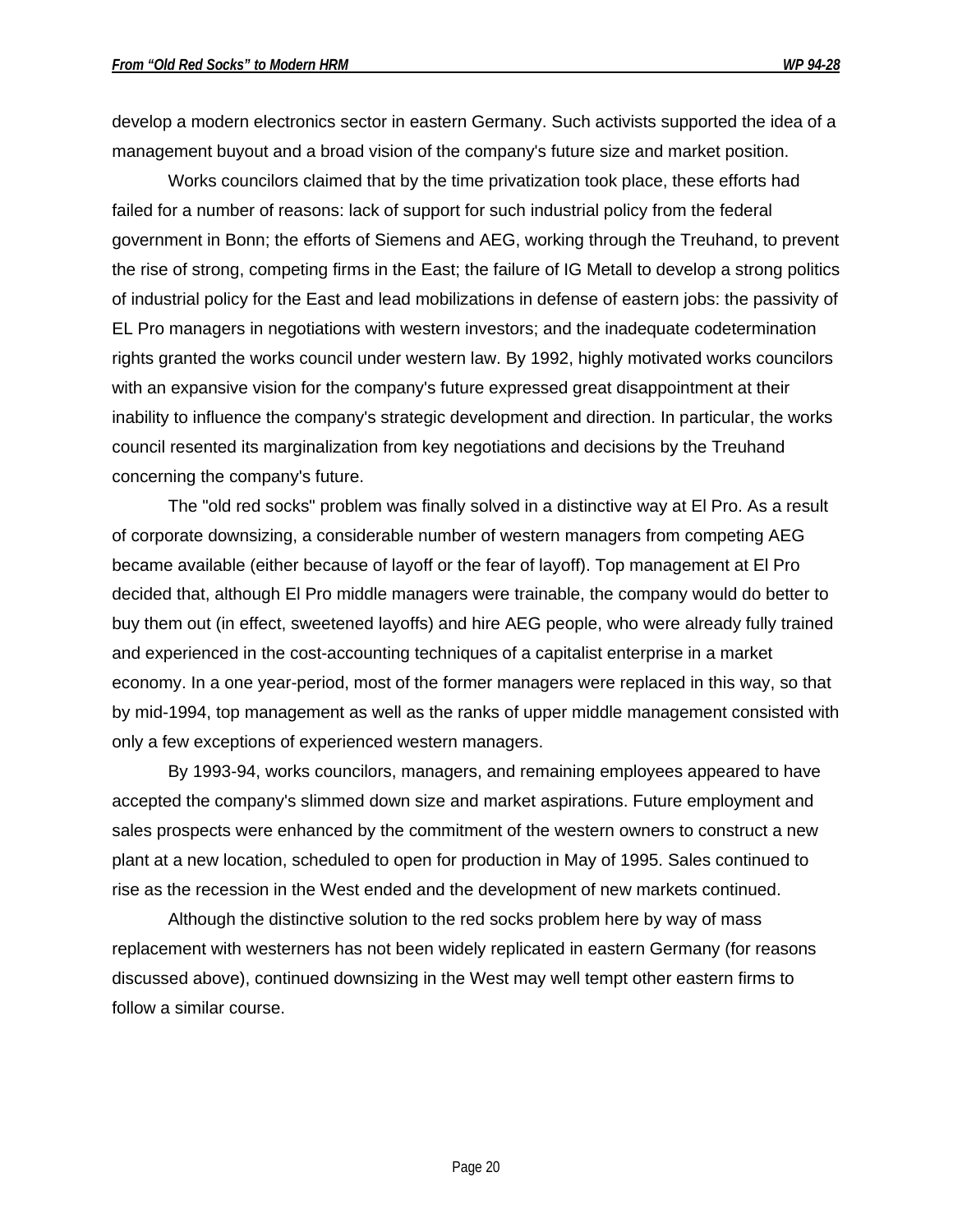#### Siemens in Rostock

The new Siemens branch in the northern port city of Rostock was formed by combining two established plants from the former GDR, one specializing in electrical installation, the other in radio and telecommunications installation. Like El Pro (above), these plants had been part of the East German conglomerate VEB Starkstrom. After a brief period as Treuhand firms, both plants were taken over by Siemens in the fall of 1990, with the purchase completed by March of 1991. Where before these plants employed 2200 between them, the total by 1994 had dropped to 870 blue and white-collar workers, employed in the preparation, installation, and servicing of electrical systems for factories and office buildings.

For the highly skilled workforces at these two Siemens plants, the biggest problem in 1994, as for so much of eastern industry, was business: forced to compete for orders with modern Siemens plants in the West, the Rostockers found their low-cost and location advantages undercut by much lower costs to the east in Poland and south in the Czech Republic. To head off further layoffs in a continuing economic recession, the works council embarked on negotiations with management in 1994 for a new agreement (following the widely publicized "VW model") to reduce both working hours and pay temporarily in exchange for employment security.

The big story at Siemens in Rostock, however, and a continuing source of pride for the works councilors, was the successful strike action of May 1993. As at many other eastern workplaces, the strike here was the first major test since German unification of the ability of the IG Metall to mobilize the workforce, as well as a test of the relationship between works council and union.

Elected works councilors at Siemens in Rostock included several blue and white-collar employees who had played activist roles against the old company leadership during the economic and political transformation of 1989 and 1990. Some of the newly elected works councilors had been unionists under the old system, but none of them had been BGL leaders. They had all joined the IG Metall and developed close relations with the local union office. At the same time, their primary tasks had been to work with management for the benefit of the firm, to promote the upgrading of workforce skills, and to negotiate the terms of large-scale downsizing. As all successful works councilors must, they had learned to work with and acquire information from multiple sources, including plant management, the local union (where they had secured elected representation on the executive committee), the company supervisory board (where they also had representation under codetermination law), and the Siemens general (company-wide) works council, to which their works council chair had been elected. At a time of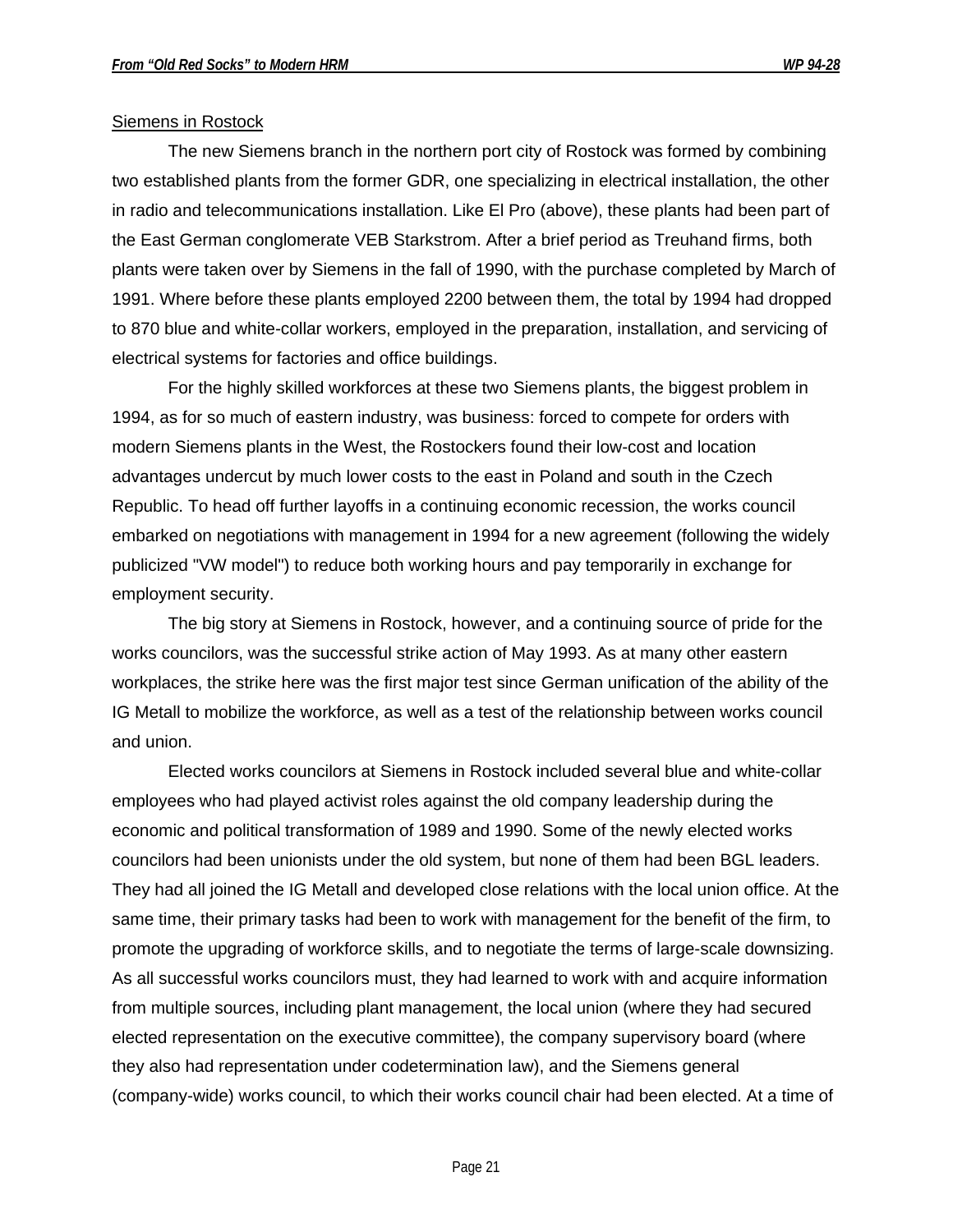major restructuring during which they had to learn their new responsibilities under fire, the works councilors found themselves in highly stressful jobs from the very start in 1990.

One of their few secure anchors was the three-year wage-parity agreement negotiated by the IG Metall and Gesamtmetall in 1991. When that agreement was unilaterally broken by the employers' association in early 1993, when Siemens, an active member of Gesamtmetall, announced its intention to offer a much reduced pay raise on April 1 (down from 26 per cent to nine per cent) with no supplemental plant premium (as Rostock shipyard workers, for example, had been offered), the works councilors along with most of the workforce at Siemens in Rostock reacted with anger and disillusionment. What was the point of all their information, discussion, planning, and negotiation, they asked, if such a pivotal agreement could so easily be broken? Siemens, they knew, was a highly profitable firm with a strong voice in Gesamtmetall. The works councilors in Rostock, several wearing new hats as strike committee members, channeled their frustration and anger into preparations for the coming warning strikes, strike votes, and full-scale strike action.

Because this was a first-time event for all of them -- there had been no legally sanctioned collective bargaining strikes in eastern Germany since Hitler's rise to power in 1933 -- the strike organizers at Siemens rally had no idea what kind of support they could expect from their members. They stood before the main door on April 2, 1993, a few minutes before the scheduled 11 a.m. warning strike, having heard that top management that morning had tried with thinly veiled threats to persuade employees not to participate, wondering if their colleagues would in fact come out on strike. In the event, around 250 employees emerged at the appointed hour to join the march to the shipyards and subsequent mass demonstration. According to works councilors a year later, this event and the subsequent strike tied workforce representation at Siemens in Rostock to the IG Metall in a relationship of loyalty and mutual commitment far exceeding that found at most western Siemens plants (given typical relative union weakness in the electronics industry).

A second warning strike in mid-April yielded a similar result in numbers and an even more impressive effect: warning strikers this time drove their cars to the shipyard rally in an enormous traffic-blocking, horn-honking parade, followed by a march on foot through the neighboring coastal town of Warnemunde, to the widespread spontaneous applause of local residents. Now viewed as a bastion of IG Metall strength, the Siemens workforce was rewarded with a high spot on the union A list for the upcoming strike. After a strike vote of over 90 per cent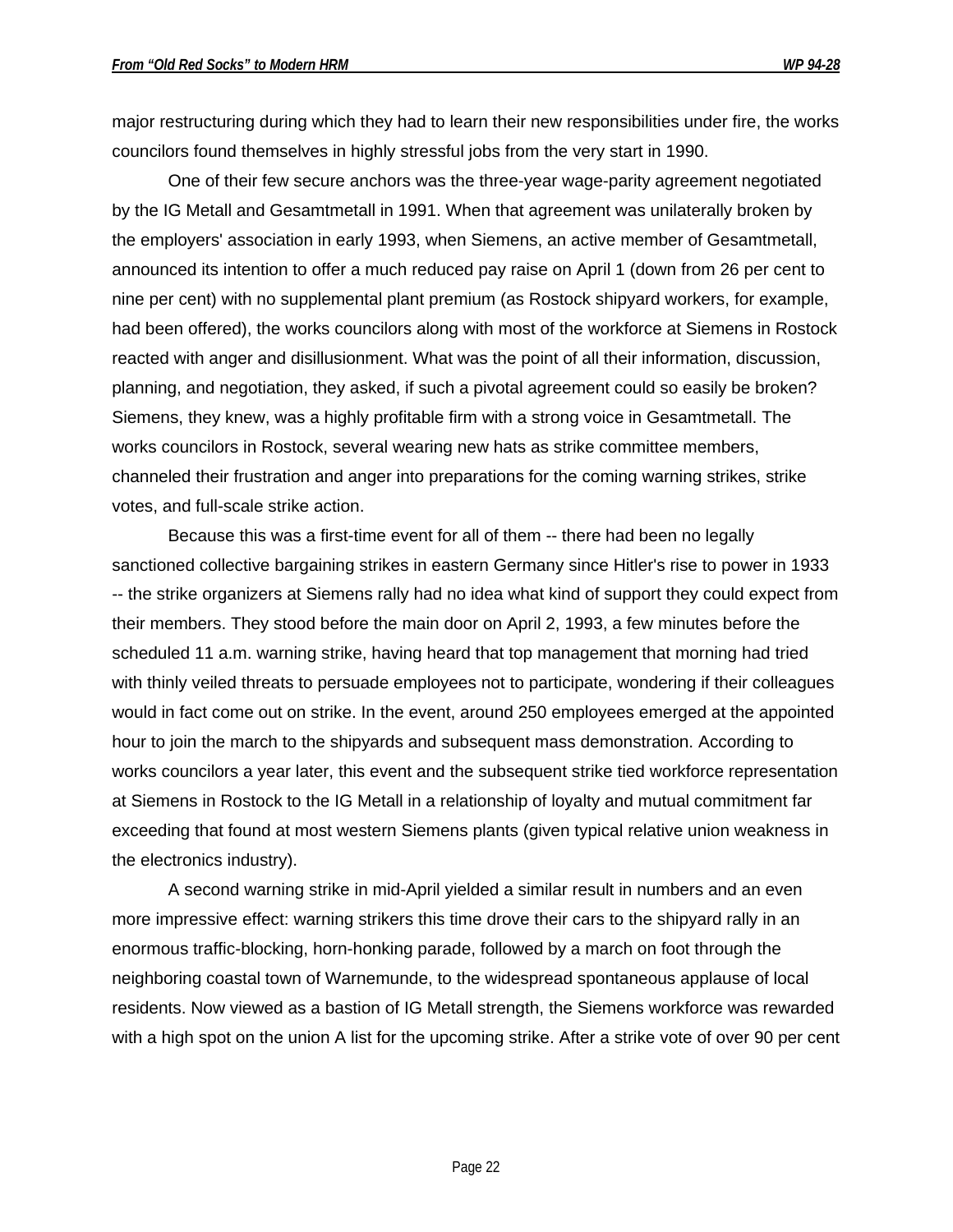(according to works council estimates<sup>15</sup>) in late April, the Siemens workforce was called out on May 4 for a strike that would last here for twelve working days until the return to work on May 19.

About two-thirds of the Siemens workforce joined the strike, with the overwhelming majority of these remaining on strike until the end. Crucial to the success of the strike was a massive demonstration of 300 employees in front of the main door on the first day, followed by daily displays of spirited picketers wearing bright red strike mantels. Since several of the leaders of this strike were women, they made a point of standing each morning directly in front of the entrance, reasoning that it would be harder for strike breakers to push women out of the way than men. To the very end, the personnel director stood directly behind them, attempting to persuade people to come back to work.

In spite of what was widely perceived as a victory for the IG Metall but a mixed outcome for employees (with wage parity for eastern workers defended but stretched out from 1994 to 1996), the strike clearly cemented union loyalty among activists and works councilors while solidifying their base among the rank and file.

By the summer of 1994, however, the luster of strike victory had worn thin in the eyes of works councilors, in the face of two so far intractable problems. The first of these was the continuing prevalence and insensitive authority of the "old red socks" throughout the ranks of middle management. Works councilors spoke favorably of top managers from the West who pushed reorganization and a modern logic of proactive participation and teamwork for the workforce. Although they also claimed to work well with younger western managers sent to prove themselves in troubled locations (such as Eastern Europe, developing countries, and Rostock), they resented the temporary, "carpet-bagging" nature of these assignments in which authority at their plant was given to 25-year-olds. But above all, they resented the authority of the former communist bosses who had managed to hang on at Siemens. These men had been shaped in a system in which they received and passed on orders; works councilors claimed that this is what they continued to do in the new system, thereby undermining attempts by top managers, workforce representatives, and employees to build a new participatory culture on the remains of the old.

The second and most serious problem was continuing market weakness and a corresponding downsizing that had knocked off another 20 percent of the workforce in 1993-94 (bringing it down to the 870 level). Although the works council promoted social-plan payments

 $\overline{a}$  $15$  Strike votes are tabulated by region rather than plant or firm: this figure is therefore based on "informed speculation."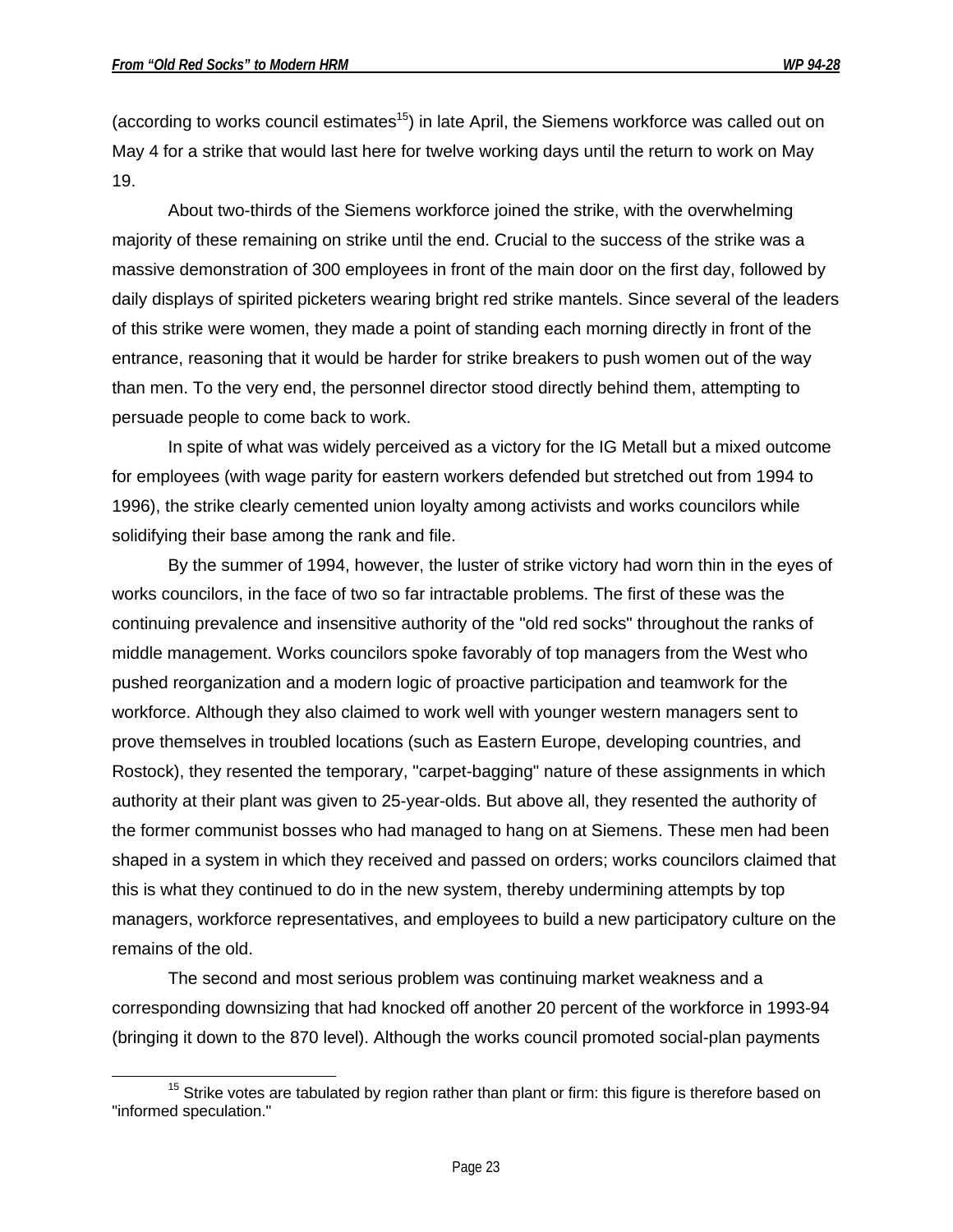and insisted that people had to leave voluntarily, the pressure of continuing workforce reductions took a heavy toll on employee morale. To stop the hemorrhaging of a skilled workforce and preserve an adequate core upon which to build for the future, management entered into negotiations with the works council in 1994 for an employment security agreement. For 300 of the remaining workers, the idea proposed was that management could reduce working hours by up to 20 percent along with pay by a corresponding but somewhat lower amount. In return, workers would have their jobs protected for a two-year period: if they were laid off after that time, they would receive the total amount of foregone compensation in a lump sum. This new employment security agreement at Siemens, a possible forerunner of a future region-wide framework agreement, was based on both the reduced working-time agreement at VW of fall 1993 and the employment security provisions of the western metalworking settlement of spring 1994. Viewed as the best possible outcome by Siemens works councilors in 1994, the agreement was nonetheless a bitter pill to swallow for employees facing a reduced income. While the union and works council pursued these negotiations in order to save jobs, they would also share responsibility with management for resulting lower incomes.

The Siemens-Rostock case provides perhaps the most pessimistic case in this study for the difficulties encountered when management from the old system gets carried over into the new.

# Volkswagen in Saxony

 $\overline{a}$ 

One of the more dramatic and highly publicized western investments in eastern Germany was the early move by Volkswagen to establish a major new production site in Saxony. Starting with plant and equipment from the old VEB Sachsenring, producer of the now discontinued Trabant automobile, as well as former Trabant plant workers, VW aimed to play a major role in the development of a modern industrial area centered around the city of Zwickau (between Dresden and Leipzig). The state government of Saxony, as well as the federal government, the IG Metall, and the industrial workers of Saxony, had high hopes for this investment.<sup>16</sup>

 $16$  See, for example, Roger Thurow, "Volkswagen Brings Hope to a Community in Eastern Germany," Wall Street Journal, December 10, 1991, p. 1. The pledged VW investment in Saxony was reputed to be the single largest private investment in eastern Germany -approximately \$2.9 billion, backed by an additional \$1 billion in subsidies from federal and state government and Treuhand sources. VW purchased the old Trabant plant at Mosel from the Treuhand, which had taken over VEB Sachsenring (itself a part of the Kombinat IFA, which included the entire East German auto industry, from the Trabant based in Zwickau to the Wartburg based in Eisenach). VW then set up its independent subsidiary VW-Sachsen, alongside the Treuhand's SAB (Sachsische Automobilbau). The latter was to subsidize production, hiring and training at Mosel until the new plant was completed in 1994. At that time, SAB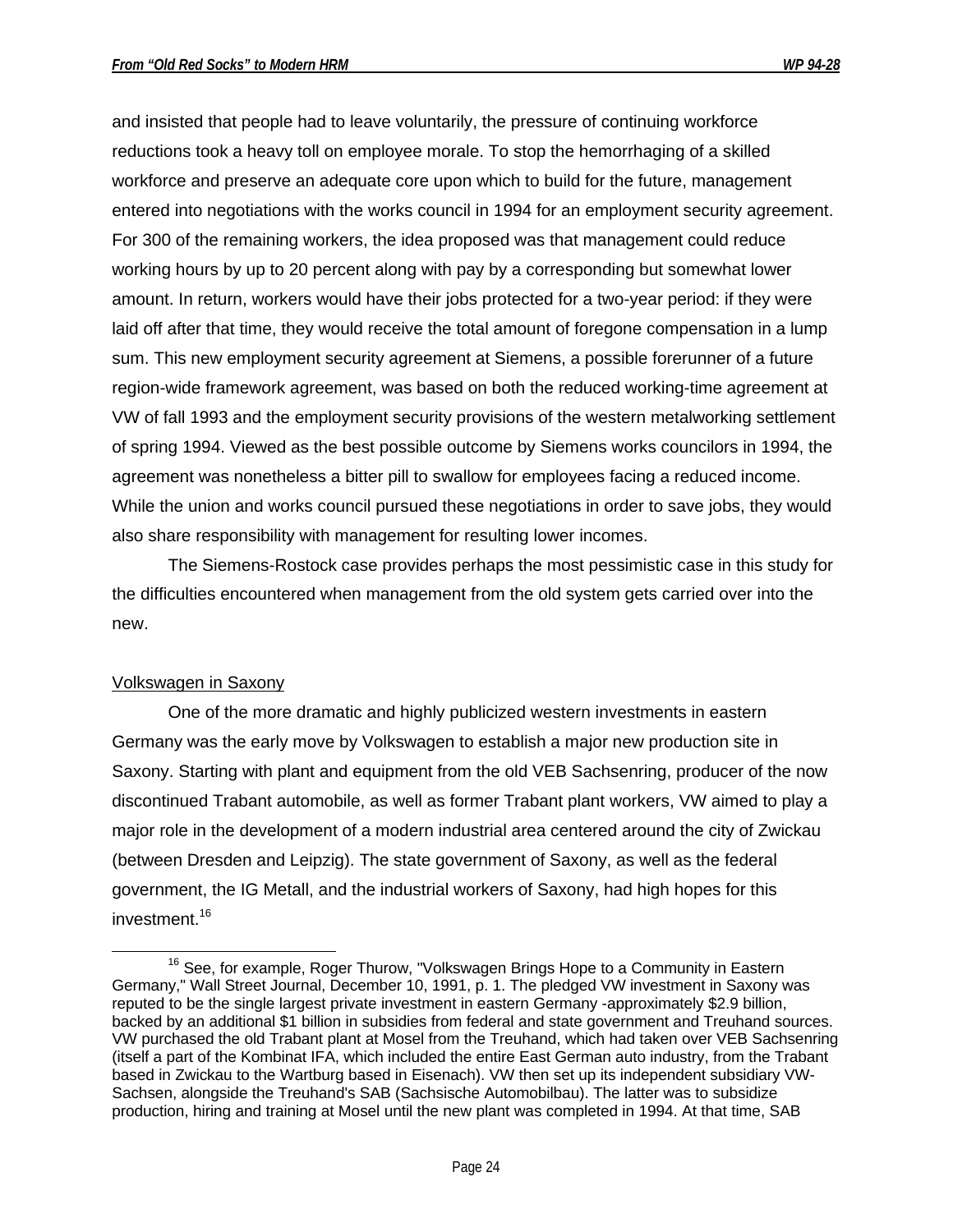As East Germany began to open up in late 1989, VW had moved quickly to establish a joint venture with the East German producers of the Trabant. Included in this investment was a new plant, scheduled to open in 1994 in the town of Mosel, just outside Zwickau, to produce small VW's (Golfs) for western and eastern markets. In the meantime, at an adjacent older plant, Volkswagen, by June 1991, had rehired 1250 former Trabi workers to begin final assembly of VW Golfs and Polos from bodies supplied by the flagship VW plant in Wolfsburg.<sup>17</sup> Because the original low labor-cost strategy was undermined by currency union in 1990 and by the Gesamtmetall-IG Metall's wage-parity agreement in 1991, plans for success at the Mosel plant were soon founded on planned innovations in production and work organization. Both management and labor viewed the Mosel experiment as a sort of German NUMMI or Saturn -- two GM projects in the U.S. designed to prove that advanced organizational innovation based on labor-management cooperation is possible with domestic workforces.<sup>18</sup> VW management at Mosel was quite explicit in its intent to introduce at this semi-greenfield site innovations that would be much more difficult at western plants, where established practices and interest representation are entrenched. Management planned early on, for example, to outsource as much possible, and to hire only skilled workers, organized from the start in production teams of 8-12 members.<sup>19</sup>

Communist union structures at the Trabi plant collapsed in 1990; and in April 1991, the smaller, rehired workforce elected its first works council under provisions of the Works Constitution Act. Prior to the election, rehired union activists from Trabi days joined the western IG Metall (as did most of the workforce) and sought an experienced VW works councillor to assist them in negotiations with experienced VW top management brought in to Mosel from the West. Through IG Metall sources, the union group in the plant located Dieter Riemann from the

 $17$  Of the 7,000 workers formerly employed at the Trabi plant in Mosel, some took early retirement, others found new jobs in the West, and still others remained for a year or more on paid "short time" status, found job creation or training positions at local employment companies, and/or finally faced unemployment. Many of the unemployed hoped to get rehired at Mosel, as the workforce expanded in the future.

<sup>18</sup> NUMMI is actually a GM/Toyota joint venture, run by Toyota management (see Turner 1991a, pp.53-62), while Saturn is a homegrown GM-UAW project. The Mosel experiment is therefore probably more akin to Saturn than to NUMMI.

 $19$  This is not as difficult as it might sound, since most former Trabi workers had completed apprenticeships and were classified as skilled workers.

 $\overline{a}$ would be folded into VW-Sachsen, and the Treuhand would be out of the picture. In the meantime, the continuing Treuhand role at Mosel represented a major government subsidy for the new VW production site.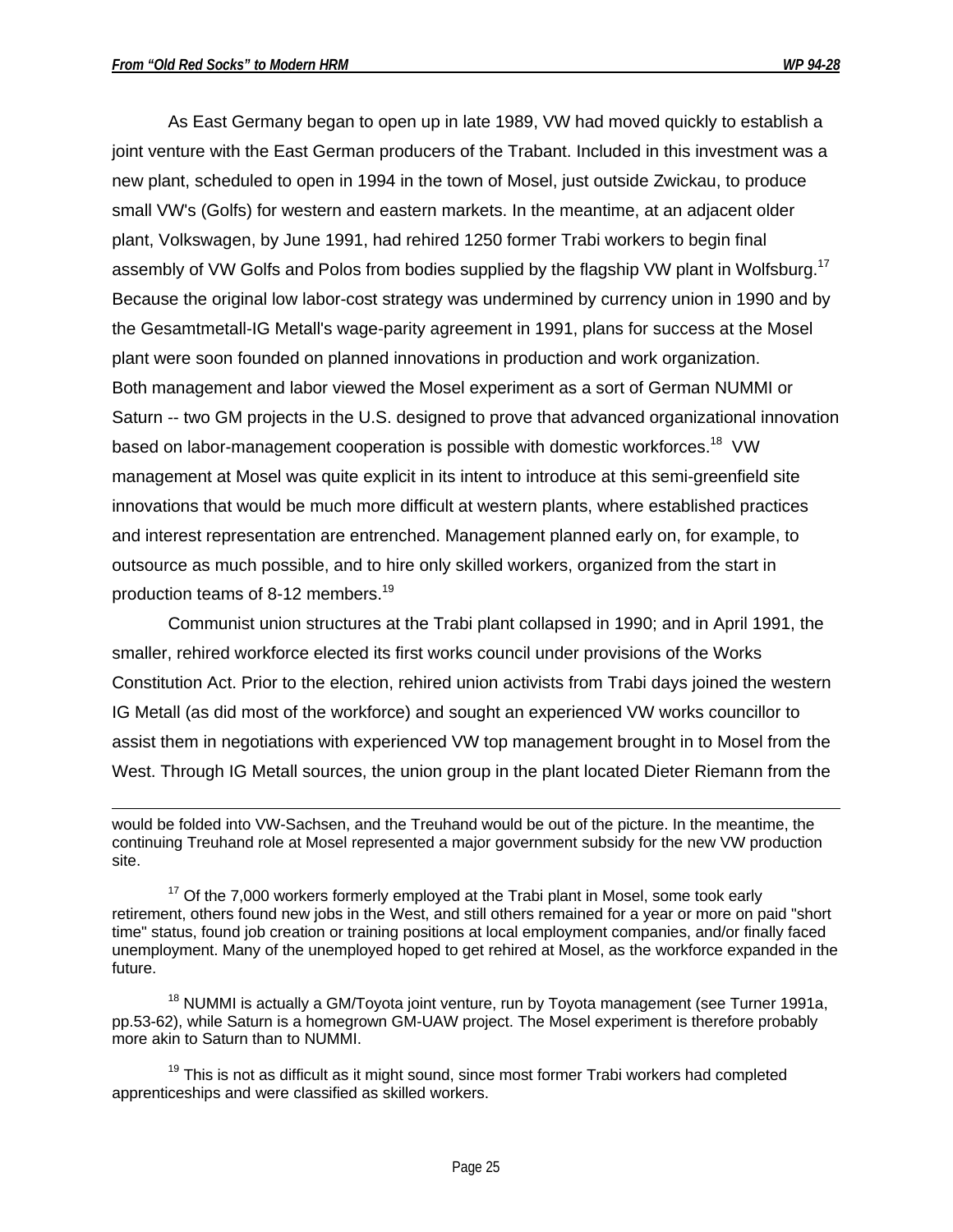VW Kassel plant, who impressed them with his knowledge and non-authoritarian style. Mosel management was persuaded to put Riemann on the books; he was elected to the new works council in 1991 with the highest number of votes (about 600 out of 800 total cast).

The remaining elected works councilors were all former workers at the Trabi plant, most of them former union activists from the middle and lower ranks, some of them former party members and some of them not. This mixed group, including both blue and white collar workers, elected Riemann as head of the works council and set out to build an effective bargaining team. Working in a plant receiving major new investment from the West, they were optimistic at the start (1991-92) about their prospects for the future. They supported VW's modernization strategy (with elements of "lean production" including an advanced stamping plant for quick die changes) and saw in it the opportunity not only for rising workforce wages and future employment security but for better, more humanistic working conditions. They supported, for example, management's intentions to establish plant-wide teamwork; but they planned to use the IG Metall's 12 principles of group work (Muster and Wannoffel 1989, pp.39-54: Turner 1991a, pp.113-14) to push for the human-side benefits of innovative work organization. They expressed commitment to the concept of an "engaged worker" (mitwirkender Mitarbeiter) with shopfloor autonomy and problem-solving responsibility.

There were elements in management's strategy, however, that they did not like. Management, for example, planned to run the plant round-the-clock on three-shift production, which would mean night work and no hiring of women.<sup>20</sup> This was an important issue both because West German unions have long fought against night and weekend work and because about half the workers in the old Trabi plant were women, many of them skilled. In subsequent negotiations, the Mosel works council, with IG Metall support and after securing concessions on break time and night premiums, gave its consent to rotating three-shift production. $21$  As elsewhere in eastern manufacturing, however, the percentage of rehired women remained disproportionally small.

Works councilors were also opposed to the continued presence in management at the Mosel plant of so many "old red socks." VW management, for its part, claimed that many of the old middle managers did well on assessment tests and showed the capacity to learn, adapt and manage in the new environment. Workforce representatives disagreed, claiming that too many

<sup>1</sup>  $^{20}$  Since German law at the time did not allow women to work nights, although this provision was subsequently challenged by a European court and then amended in German law.

 $21$  Rotation was made fair in the view of works councilors and personnel managers as every worker rotated through a night shift once every three weeks.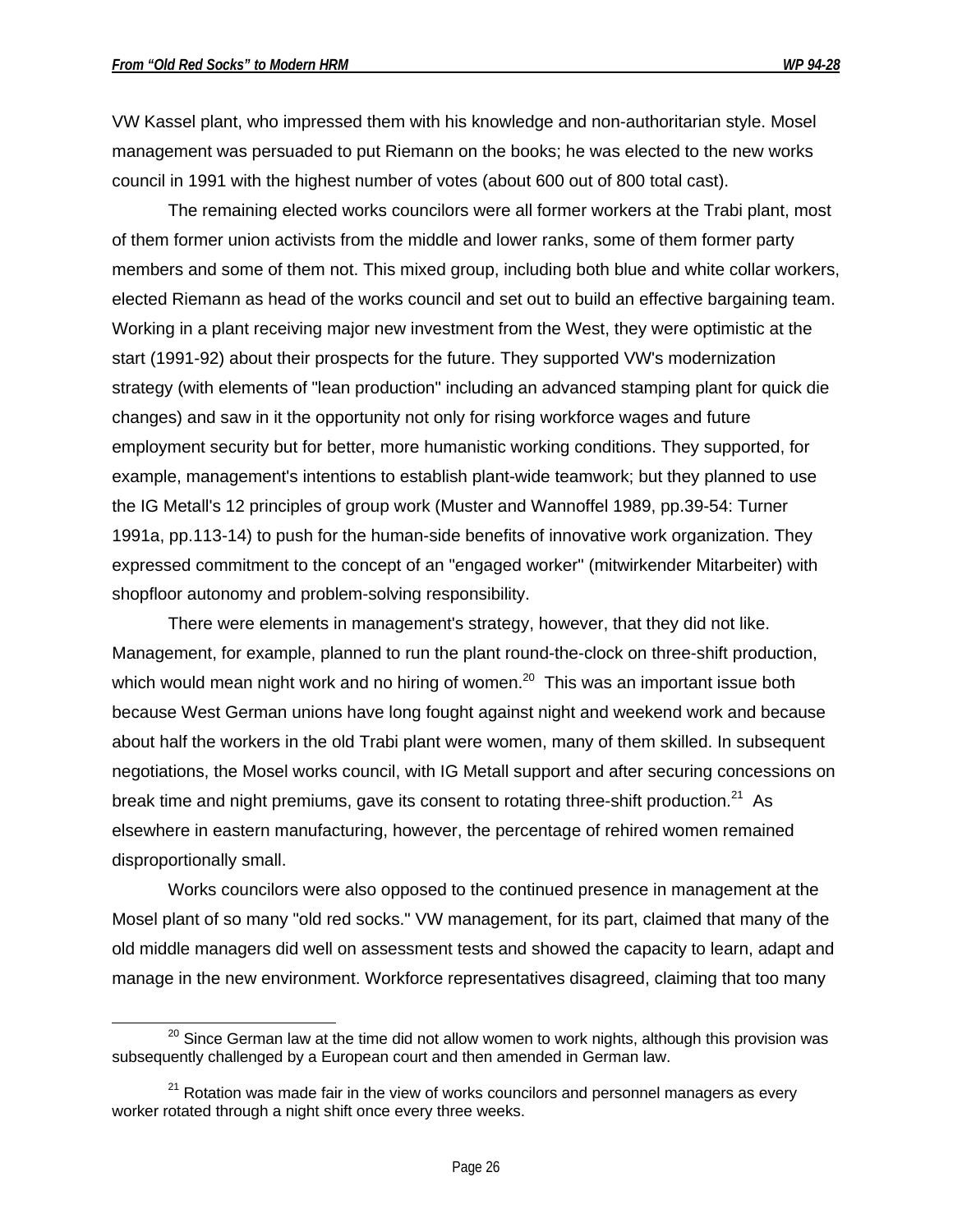$\overline{a}$ 

of the rehired bosses lacked both the trust of the workers and the capacity to develop non-authoritarian relations and innovative labor-management practices. This perception on the part of works councilors appeared just as strong in 1994 as it had in 1991 and 1992; elected works councilors remained convinced that order-dispensing old red socks in middle management were undermining the democratic potential of modern teamwork.

By far the biggest problem for the plant, however, was the decision made at VW headquarters in Wolfsburg in late 1992 to delay full production at Mosel until 1996. This decision meant that by 1994 there were still only 2500 employees at Mosel, with planned hiring of the total 4500 deferred for at least two years, contingent upon final assignment of a new VW model for the Mosel plant.<sup>22</sup> Although workers at Mosel experienced this decision as a betrayal by the western "mother" at Wolfsburg, the postponement was clearly linked to deep recession in the West, including a major economic crisis for Volkswagen and the urgent search for ways to cut costs, production, and investment on all fronts -- a cost-cutting effort which would include a reduction of the working week to 28 hours at all western VW plants by 1994. In the Wolfsburg view, it would have been unfair to continue hiring at Mosel while laying workers off or involuntarily reducing hours at other plants. $^{23}$ 

The crisis of deferred expansion at Mosel shows the concrete link between recession in the West and continuing economic crisis and slower-than-expected growth in the East. Another consequence of this recession/slow-growth dynamic was the eastern metalworking strike of 1993. Saxony turned out to be the pivotal region where the strike was waged and the final pattern-setting agreement was reached. At IG Metall-Saxon headquarters in Dresden, it was clear that a successful strike would require the active participation of large and highly organized plants such as (and perhaps above all) the VW plant at Mosel.

As part of VW's new strategy in eastern Germany, the company had joined the employers' association in Saxony; instead of the go-it-alone individual firm contract (Haustarifvertrag) which had proven so expensive in the West, VW-Saxony aimed to use the regional contract to help keep costs down. The company was thus fair game, and high on the list, as a strike target in the spring of 1993. To undercut the strike threat, management offered to pay a plant premium that would bring the April 1 pay raise up to the previously agreed upon

 $22$  Since 1992, only Golfs had been produced at Mosel in the refurbished old plant known as Mosel 1. At the adjacent new plant, Mosel 2, only the body shop was in full operation in 1994; full production capacity for Mosel 2 as well as full workforce hiring awaited a new model assignment to replace the Golf at Mosel in 1996 or 1997.

 $23$  As a Wolfsburg works councillor put it in an interview in 1994: "We can't let the children eat the mother!"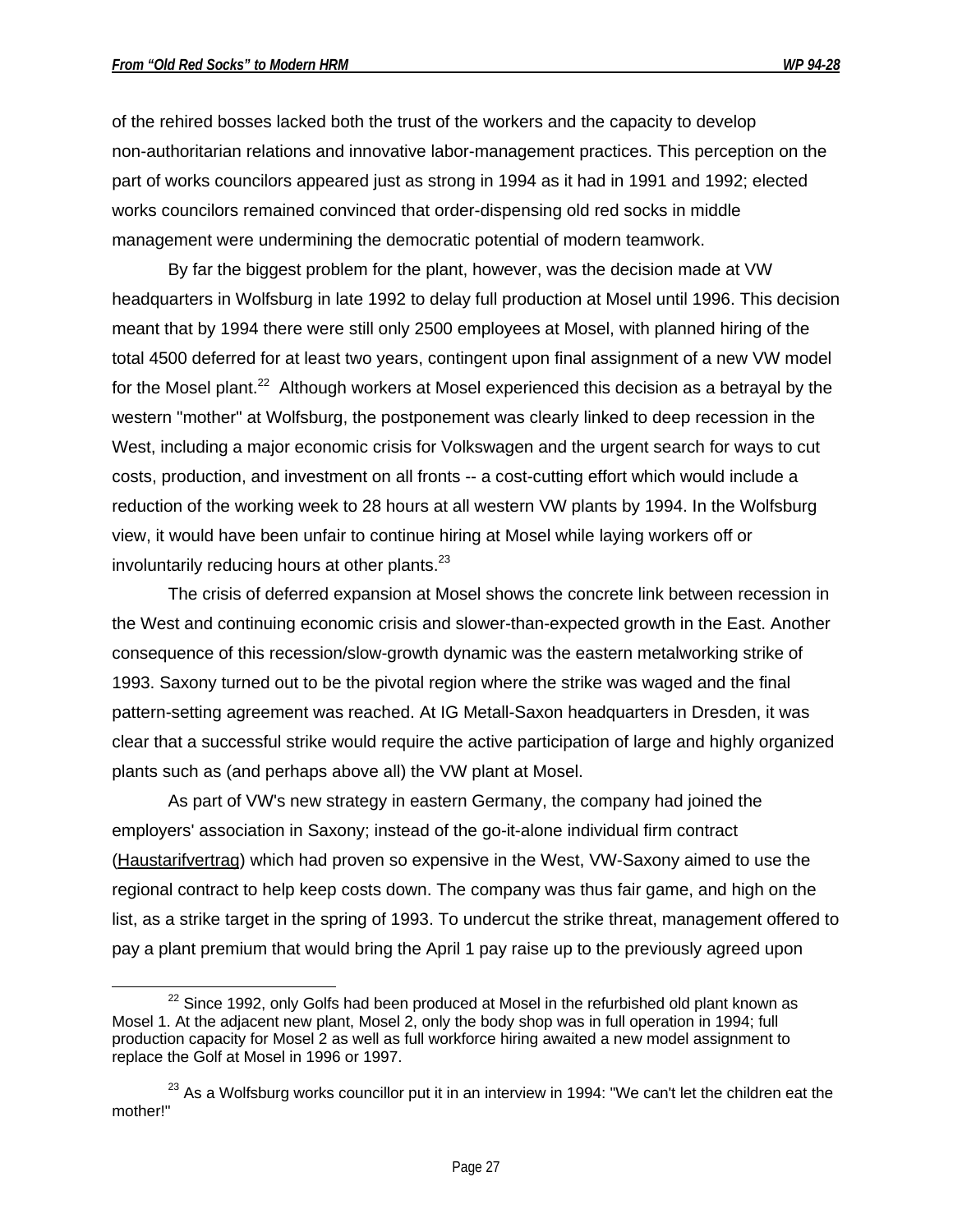level of 26 percent. While the workers and works council at Mosel (as well as at VW-Saxony owned supplier plants in Chemnitz and Eisenach) would have been happy with such an arrangement, the IG Metall quickly saw the danger of its activist core being removed from the strike. IG Metall-Saxony announced the following position: if firms wanted to pay the 26 percent, that was fine: but to be removed from the strike list, such firms must sign a separate, enforceable agreement with the union (and not just with the works council). When VW-Saxony refused to do this, since a key part of its strategy in the East was to avoid the expensive Haustarifvertrag, the IG Metall announced that the terms of the pay premium were unacceptable. VW at Mosel took a prominent position on the A list of first round strike targets.

It was left to Dieter Riemann and colleagues on the Mosel works council (all of them IG Metall members) to explain to the workforce why a strike was necessary even though the company had offered to pay the demanded amount. As one can imagine, this was an uphill battle at first. When a busload of western VW workers arrived to support the first warning strike on April 1, management pointed to the western presence as added proof that this was a strike orchestrated in the West, against the mutual interests of labor and management in the East, to impose western unions and their bargaining practices and settlements on a reluctant eastern workforce. Highly organized Mosel shop stewards and works councilors countered, however, with the argument that the western VW colleagues were there on their own unpaid time, to demonstrate solidarity with eastern IG Metallers and aid the struggle to bring strong union representation and enforceable wage parity to the East.

As the strike in Saxony unfolded, the latter point of view won the day at Mosel. On April 1, the shop stewards pulled a substantial majority of the workforce out of the halls and into a warning strike march to the main gate. A year later, stewards still spoke with passion at the sight of distinct groups of workers (in blue uniforms from the body shop, white uniforms from the stamping plant, yellow uniforms from assembly, and so on) marching together for the first time, experiencing firsthand the solidarity of a strike, the support of their seasoned western colleagues, the sense of collective success in a labor conflict that could not be put down by Red Army tanks. After an equally successful warning strike of two hours on April 15, 90 percent of the blue-collar workforce at Mosel (joined by a substantial number of white-collar employees) went on strike on May 3 and remained out until the settlement was reached on May 14. The Mosel workforce thus fulfilled its IG Metall-assigned role as an activist center of strike activity, from which strikers fanned out for support actions at other strike targets in the area.

The terms of the strike settlement were disappointing to the workforce at Mosel, since employees there (as elsewhere in Saxony and eastern Germany) would not reach the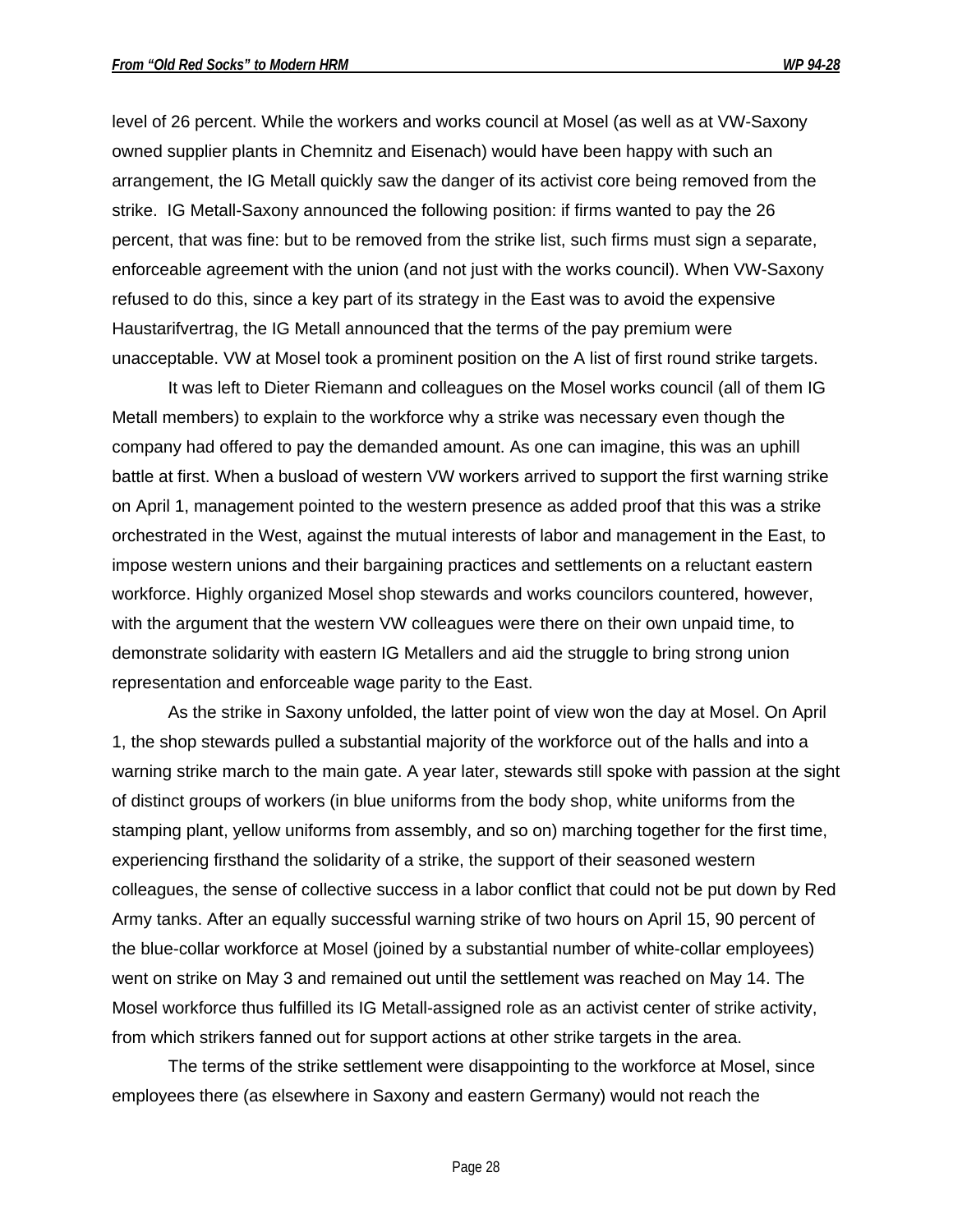$\overline{a}$ 

previously agreed-upon 26 percent raise until the end of the year, and since wage parity with the West was stretched out from 1994 to 1996. Both Dieter Riemann of the Mosel works council and Hasso Duwell, chief negotiator and head of the IG Metall in Saxony, gave presentations to the assembled workforce at Mosel, emphasizing the accomplishments of the strike: successful mobilization, east-west solidarity, and guaranteed (if deferred) pay raises leading to wage parity within three years -- as opposed to management's offered VW-works council agreement of uncertain duration.

Although ratification votes are tallied not for plants or firms but for regions, Mosel workforce acceptance of the agreement was indicated by (1) union membership that climbed at Mosel from 74 percent before the strike to 91 percent by mid-1994; and (2) the re-election of the works council one month later in June of 1993, with (unofficial) strike-leader Riemann receiving the highest number of votes. $24$ 

In 1994, therefore, all nineteen elected works councilors at Mosel were IG Metall members. As at VW and other auto assembly plants in western Germany, the works council had consolidated a strong position of codetermination in management decision-making, in a process that was at times conflictual but for the most part cooperative, well attuned to the organizational and market needs of the firm.

The works council, for example, had consistently supported the introduction of innovative work organization at Mosel. With works council support, the workforce was-organized throughout in teams of eight to twelve members, with considerable responsibility in each team for the division of labor, work and vacation scheduling, and continuous improvement of production processes. Three years after the introduction of teams in 1991, however, the works council was still negotiating with management the terms of a plant agreement on teamwork. Team leaders had so far been appointed by management; the works council was demanding democratic election by the team. Management claimed that the existing system (with appointed team leaders) was working fine, while nonetheless professing a willingness to compromise with works council demands and confidence that formal agreement would soon be reached. Works councilors argued that elections would root out authoritarian team leaders who lacked the trust

 $24$  In his official capacity as head of the works council; Riemann could play no part in the strike, since works councils have no right to strike. As an IG Metall member, however, Riemann could and did play an active role, and was widely perceived as a strike leader.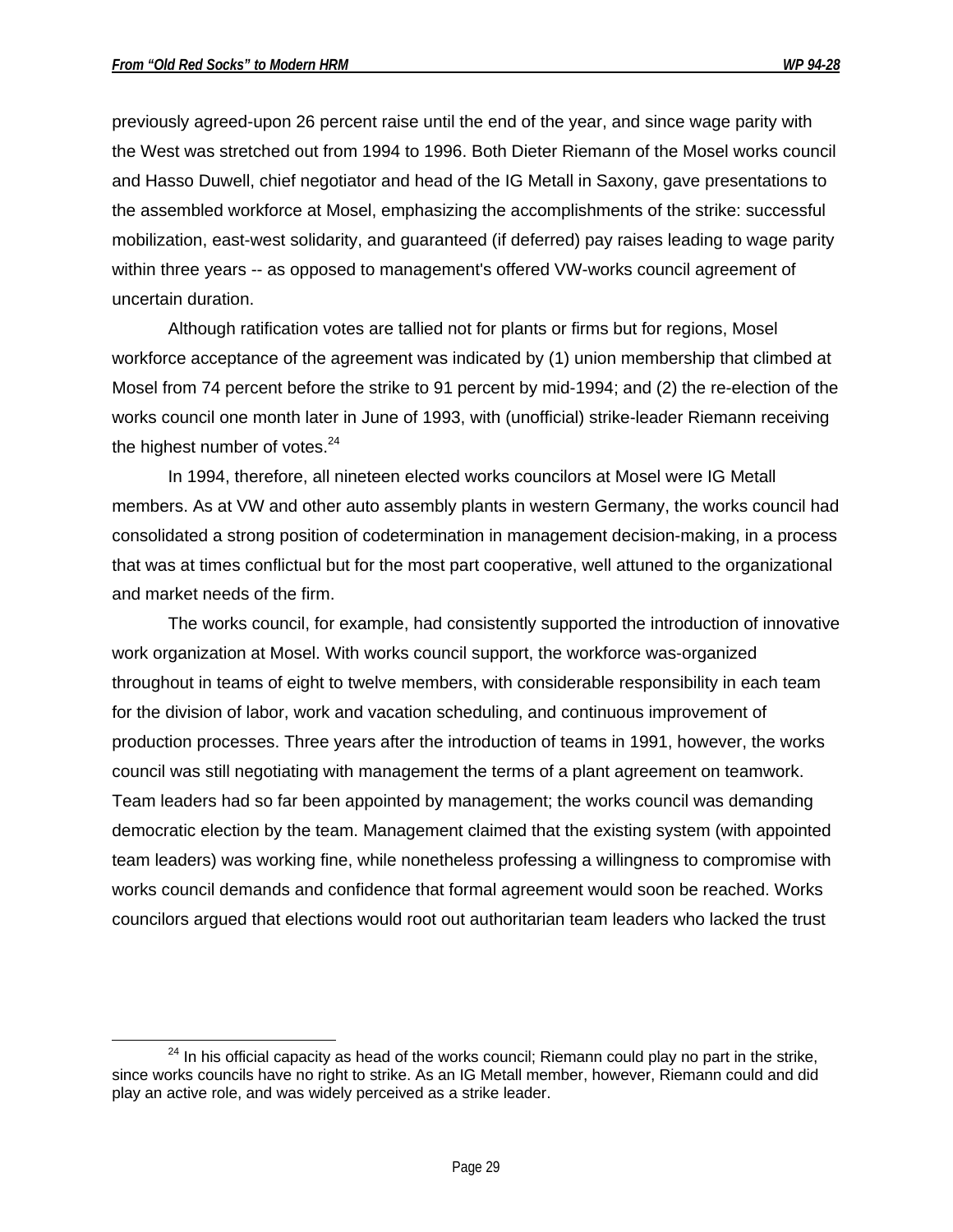$\overline{a}$ 

of their members, and would therefore make the system work better, both for production and for employee morale.<sup>25</sup>

Although Volkswagen had explicitly designed Mosel as a greenfield to take advantage of innovations in production and work organization, legacies of the past continued to play an important role. Most of the workforce, blue collar, white collar and middle management, were eastern veterans of earlier Trabi production. This was problematic in cases where workers perceived their bosses as unreformed order-givers transplanted from the old system into the new; works councilors and shop stewards argued that the election of team leaders by the teams themselves would go a long way toward solving this problem. In addition, top managers and works councilors agreed that collective practices from the earlier time had been harnessed at Mosel: in team production as in union and strike solidarity.

So far at Mosel, the blending of element3 of the VW model (such as strongly organized interests, full information exchange, and cooperative social partnership relations) with advanced production innovations (teams of highly skilled workers, just-in-time delivery) and the collective orientation of the former Trabi workforce had proven successful. Mosel production ranked at the top in quality and productivity comparisons with other VW plants. Long-term prospects looked good here in 1994, pending new model assignments within VW, as management at Mosel professed itself ready to hire an additional 2,000 employees by 1997 to bring the new plant up to full production.

The VW-Saxony story shows both the difficulties for communist-era managers in winning the trust of the workforce in new circumstances and the potential for retraining and leadership in modern production methods such as shopfloor teamwork. As co-managers, works councilors, some of them veterans of leadership positions in the old system (most commonly as lower level union representatives), showed the capacity both to advocate and promote new work organization (including innovative features such as the election of team leaders) and to lead a carefully focused and successful strike effort in defense of phased-in wage parity. Most importantly, perhaps, in spite of accompanying problems and conflict, VW-Saxony represents both a successful transfer of western social partnership and a modernization of production and work organization, as successful shopfloor teams are built upon the foundations of earlier collective practice.

 $25$  Works councilors estimated that about half of the current team leaders would be re-elected by their teams.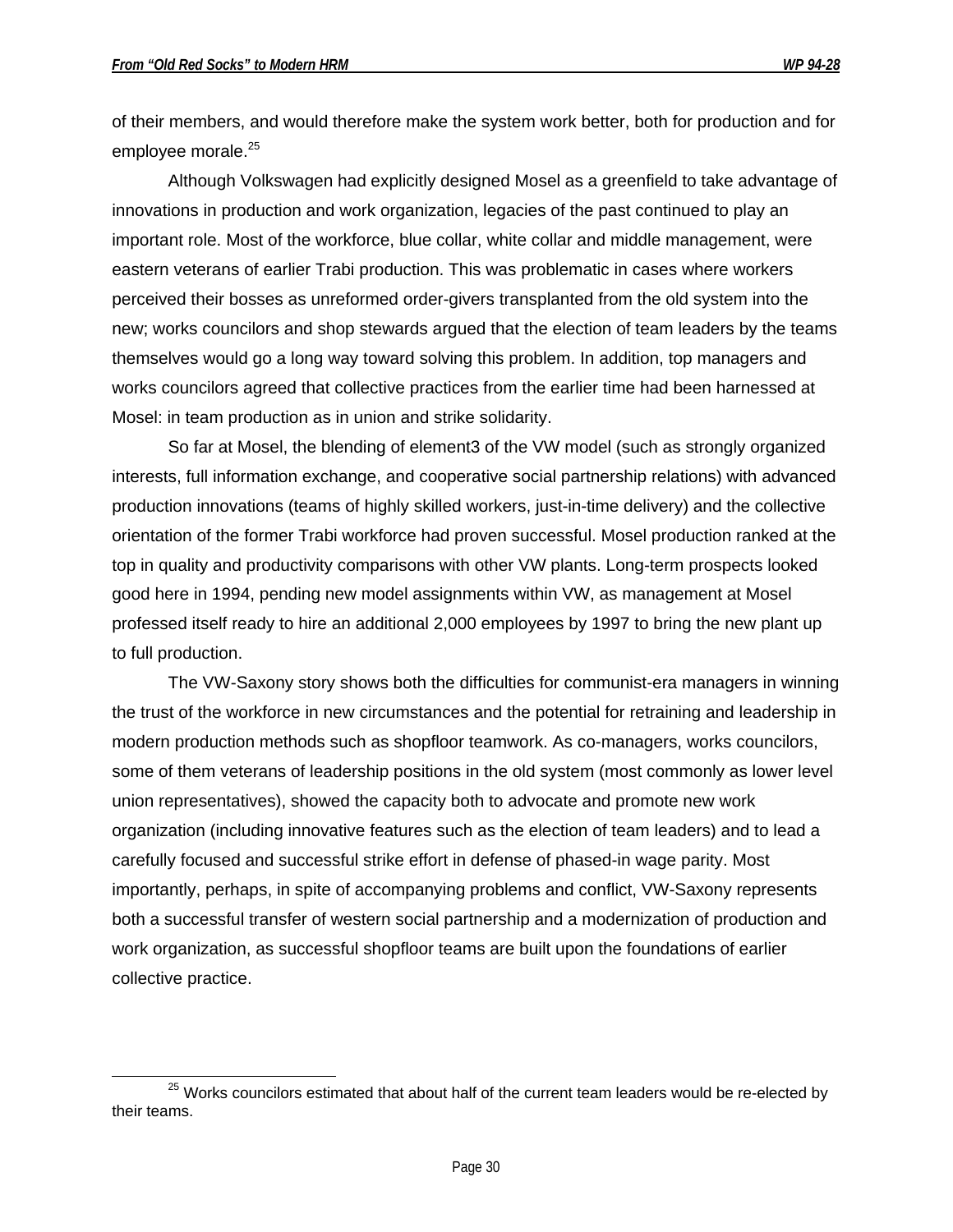#### VW Suppliers in Saxony: Sachsenring, VW-Chemnitz, Hella

An important question raised by the VW experience in Mosel is to what extent this investment would stimulate industrial development and modernization in the greater Zwickau area. As the rest of the large VEB Sachsenring collapsed into small parts and liquidation, the pessimistic prediction that outposts such as Mosel would remain "cathedrals in the desert" appeared plausible (Grabher 1992). And Mosel's deferred production and hiring schedule made it possible that even the "cathedral" itself would be of limited size and duration (thus hardly qualifying as a cathedral at all).

After Volkswagen peeled off the Mosel site for VW-Sachsen, workforce representatives and managers at what remained of Sachsenring in Zwickau pursued numerous survival options in negotiations with the Treuhand and various potential investors. The idea in 1990-91 was to survive as a large parts supplier for Mosel and other auto plants in Eastern and Western Europe, such as the Skoda plants in nearby Czechoslovakia and other VW and Audi plants in western Germany, and at the same time to spin off a large employment and training company for displaced Sachsenring workers.

A militant campaign in 1991, supported by both the local IG Metall and the Sachsenring works council and including a lengthy plant occupation by over 1,000 workers, forced the Treuhand to establish and help arrange financing for one of eastern Germany's largest employment companies, SAQ (Sachsische Aufbau- and Qualifizierungsgesellschaft). This company, financed to a significant degree by the Federal Labor Bureau, created jobs and training for thousands of displaced Sachsenring employees for up to three years in areas such as environmental cleanup and the removal of obsolete buildings. For many, SAQ provided a bridge to future jobs at Mosel or elsewhere in the Zwickau area; for many others, however, the employment company provided an important but only temporary respite before the descent into prolonged unemployment.

In the attempt to build a core auto-parts supplier company, however, Sachsenring management and works council were less successful. The sprawling size of Sachsenring (spread across three large plants in Zwickau) made both potential investors and the Treuhand wary. As prolonged negotiations failed to bear fruit, total employment at Sachsenring dropped from 11,500 in 1989 to 6,500 in 1991 to 2,200 in 1992. Reductions took place through early retirement, transfer to SAQ, resignations (as, for example, skilled workers sought better jobs in the West), buyouts, and layoffs with substantial social-plan payments. By 1992, management and works council alike, were proud of the role played by SAQ, which they had helped to found,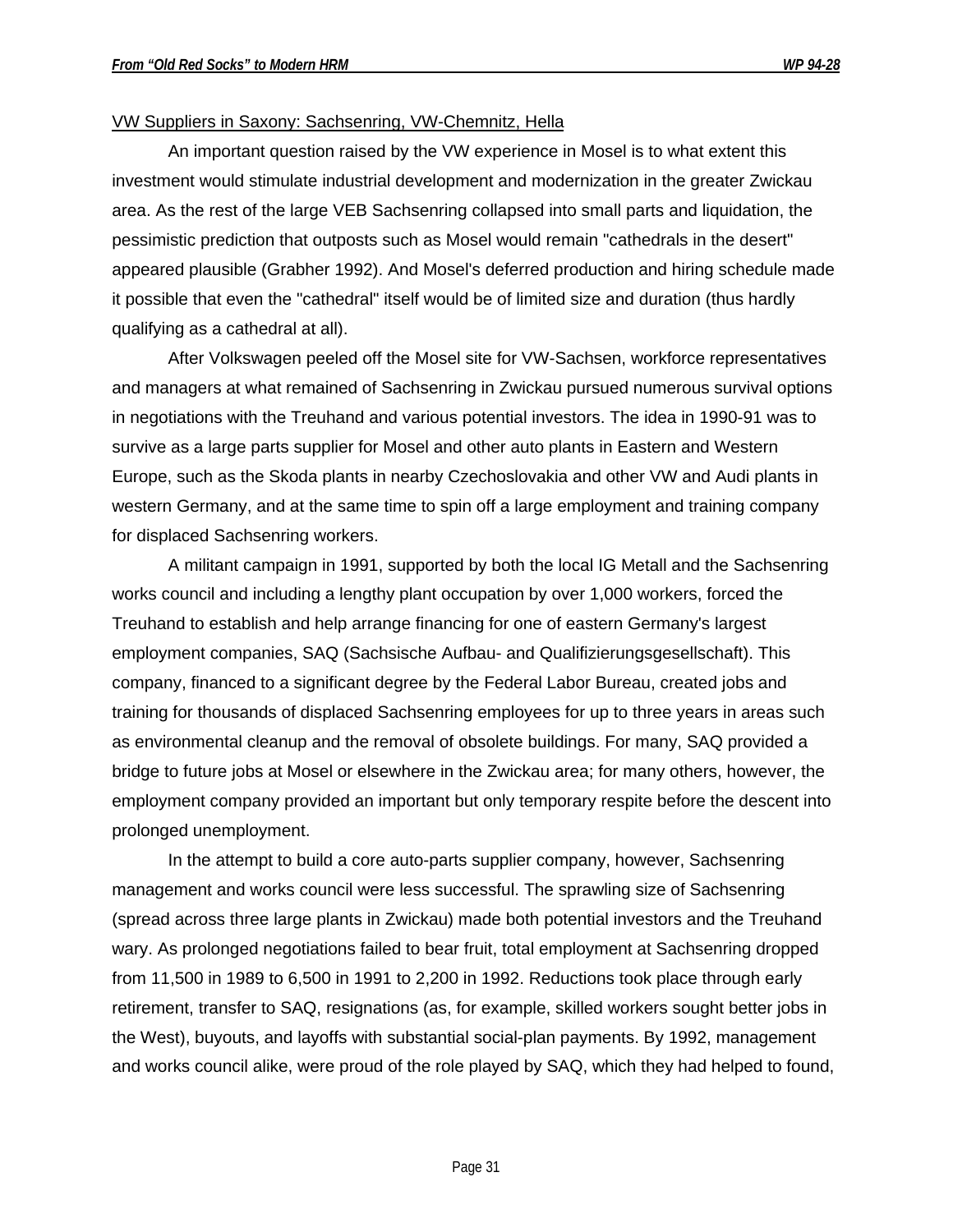and still had high hopes of attracting investors to keep Sachsenring alive as a company employing at least 1500 workers.

Even this scaled-down aspiration, however, failed to materialize as neither buyers nor investors could be pinned down. By 1994, one piece had been privatized as Sachsenring Automobiltechnik (SAT), a parts supplier employing 325 workers, projected to hire an additional 100 along with twenty-five apprentices by 1995. About 1,000 remained in the employment company, SAQ, while the remainder of the once mighty Sachsenring remained a Treuhand firm, now employing only 320 workers, facing continuing liquidation while still seeking buyers to privatize more bits and pieces.

Employee relations at the surviving company, SAT, were cooperative as the new firm fought for market success; the new western owners encountered and worked with a highly skilled workforce and active works council. Important in the negotiations that led to the spinoff of this small firm as well as VW-Sachsen, the SAQ, and other pieces still in discussion were the efforts of the Fritz Warth, elected head of the works council at Sachsenring, a self-described "old red sock" (as former head of the BGL), who worked with his counterparts in management to attract western investment, and to create and preserve modern jobs.

Although the old Sachsenring was now set to disappear, the surviving pieces, including VW-Sachsen, SAT, and SAQ, contributed to a reservoir of modern production, founded to a significant degree on the efforts of former communist-era managers and trade unionists.

Beyond the immediate Zwickau area, Volkswagen also made a substantial investment in the. purchase from the Treuhand in 1992 of a motor plant in Chemnitz (known in GDR years as Karl-Marx-Stadt), one hour away on the autobahn. Here again, the decision was made to use advanced innovations in production organization, including outsourcing, just-in-time production, and shopfloor group work. Down from a peak of over 4,000 employees, VW-Chemnitz in 1994 employed 483 blue and white-collar workers in the production of engines for VW in Mosel as well as for VW-owned SEAT ~n Spain. In addition, another 400 former motor plant workers were employed on the premises in numerous small supplier and service companies for the surviving VW engine plant.

Managers and works councilors at VW in Chemnitz were convinced that they had reached a recession-induced trough in production and employment numbers. In their view, innovations such as group work based exclusively on skilled workers, along with high productivity and product quality, put the plant in good position for the anticipated economic upswing. At this plant, representatives of both labor and management claimed that their past history together, including the tradition of collective working relationships, contributed to the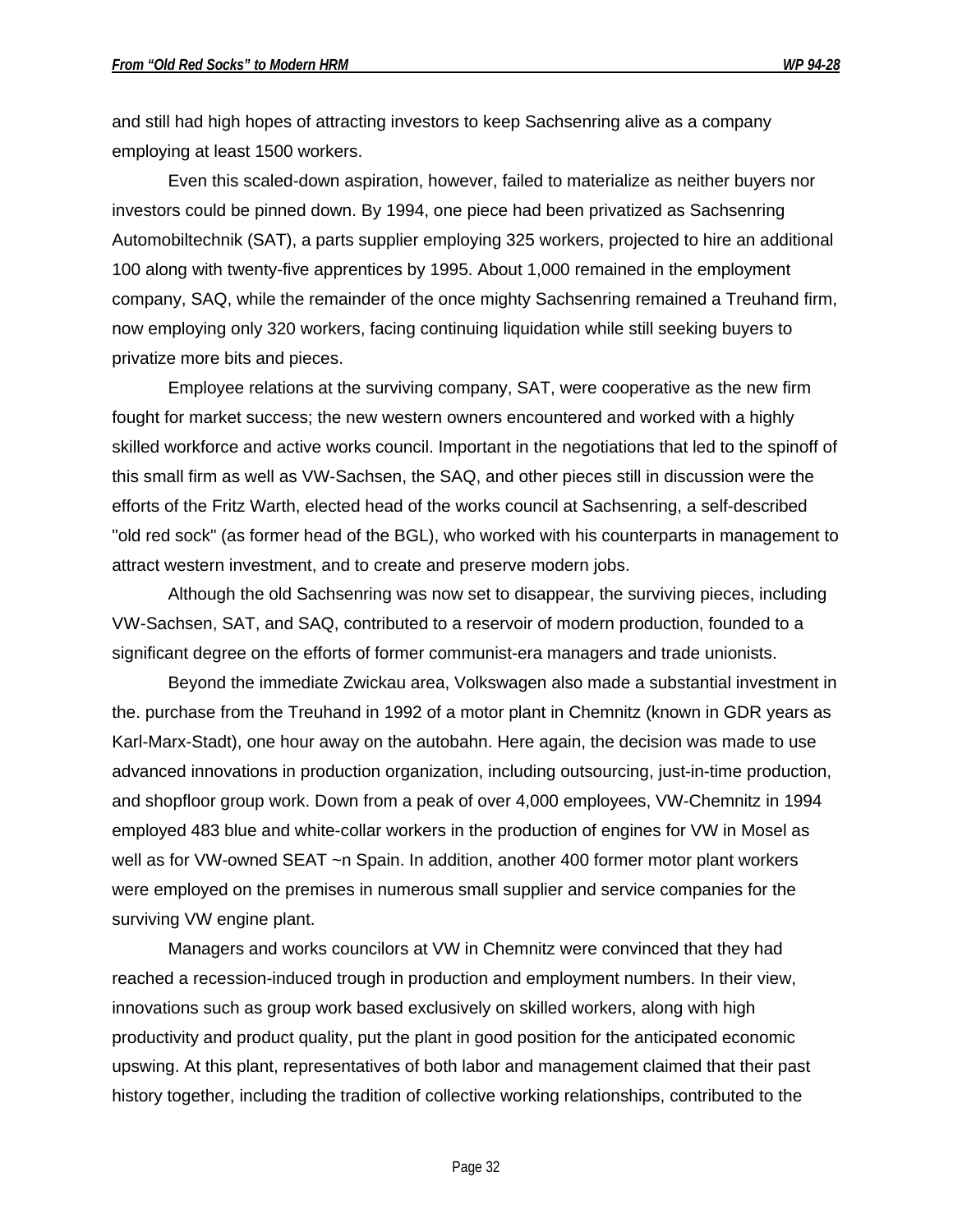success both of group work in production and close cooperation in works council-management relations. So close were these relations, in fact, that the works council had opposed participation in the 1993 strike (and was therefore not called out on strike by the IG Metall). Nonetheless, along with 87 percent of the workforce, all works councilors were IG Metall members and claimed to need a strong union presence for plant-level representation and relations of social partnership with management. Here at Chemnitz, works councilors saw a direct line from inherited collective practices from GDR days to effective labor-management cooperation in a market economy, high levels of union membership and loyalty, and successful modern group work organization.

At another VW supplier, the Hella plant in Meerane about ten kilometers from Mosel, employees and managers saw the same connection between earlier collective practices and modern work organization. Ominously for the IG Metall, however, this connection did not include high levels of union membership or even any works council at all. With only 43 employees. Hella is nor atypical of small firms, which even in western Germany usually have low union membership and often do not have works councils.

Hella is a well known western auto supplier that was approached by VW about setting up front-end assembly and delivery for the Mosel plant. In 1991, Hella began construction of a brand new plant in Meerane, followed by production start-up in August of 1992. The plant produces only for Mosel, in tightly scheduled and orchestrated just-in-time production and delivery. The orders come at three-minute intervals for each front-end assembly (including bumper and headlights), each order received by computer print-out exactly 440 minutes before the part is required on the Mosel assembly line. As at Mosel, the Hella plant operates round-the-clock, three-shift production.

The core workforce for each shift is a team of seven workers and a foreman, with job rotation and full quality responsibility within the team. All employees are skilled workers, and all of them including the plant manager are easterners. In a 1994 interview, the plant manager was emphatic that the eastern tradition of Zusammenarbeit (working together, or common effort), as opposed to the western preoccupation with rights and status, was well suited to the needs of modern team production. In an increasingly common perspective on the part of eastern managers and works councilors in the mid-1990s, this Hella plant manager saw the East as the coming most modern part of Germany. He also predicted a continuing important role for unions, works councils and social partnership, in spite of the reluctance so far of any of his Hella employees to step forward for a works council election at this small plant.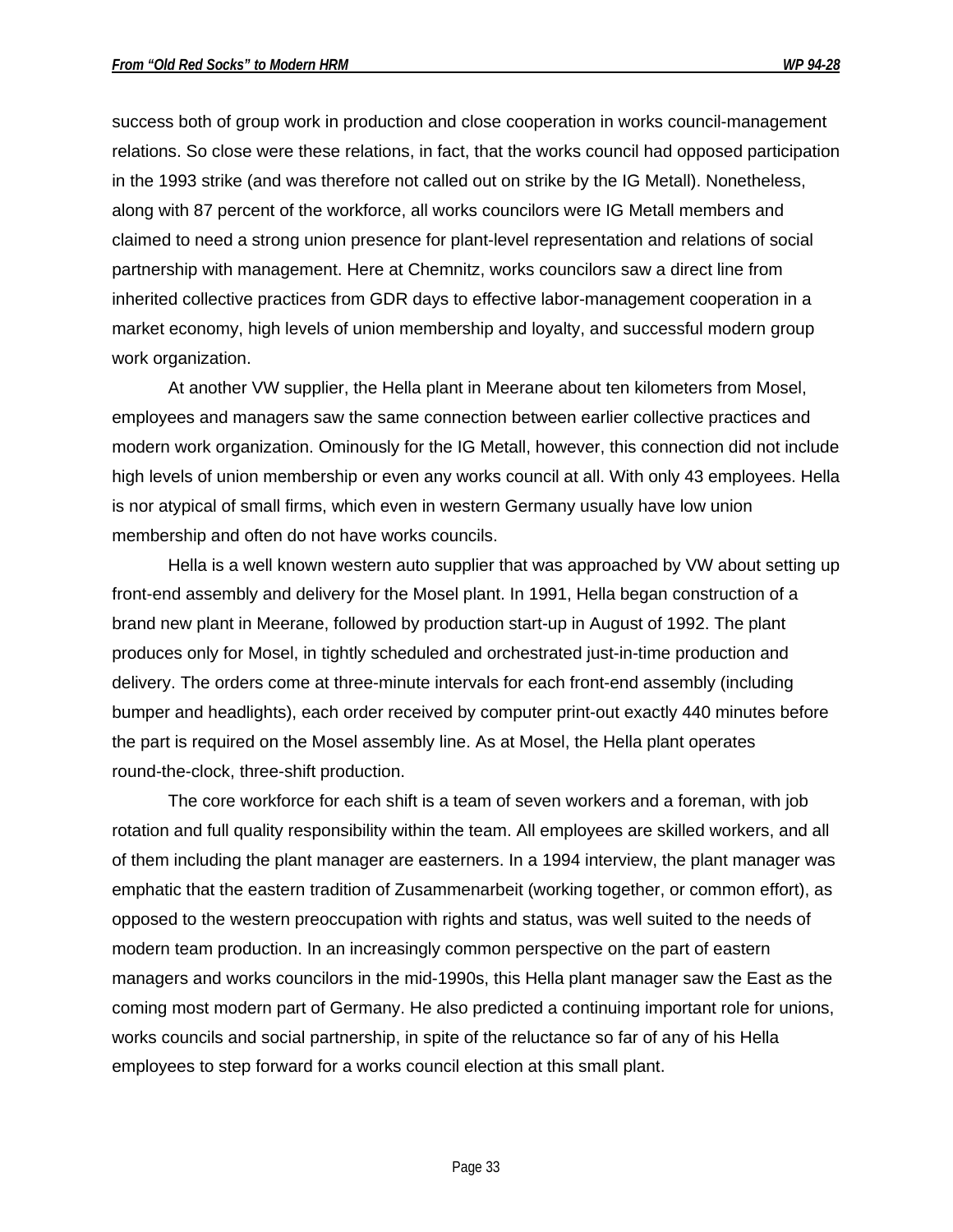The biggest problem facing the Hella plant was the deferred production schedule at Mosel. Producing 400 pieces per day in 1994, and limited to this number through the end of the model run in 1996, the plant had been built with a capacity of 800-1,000 pieces per day. Expansion at Hella, as with much of production around Zwickau, awaited the end of recession in the West, upswing in the East, and a firm VW commitment to expanded production at Mosel.

The supplier plants at Chemnitz, Hella, and even Sachsenring nonetheless show a process of modernization occurring in eastern Germany, in this case linked through supplier networks to the new VW production site and future expansion at Mosel. The big danger for industrial development in this area is that Mosel production will remain small. The larger (and more "cathedral"-like) it gets in the years ahead, the more knock-on effects are likely in Saxony for employment, modernization, and social partnership.

At smaller eastern supplier firms such as the ones considered here, old red socks both in management and works council have shown a strong capacity to facilitate labor-management cooperation and lead production reorganization and workplace innovation. In the initial stages, Western management input at the top has been important in transferring know-how about modern methods. Thus Hella in Meerane was run at first by a Western plant manager until the company decided that his eastern counterpart was ready to take over (which he has since done quite successfully); and at VW-Chemnitz, the personnel director works closely with and under the direction of his western counterpart at VW in Mosel. Where appropriate training and screening have taken place, western managers have confidently handed over authority to easterners with good results; eastern managers, especially ambitious, reform-conscious ones, may well have an advantage in efforts at team-oriented modernization and collaboration with employees, works council, and union.

# Opel in Eisenach: NUMMI-East

Even more so than VW in Saxony, Opel's new plant in Eisenach (in Thuringia, not far from the old east-west border) launched production in 1991-92 to great media and public relations fanfare.<sup>26</sup> Quite explicitly from the start, Opel-Eisenach was designed as a showcase of high-productivity lean production, to show the way for Opel at other plants in Germany as well

<sup>-</sup><sup>26</sup> See, for example, Timothy Aeppel, "Opel Designs Car Plant on Japanese Lines: Eastern German Facility Seen as Test for Europe," Wall Street Journal, January 21, 1992, p.A16; "General Motors in Germany: The Lean Machine," The Economist, September 26, 1S92, pp.78-80; "GM's German Lessons: Will the Eisenach plant's lean production transfer to the U.S.?" Business Week,. December 20, 1993, pp.67-8.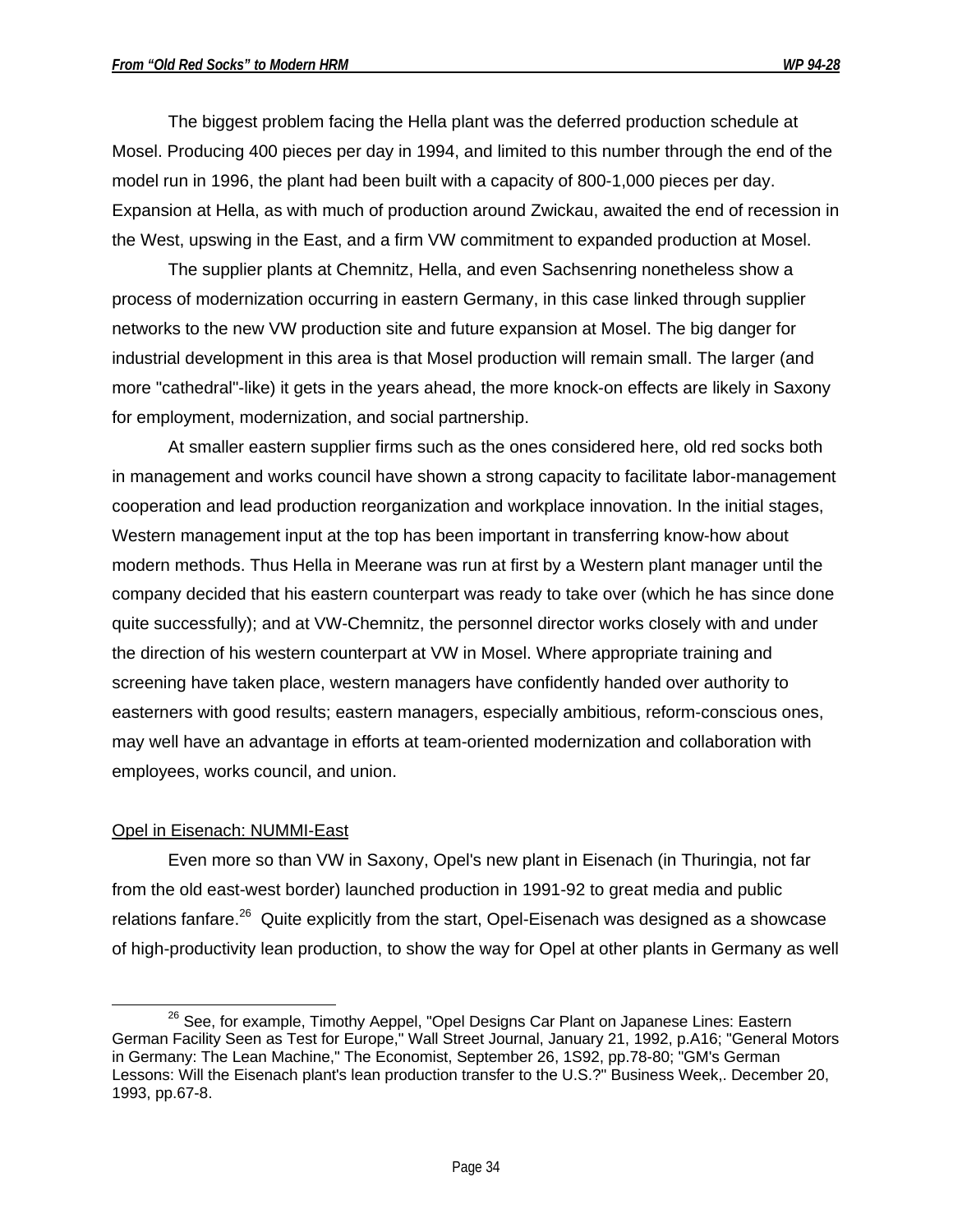as for General Motors plants Europe- and worldwide. According to Peter Enderle, Opel's executive directive for manufacturing:

Opel combined the know-how of its Technical Development Center, the experience from the Model Shop [pilot projects at West German plants], and the knowledge acquired by General Motors in various joint ventures with Japanese manufacturers in North America, to plan and establish its new plant in Eisenach. This resulted in an automobile plant in the federal state of Thuringia which is one of the most modern in the world in terms of environmental protection, production technology, and systems. Eisenach is showing the European automobile industry the way to the future. $27$ 

Until 1991, Eisenach was the production site for the East German Wartburg automobile. Along with Zwickau's Trabantproducing VEB Sachsenring, Automobilwerke Eisenach (AWE) belonged to the huge IFA Kombinat, which produced both East German automobiles (the low-cost Trabi and the slightly upmarket Wartburg). Although reorganization had made it possible that Wartburg production would be in the black by mid-1991, the Treuhand announced the decision to liquidate AWE, in what was widely seen as a political decision to prevent overcrowding in the German auto market (and thus reduce the pressure on low-cost competitors such as VW, Opel, and Ford).

After having agreed to a joint venture with AWE in March of 1990, Opel bought a piece of AWE land, built an all new, state-of-the-art assembly plant, hired former AWE workers, and built up to full production speed by early 1993. Producing Corsas and Astras for western and eastern markets in processes based on just-in-time parts delivery and shopfloor teamwork, Opel-Eisenach claimed to have reached world-class (i.e. Japanese) levels of productivity and product quality by 1994.

The 10,000 former AWE workers faced early retirement, layoff, relocation, and for the lucky ones new jobs in the Eisenach area. Less than 1,000 of them would find jobs at the Opel plant; former AWE employees comprised 40-50 percent of the workforce of 1,800 in 1994. Those hired had to go through a lengthy assessment test that evaluated not only formal training, experience, and skill levels, but the capacity for teamwork and group problem-solving as well. So selective was the assessment process that Opel could not find enough workers for its new team production in the Eisenach area; the company advertised throughout eastern Germany and even recruited a small number of workers (about twenty) from the West.

The first 200 hired workers elected a works council of seven members in March 1991, with former AWE skilled maintenance worker Harald Lieske chosen as council chair. As workforce numbers expanded, a larger works council of fifteen, all easterners, was elected two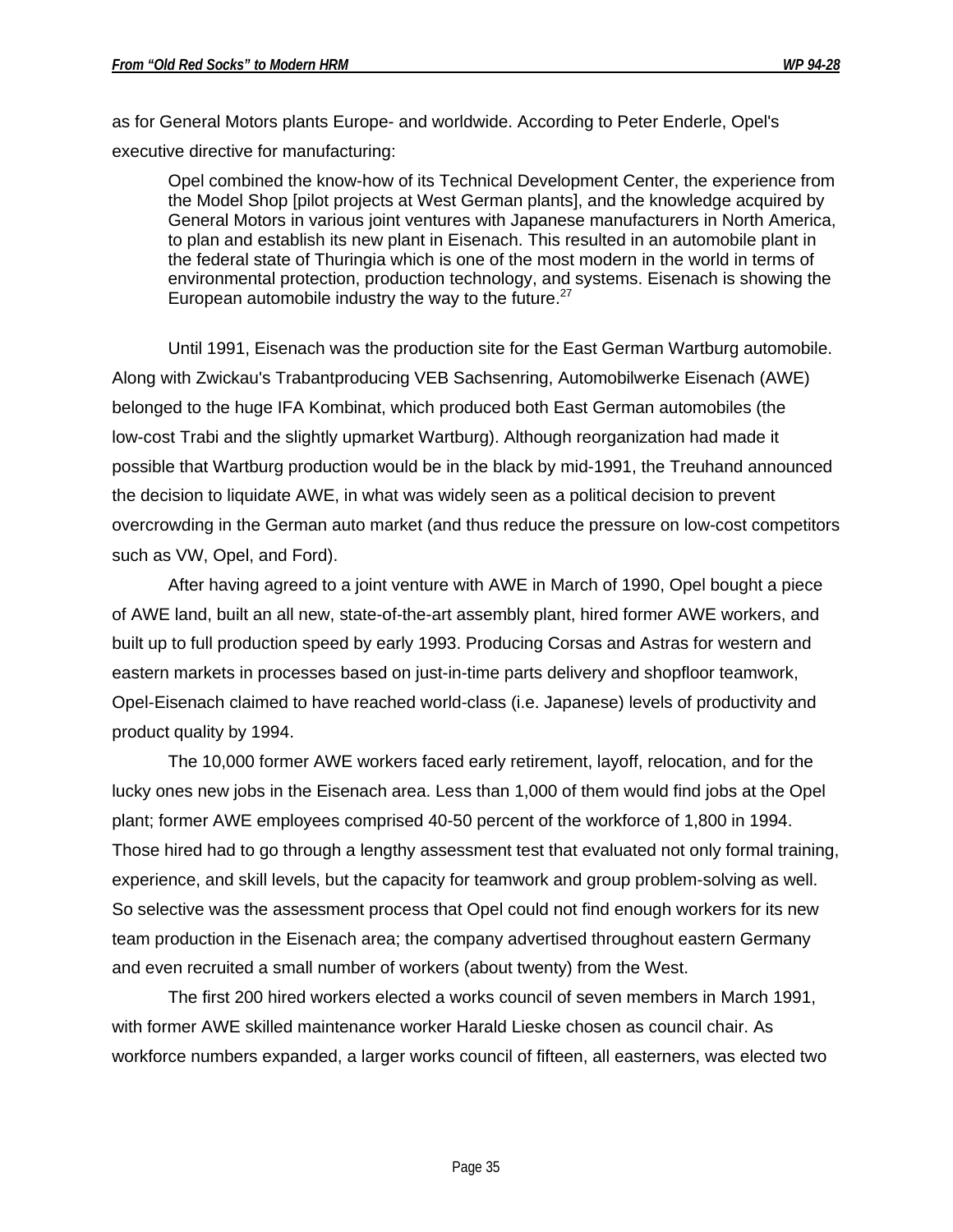$\overline{a}$ 

years later in March 1993, to hold office until 1998. Four of these were full-time, including Lieske, who was reelected as chair. From early on, Lieske and his colleagues on the works council played an important role in building the new production system at Opel-Eisenach. In a refrain that has become increasingly familiar throughout eastern Germany, works councilors at Eisenach claimed to build on eastern legacies in the development of the most modern team production. As Lieske put it in a remarkable public talk in October of 1992,

. . . in many respects, the post-Fordist production system developed at Eisenach is based on a skillful extension of long-practiced methods of auto production in the GDR. Technical and organizational characteristics of automobile production in the GDR, necessarily viewed from a western perspective as constraining for productivity growth, are now proving themselves extremely advantageous for the implementation of teamwork concepts. Auto factories in the GDR were not nearly so Fordist in structure as their western counterparts.<sup>28</sup>

Lieske then elaborated on the characteristics of GDR production useful as a foundation for modern, post-Fordist production, including long cycle times (5-6 minutes at AWE) and highly skilled and experienced workers used to conditions of flexibility and problem-solving (due largely to chronic production problems in the GDR resulting from obsolete equipment and material shortages).

At the same time, according to Lieske, the new team organization represented a radical break with the old authoritarian and hierarchical structures of the past. Teams of 8-12 members scheduled their own work, rotated among jobs, held regular team meetings, pushed productivity constantly upward in processes of continual improvement, and standardized and documented each task, in practices quite similar to new work organization at other "lean" plants such as the NUMMI GM-Toyota model plant in Fremont, California.

At first, team members also elected their own team leaders. Management soon decided, however, that in many cases the most competent workers were not being elected; in some cases, in fact, workers who were at odds with management were elected. As a result, management and the works council set up a parity commission to appoint team leaders. When parity proved too time-consuming, a management committee, with one or two works council members, took over. Although management rescinded the opportunity for workers to select their leaders in open, democratic processes, the works council supported the change and in 1994

<sup>&</sup>lt;sup>27</sup> "The Opel Production System," booklet issued by Adam Opel AG Public Relations, 1993 edition, p.3.

<sup>&</sup>lt;sup>28</sup> Harald Lieske. "Vom Kollektiv zum Team: Neue Strukturen in Eisenach," public talk, Opel Eisenach, October 1992; p. 6 (author's translation).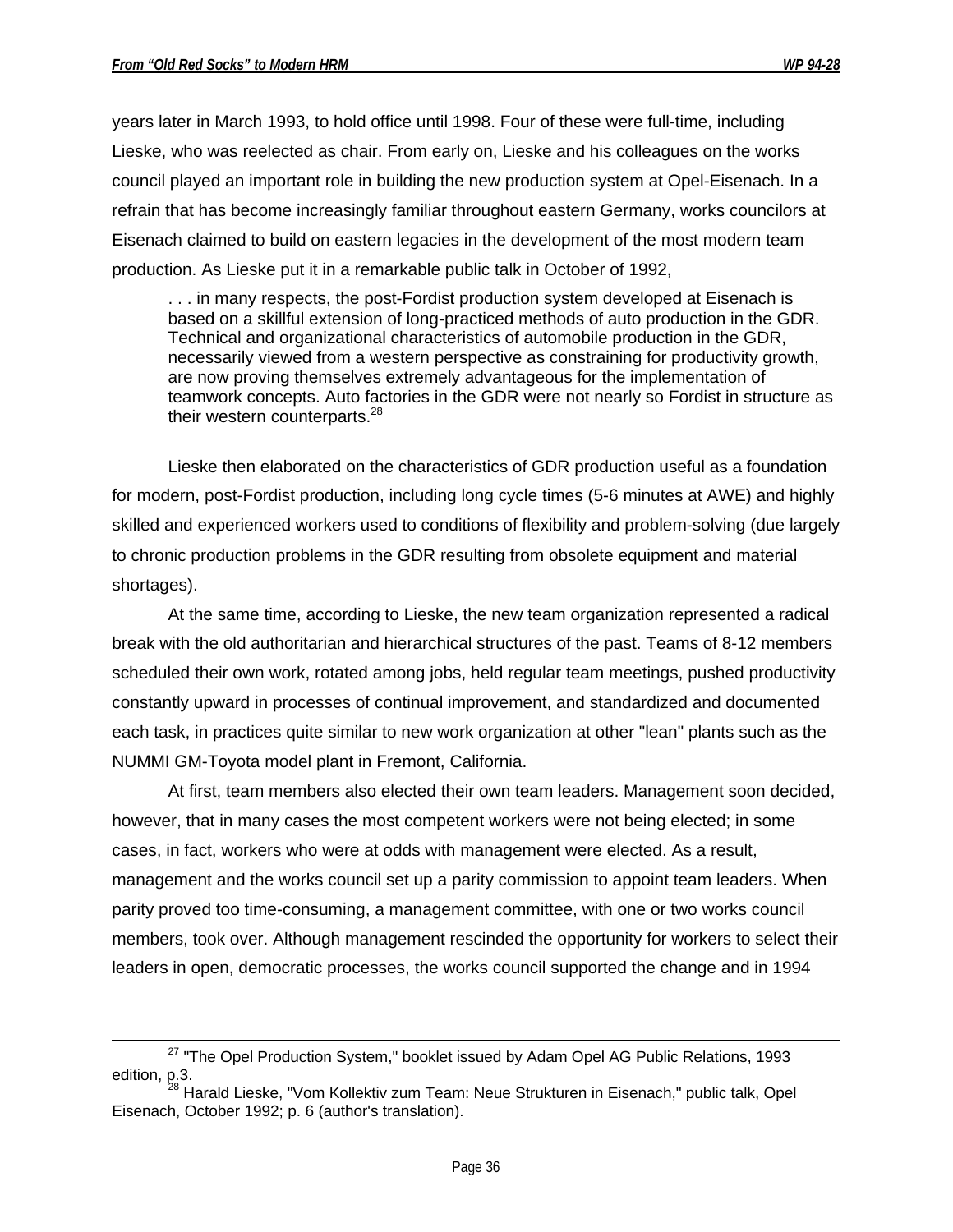claimed to have full input into team leader selection, maintaining also that the process was successful in locating the best team leaders and had been widely accepted or. the shopfloor.

Both works council and management professed to have close, cooperative relations, in which the woks council received full information from management in time to contribute its voice to all major and minor decisions (except for those made at Opel headquarters in Russelsheim, GM-Europe headquarters in Zurich, or at General Motors in Detroit). The works council appeared to view its role as both representing the workforce and co-managing the plant. Nonetheless, Opel works councilors as well as union officials at the local IG Metall headquarters complained about excessive performance pressure from middle managers, especially from the former AWE old red socks. Workers resented such pressure, in the name of lean production, from their former communist bosses. One union official suggested that such men had slipped over from a command communist to a market economy with well-studied images of brutal, early capitalism in mind—images that their authoritarian past had made them well suited to carry out in the present.

Relations between labor and management at Opel-Eisenach were tested during the strike of 1993. Hoping to undercut potential union militance, the company joined the employers' association in March and announced its intention to pay the going rate. In addition, management offered the works council a plant premium that would bring Opel workers up several percentage points above the April 1 nine percent raise. Because this was considerably less than what employees had expected, however, the Opel workforce and works council reacted with anger to management's intention. Although the strike in Saxony and Mecklenburg-Pomerania was settled before it reached Thuringia, workers in the Eisenach area voted overwhelmingly in favor of striking (and the pressure of this and other strike votes in Brandenburg and Saxony-Anhalt helped force the May settlement). In the face of conflicting pressures for militance and cooperation, the Opel works council tread a careful line in April and May of 3993 between a desire to support the new team-based work organization and a desire to protest against scaled-back pay raises.

Although the Opel plant was never at the top of IG Metall's strike list (given extremely cooperative relations at the plant and the corresponding uncertainty about whether workers here could be counted on to strike), protest expressed itself here in unusual and contained ways. Workers at this Opel plant, for example, wear white shirts, so that any dirt will be quickly seen, and taken as a signal that either more clean-up is necessary or something is wrong with production processes. On April 1, although Opel workers did not participate in IG Metall warning strikes and demonstrations, workers nonetheless protested inadequate pay raises by wearing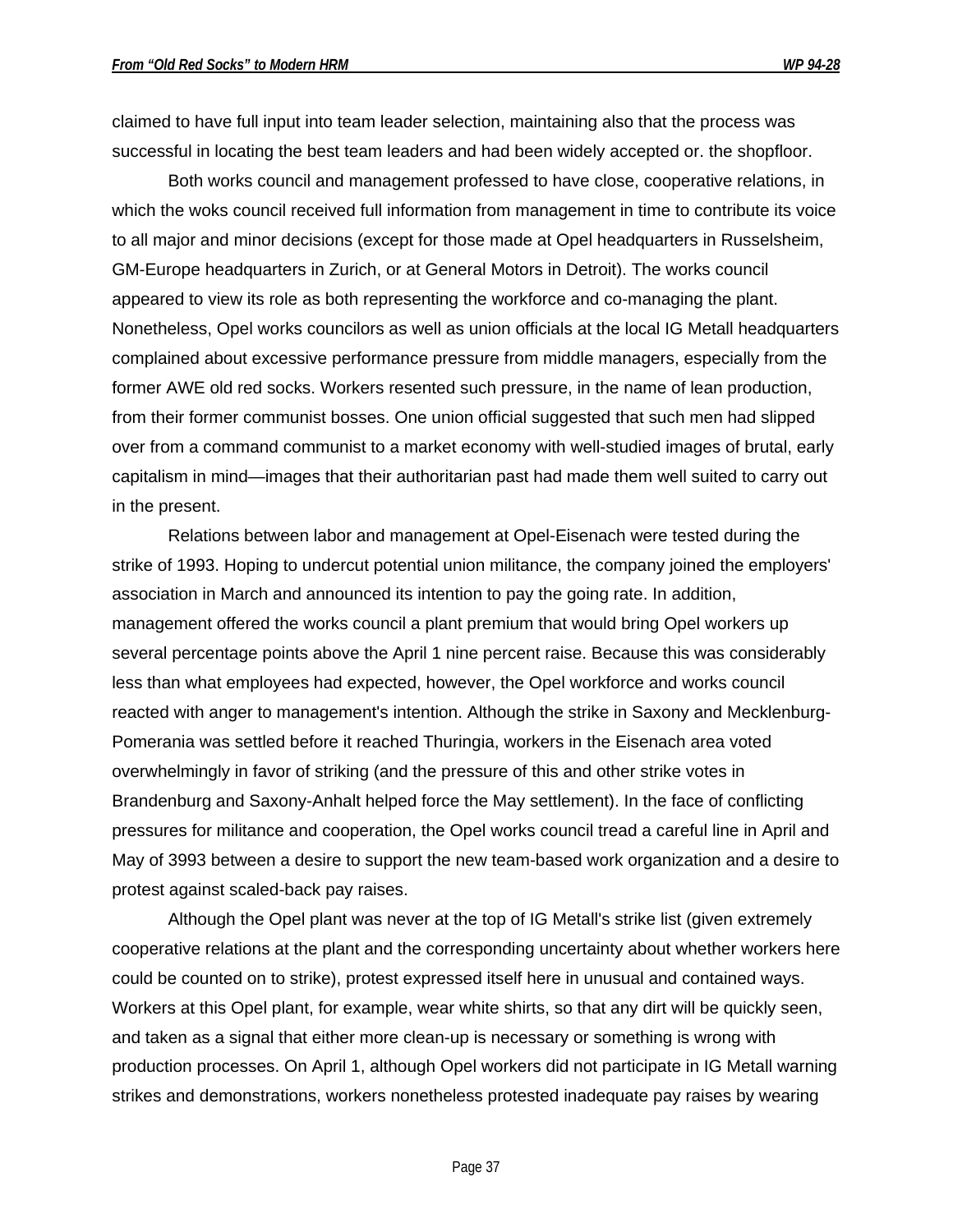brightly colored clothing, guided by the homegrown slogan "Anders kleiden, weiter streiten!" -- translated roughly as "Wear different clothes, continue to struggle!" Later in the campaign, workers at Eisenach did participate in two brief warning strikes, one of which they agreed to end early so as not to embarrass the plant manager on the occasion of a visit from Louis Hughes, the head of GM-Europe.

Close labor-management relations at Opel-Eisenach thus survived the conflict of 1993. At the same. time, the conflict provided a first bridgehead for slowly increasingly unionization. From the start, although all Opel works councilors were IG Metall members, the local union had looked askance at the overly cooperative stance that appeared to privilege company-works council relations at the expense of works council-union relations. The deputy chairperson of the local IG Metall was formerly the elected head of the works council at AWE, in the period between unification and the liquidation of AWE; he knew the works councilors at Opel, many of them former AWE colleagues, and was disappointed that this large local auto plant could not be counted on for strong strike participation. At the same time, the local union was committed to organizing the plant. By the summer of 1994, union membership at the plant was up to about 50 percent, with the first shop steward elections scheduled for the fall. The local union had become increasingly optimistic about prospects for building a strong union structure at the plant, aided above all by growing worker resistance to management's intense production pressure.

In the face of such pressure, even the cooperation-minded Opel-Eisenach works council had by 1994 become advocates for a stronger union presence, accompanied by a stronger workforce capacity for mobilization. The works council chair, who earlier had emphasized close labor-management relations and indeed was still committed to such an approach as a foundation for Opel's success in eastern Germany, now spoke with disappointment about the passivity of his workforce, the tendency .for workers here to expect the works council and/or union to deliver, without the need for workforce mobilization. Lieske spoke enviously of the twelve-day strike at VW in Mosel, which had mobilized and unionized that workforce in a way that had not yet occurred at Eisenach. At the same time, he looked forward to shop steward elections, a closer relationship to the local IG Metall, and the coming of stronger unionization to back up the efforts of the works council at the Opel plant.

Management, for its part, was quite pleased with the Eisenach experiment and continued to view it as a model for new production and work organization in the auto industry. Eisenach was clearly seen as the European NUMMI: a demonstration plant that both showed the way forward and proved that such success was possible with local workforces. GM and Opel management were doubly pleased with success at Eisenach, which had been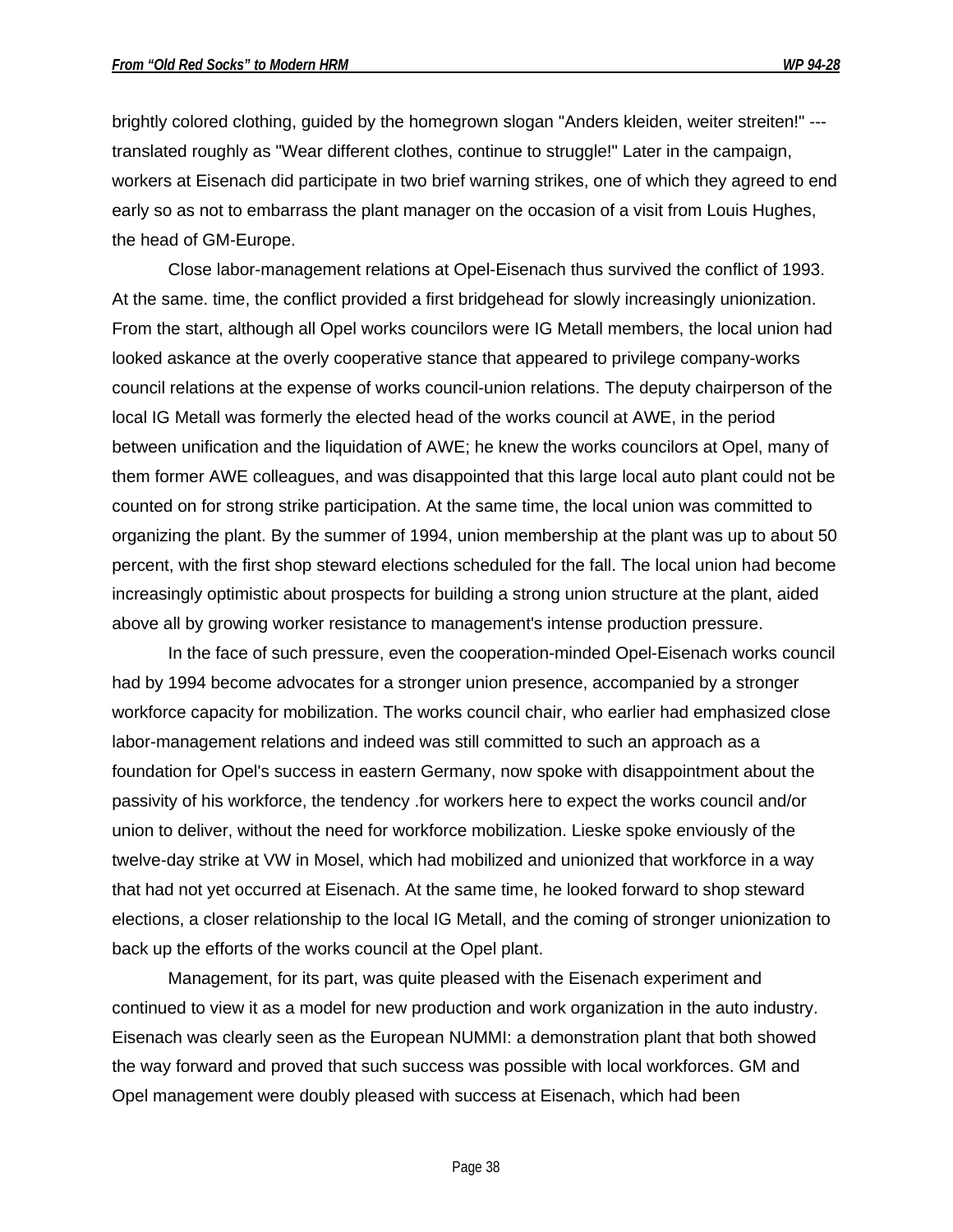accomplished without the benefit of NUMMI's Japanese management; Opel-Eisenach managers were Germans and Americans who had learned the lessons of NUMMI, CAMI (a joint venture plant in Canada), and other Japanese-run, lean plants. Opel management had thus quite explicitly used eastern Germany as a greenfield from which to influence work organization at its western plants. As early as 1990, works councilors at Opel plants in Russelheim, Bochum, and Kaiserslautern began to hear in their negotiations with management about the need to make major changes to match planned (and later achieved) productivity and quality at the Eisenach plant.

Although the Eisenach plant's successful production figures would continue to result in increased production pressure in western plants, and corresponding reorganization, relationships at Eisenach appeared capable of incorporation within a framework of social partnership that included strong employer associations and unions. At the same time, Opel-Eisenach demonstrated clearly the strong potential for advanced industrial modernization in eastern Germany.

#### Implications for Theory and Practice

For theories of workplace and organizational change, there are several interesting implications of this study.<sup>29</sup> First and most fundamentally, behavior in organizations, although resistant to change, can and does change substantially under pressure of new external circumstances, especially where new structures and leadership are provided. Thus even a personal change as radical as that from communist-era production leader to modern human resource manager can become commonplace when the broader organization is changed accordingly. The concern that it would be necessary to wait for a generation of old red socks to die out for the transition to a market economy to be completed is unfounded. As American cases such as NUMMI have demonstrated, where management and organization structures are thoroughly changed, many if not most individuals, even those conditioned in a completely different system, can and do readily adapt.

It is also true, however, that there is great resistance to change among individuals and within organizations, and this is probably especially true for those who have held positions of power. Thus the old red socks in several of the above case studies are identified as major stumbling blocks to innovation, and especially to the building of relations of trust with employees. Hierarchical habits die hard. Such individuals should be carefully screened, thoroughly retrained, and presented with an ultimatum from top management: either adopt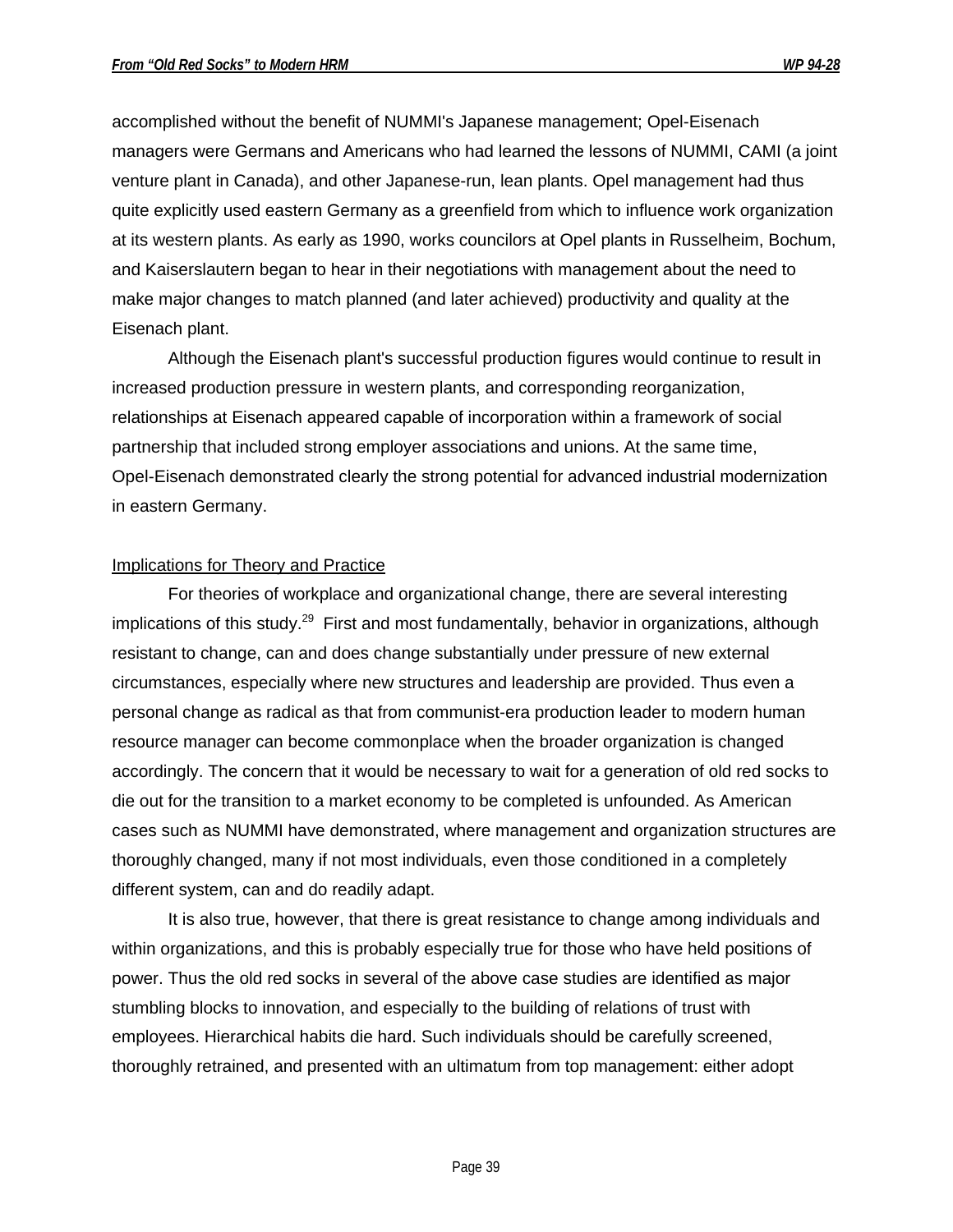appropriate modern participatory styles or lose your job. In the German case, managers have the great advantage of an independently elected works council to provide regularized feedback on employee perceptions of particular managers; where firms are fortunate enough to have such reliable feedback, it should be carefully considered and tested against other available evidence.

Institutions can indeed be transferred from one society to another. But this must be carefully done, in a way that allows the new institutions to take root in the new soil. There is probably no such thing as a pure greenfield; this is certainly not the case in Eastern Europe. Where the transfer of institutions and innovation succeeds, this is made possible by careful, trial-and-error adaptation to local circumstances and life histories. Thus in many cases the old red socks at the top as well as collective traditions at the middle and lower levels provide fertile ground for the development of new patterns of teamwork and collaboration. As we have seen at Knorr-Bremse and Opel-Eisenach, communist-era patterns of socialization may even provide a foundation, more appropriate than the individualistic traditions of the West, for modern shopfloor team- or group work as well as labor-management cooperation at higher levels (e.g., management-works council).

The rapid development of a market economy in eastern Germany is an extraordinary social experiment still very much in progress. If the conclusions suggested here are right, however, there may even be a much larger fertile ground for innovation across the former Soviet bloc, ripe for the development of advanced organizational methods.

 $\overline{a}$ 

<sup>&</sup>lt;sup>29</sup> Theoretical implications are further discussed in Turner 1994.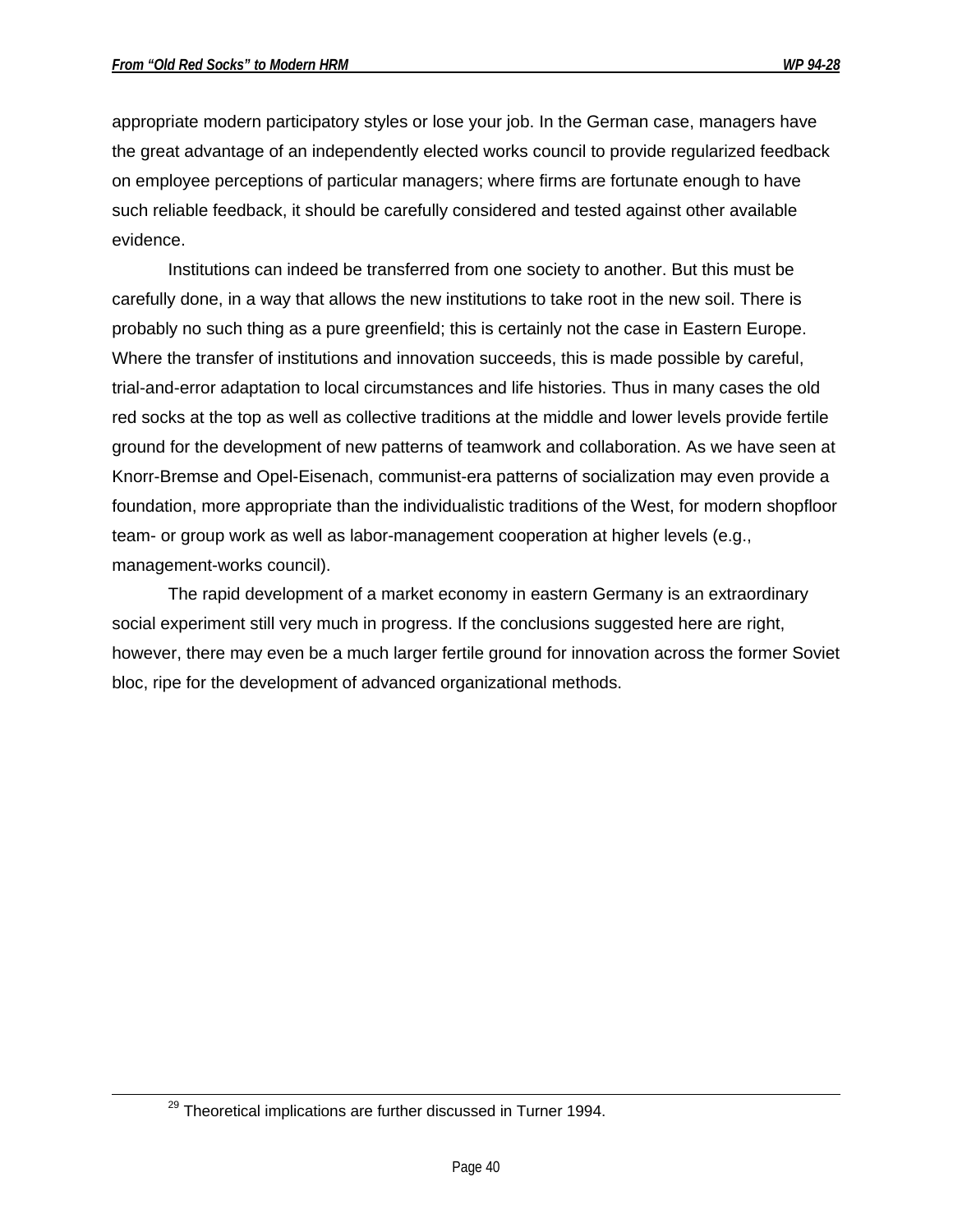## **References**

- Adams, Roy J., and C.H. Rummel. 1977. "Workers' Participation in Management in West Germany." Industrial Relations Journal, 8:1 (Spring), 4-22.
- Bayliss, Thomas A. 1993. "Transforming the East German Economy: Shock without Therapy." In Huelshoff, Markovits and Reich (eds.), 77-92.
- Berghahn, Volker R., and Detlev Karsten. 1987. Industrial Relations in West Germany. Oxford: Berg.
- Busch, Ulrich, Michael Heine, Hansjorg Herr, and Andreas Westphal (eds.). 1991. Wirkschaftspolitische Konsequenzen den deutschen Vereinigung. Frankfurt: Campus Verlag.
- Dorr, Gerlinde, and Schmidt 1992. add full reference.
- Employment Observatory: East Germany. Numbers 1-10, 199294, European Commission, Directorate-General V/B/1.
- Fichter, Michael. 1991. "From Transmission Belt to Social Partnership? The Case of Organized Labor in Eastern Germany." German Politics and Society 23 (summer), 21-39.
- Grabher, Gernot. 1992. "Eastern Conquista: The 'Truncated Industrialization' of East European Regions by Large West European Corporations." In H. Ernste and V. Meier (eds.). Regional Development: A Contemporary Response. London: Bellhaven, forthcoming.
- Hitchens, D.M.W.N., K. Wagner, and J.E. Birnie. 1993. East German Productivity and the Transition to the Market Economy. Aldershot: Avebury.
- Huelshoff, Michael G., Andrei S. Markovits, and Simon Reich (eds.). 1993. From Bundesrepublik to Deutschland: German Politics after Unification. Ann Arbor: The University of Michigan Press.
- Jurgens, Ulrich, Larissa Klinzing, and Lowell Turner. 1993. "The Transformation of Industrial Relations in Eastern Germany." Industrial and Labor Relations Review. 46:2 (January), 229-44.
- Kadtler, Jurgen, and Gisela Kottwitz. 1990. "Betriebsrate zwischen Wende and Ende in den DDR." Berliner Arbeitshefte and Berichte zur sozialwissenschaftlichen Forschung, Nr. 42 (October), Zentralinstitut fur sozialwissenschaftliche Forschung, Freie Universitat Berlin. Katzenstein, Peter J. 1987. add full ref.
- Kern, Horst. 1991. "Die Transformation der ostlichen Industrien: Soziologische Reflexionen iiber die Ex-DDR." Die Neue Gesellschaft: Frankfurter Hefte 38:2, 114-121.
- Knuth, Matthias- 1993. "Employment and Training Companies: Bridging Unemployment in the East German Crash." Institut Arbeit and Technik, Gelsenkirchen, manuscript.